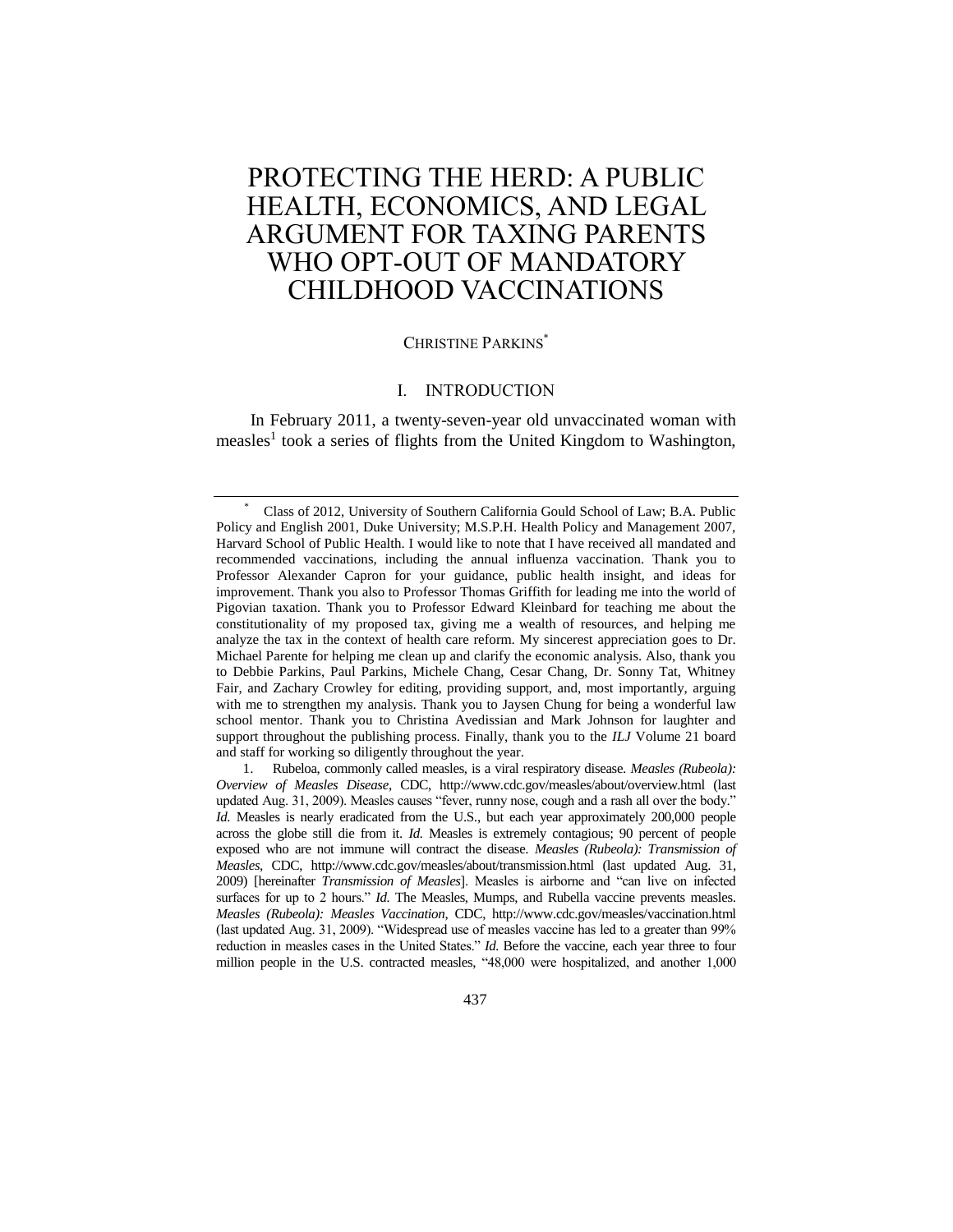D.C., Baltimore, Denver, and Albuquerque, coming into contact with scores of other travelers and many airport employees.<sup>2</sup> Measles is "highly contagious," infecting 90 percent of unvaccinated people exposed to it.<sup>3</sup> The woman unintentionally put at risk people who were too young to be vaccinated, who could not be vaccinated because of a medical condition, who had vaccine failure, or whose vaccine immunity had waned (hereinafter this group will be referred to as "vulnerable community members").

<span id="page-1-0"></span>In 2008, Megan Campbell's ten-month-old son contracted measles after being exposed at a San Diego pediatrician's office by an unvaccinated seven-year-old who had contracted measles while traveling in Switzerland.<sup>4</sup> The seven-year-old's parents had used California's philosophical exemption to opt out of mandatory vaccination for the child.<sup>5</sup> Campbell's son, who was too young to be vaccinated against measles,<sup>6</sup> spent three days in the hospital with a fever that ran as high as 106 degrees and a rash that quickly covered his head, arms, and chest.<sup>7</sup> "We spent 3 days . . . fearing we might lose our baby boy. He couldn't drink or eat, so he was on an IV, and for a while he seemed to be wasting away," Campell said. $8$  Campbell's son was part of a measles outbreak in which twelve people were infected

developed chronic disability from measles encephalitis," and between 400 and 500 people died. *Id.* "In 2009, only 71 cases of measles were reported in the United States." *Id.*

<sup>2.</sup> Ben Mutzabaugh, *CDC Warns of Possible Measles Exposure on Several U.S. Flights*, USA TODAY, Mar. 1, 2011, http://travel.usatoday.com/flights/post/2011/02/measlesflights-scare/144925/1.

<sup>3.</sup> *Transmission of Measles*, *supra* note [1.](#page-0-0) Measles typically is accompanied by a rash; people are infectious "from four days before to four days after the rash appears." *Id. See also supra* text accompanying note [1.](#page-0-0)

<sup>4.</sup> *Vaccines & Immunizations: Measles: Unprotected Story*, CDC, http://www.cdc.gov/vaccines/vpd-vac/measles/unprotected-story.htm (last updated Nov. 4, 2010); Ashley Shelby, Commentary, *Ashley Shelby: Opposed to Vaccination? Let's Make That Sting*, STAR TRIBUNE, Mar. 22, 2011, http://www.startribune.com/opinion/otherviews /118396204.html. In Switzerland, measles immunization rates are below the 95 percent level needed to "prevent measles from circulating in the community." Richard Knox, *Measles Resurgence Tied to Parents' Vaccine Fears*, NPR, April 5, 2010, http://www.npr.org/templates /story/story. php?storyId=125570056.

<sup>5.</sup> Knox, *supra* not[e 4.](#page-1-0)

<sup>6.</sup> The CDC recommends that infants receive the first MMR dose between twelve and fifteen months of age, and the second dose at four to six years of age. *Vaccines & Immunizations: Measles Vaccination*, CDC, http://www.cdc.gov/vaccines/vpdvac/measles/default.htm#vacc (last modified Sept. 30, 2011).

<sup>7.</sup> *Vaccines & Immunizations: Measles: Unprotected Story*, *supra* not[e 4.](#page-1-0)

<sup>8.</sup> *Id.*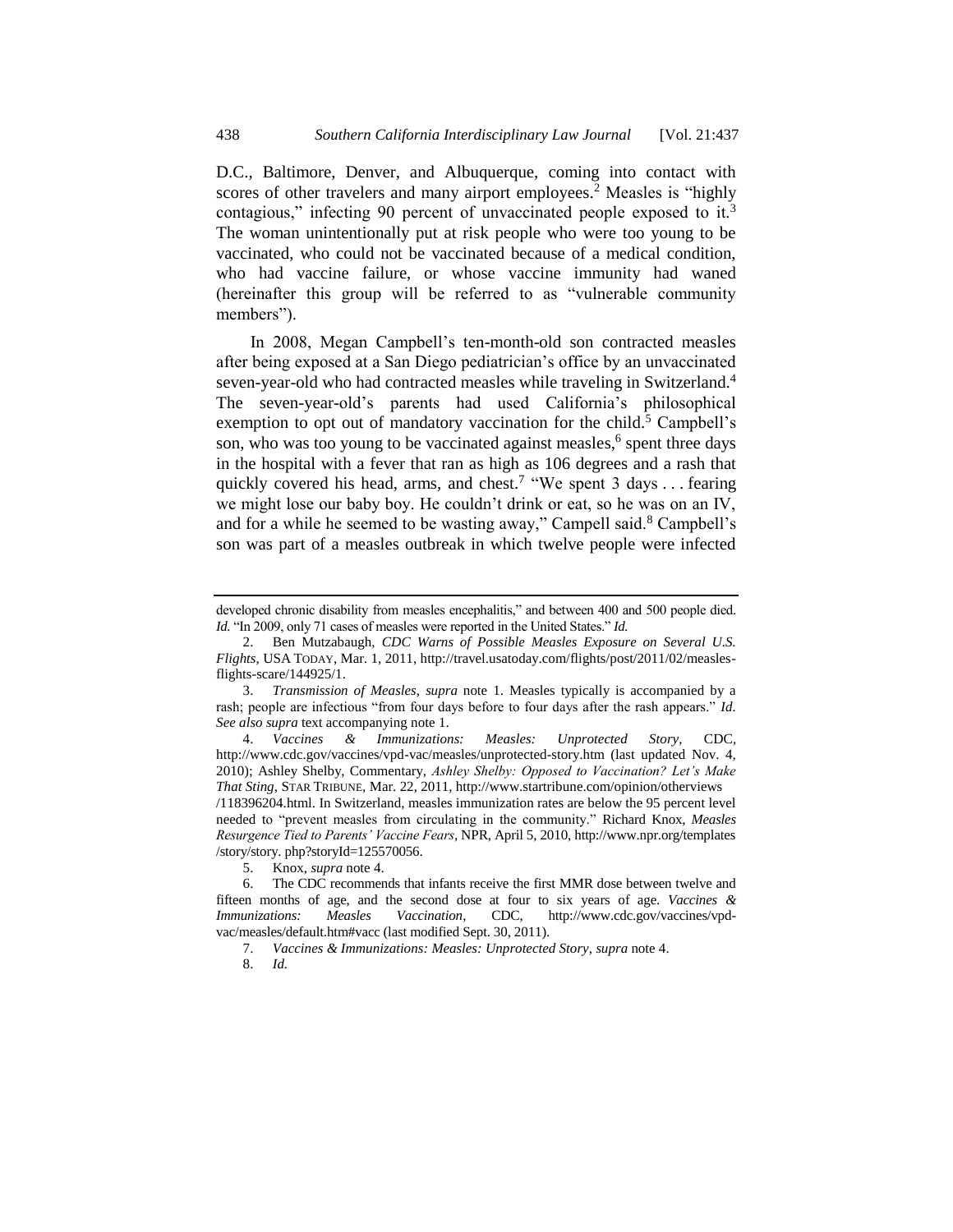<span id="page-2-0"></span> $(including the index case)$  and 839 people were exposed,<sup>9</sup> including people who had come into contact with the index case at supermarkets and on an airplane.<sup>10</sup> Seventy-three of those exposed were unvaccinated children, including twenty-five children whose parents opted out of vaccinating them and forty-eight children "who were too young to [have been] vaccinated."<sup>11</sup> San Diego Public Health Officials quarantined those seventy-three children.<sup>12</sup> The total cost of the outbreak was \$176,980, which included an average of \$775 spent by each family of a quarantined child and \$124,517 spent by the county containing the outbreak.<sup>13</sup>

Gillian Kilberg Hodge, a mother of two who lives in McLean, Virginia, had to endure a thirty-day quarantine after her ten-day-old newborn, Mackenzie, was exposed to measles at the pediatrician's office.<sup>14</sup> Hodge's two-year-old son had to receive a booster shot because he was too young to have completed his Measles, Mumps, and Rubella vaccine ("MMR") regimen.<sup>15</sup> Mackenzie had to be quarantined for thirty days because she was too young to be vaccinated and could present a risk to others as a carrier if she had contracted measles.<sup>16</sup> Hodge said, "[I] was worried about even being around other small children even without [Mackenzie] for fear that I would have some of her spit on me and would somehow expose another innocent baby. And I really didn't want to be responsible for an outbreak of the measles in D.C."<sup>17</sup> Despite the highly contagious nature of measles, none of the Hodges contracted measles, likely because they did not have direct contact with the infected patient.<sup>18</sup> "It's so scary to think you could be at the park enjoying a nice day with your kids and then the next day they could [have a] deathly disease. . . . I am a firm believer in vaccinations," Hodge said.<sup>19</sup>

<sup>9.</sup> David E. Sugerman et al., *Measles Outbreak in a Highly Vaccinated Population, San Diego, 2008: The Role of the Intentionally Undervaccinated*, 125 PEDIATRICS 747, 747 (2010).

<sup>10.</sup> Knox, *supra* not[e 4.](#page-1-0)

<sup>11.</sup> *Id.* 

<sup>12.</sup> *Id.*

<sup>13.</sup> Sugerman et al., *supra* not[e 9,](#page-2-0) at 751.

<sup>14.</sup> E-mail interview with Gillian Kilberg Hodge, Mother (Mar. 6, 2011).

<sup>15.</sup> *Id.* 

<sup>16.</sup> *Id.* 

<sup>17.</sup> *Id.* 

<sup>18.</sup> *Id.* 

<sup>19.</sup> *Id.*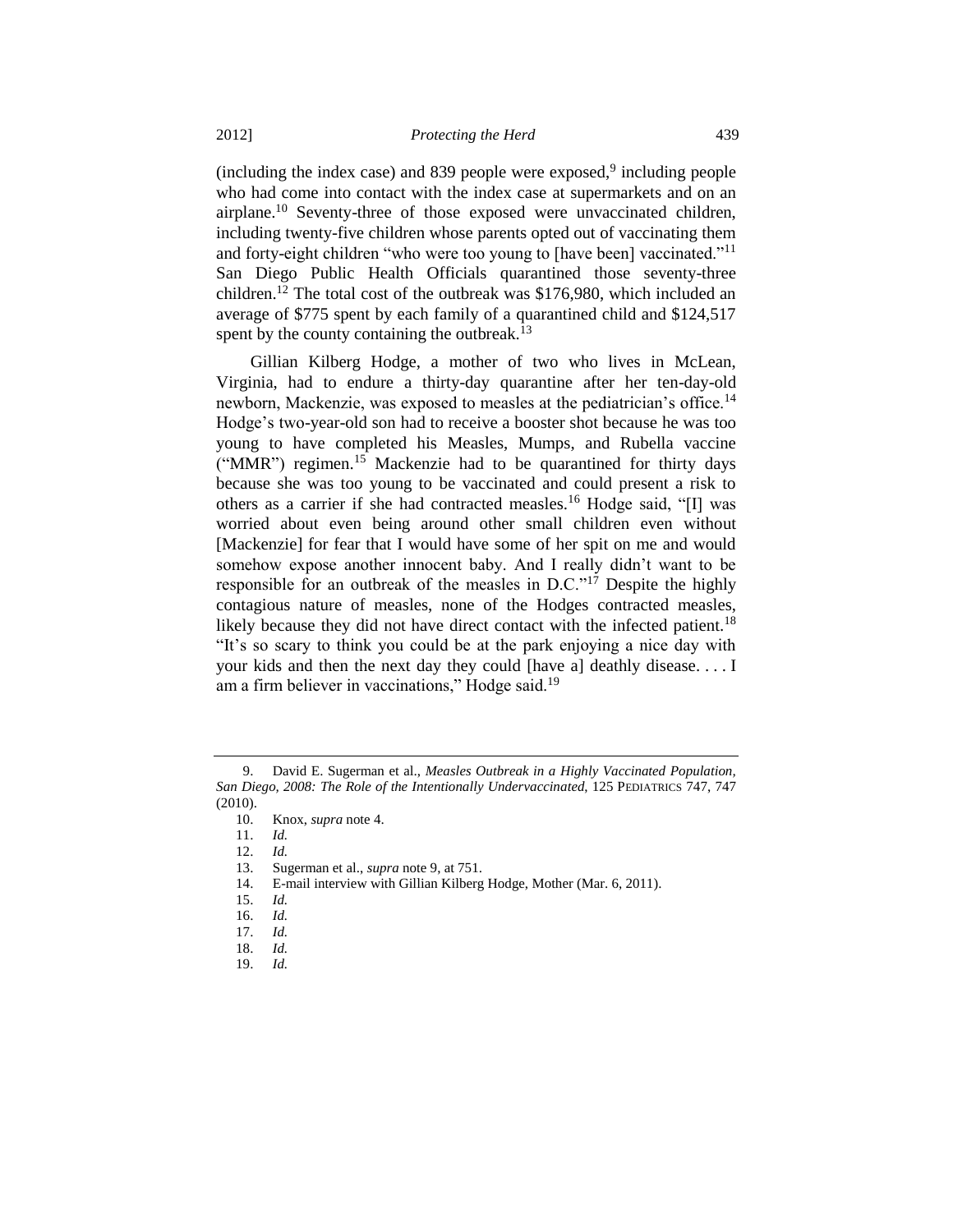<span id="page-3-1"></span>Patients like Campbell's son and newborn Mackenzie were relying on herd immunity, the principle that if a significant portion of the community—for most diseases, more than 80 percent—is vaccinated, those who cannot be vaccinated will be protected from illness by the community members who are vaccinated because the vaccine has eliminated "chains of contagion."<sup>20</sup> Parents and guardians (hereinafter referred to as "parents") who choose not to vaccinate their children create two potential problems: (1) If their child becomes infected because he or she is not vaccinated, the child can expose vulnerable community members to a vaccine-preventable illness; (2) A cluster of unvaccinated people undermines herd immunity, creating the risk that disease will spread, so that even an uninfected unvaccinated child "exposes" others through the failure to vaccinate. At the heart of the argument for vaccination is that community members cannot identify a potential source of infection. This means that going to a hospital, a movie theater, or a shopping mall becomes a game of Russian roulette unless the community has herd immunity.

<span id="page-3-0"></span>As increasing numbers of parents across the United States are taking advantage of their state's philosophical and religious exemptions from statutes mandating childhood vaccines, the risk to the health of their communities is growing. Not only are these parents undermining herd immunity, putting the entire community's health at risk, but their actions also are raising health care costs, since preventing illnesses through vaccination is substantially more cost-effective than treating the illnesses.<sup>21</sup> It costs approximately sixteen times more to treat vaccine-preventable illnesses than to vaccinate for them.<sup>22</sup> For instance, " $[f]$ or every \$1 spent on the MMR vaccine, \$7 to \$14 . . . are saved" and for every \$1 spent on  $DTaP<sup>23</sup>$  \$27 are saved.<sup>24</sup> As a result of non-vaccination, each year in the

<span id="page-3-2"></span><sup>20.</sup> *See* Donald S. Kenkel, *Prevention*, *in* 1B Handbook of Health Economics 1677, 1694 (Anthony J. Culyer & Joseph P. Newhouse eds., 2000).

<sup>21.</sup> Steve P. Calandrillo, *Vanishing Vaccinations: Why Are so Many Americans Opting Out of Vaccinating Their Children?*, 37 U. MICH. J.L. REFORM 353, 380 (2004).

<sup>22.</sup> *Id.*

<sup>23.</sup> The vaccine for children is a combination, immunizing against diphtheria, tetanus, and pertussis and is called DTaP. *Pertussis (Whooping Cough): Prevention*, CDC, http://www.cdc.gov/pertussis/about/prevention.html (last updated Oct. 21, 2011). The CDC recommends five total doses of DTaP by the time a child is six years of age. *Id.*

<sup>24.</sup> Calandrillo, *supra* note [21.](#page-3-0)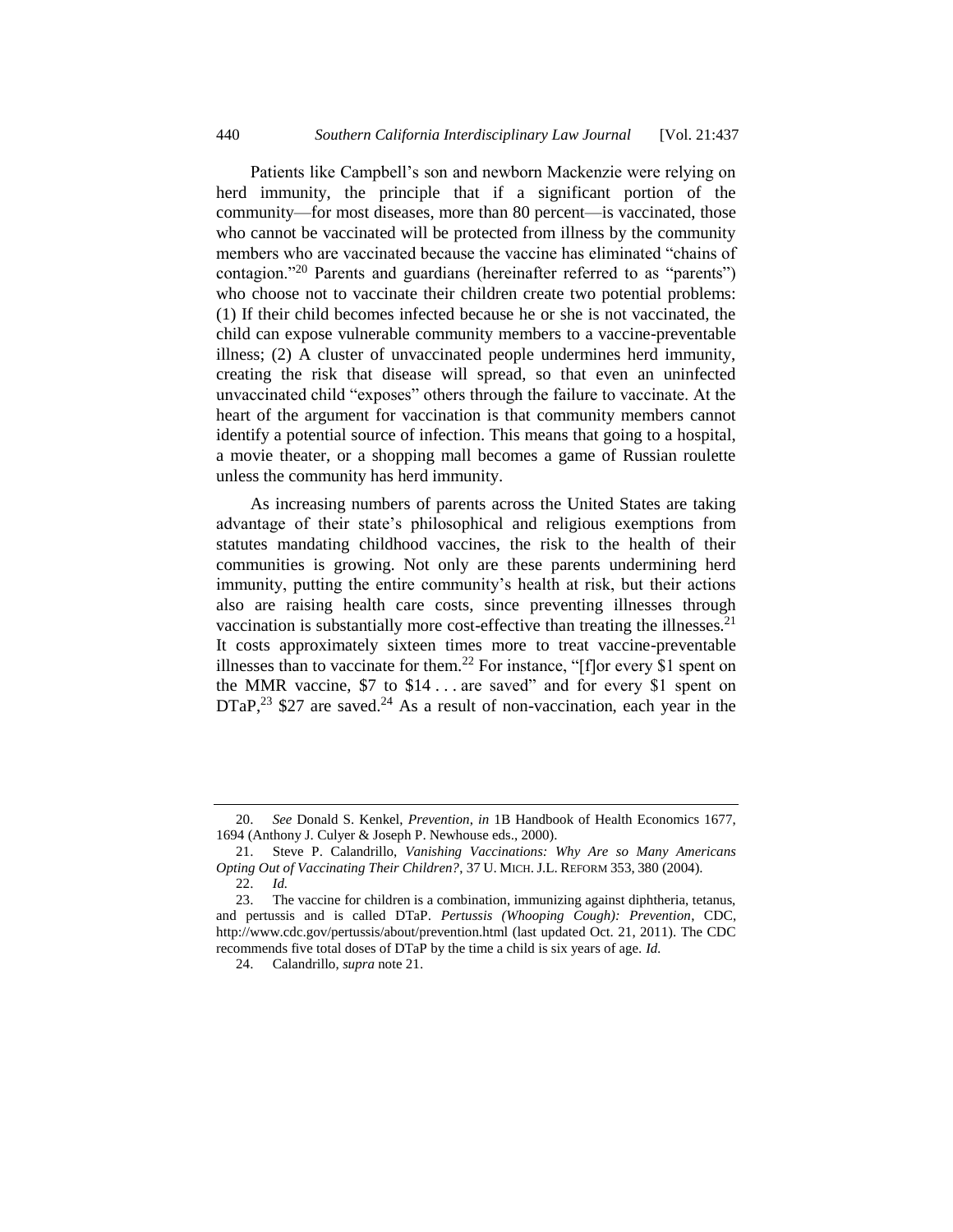U.S. thousands of adults contract vaccine-preventable diseases that cost \$10 billion to treat and that produce 30,000 preventable deaths.<sup>25</sup>

<span id="page-4-1"></span>Granting philosophical and religious exemptions becomes problematic when it begins to undermine a community's herd immunity. For polio, 80 percent of the community must be vaccinated to achieve herd immunity,  $2<sup>6</sup>$ while measles requires above a 95 percent vaccination level in school settings.<sup>27</sup>

<span id="page-4-0"></span>Parents have many reasons for not vaccinating their children, ranging from religious objections to concerns about the potential adverse consequences of the vaccines. This latter point has received a great deal of attention in recent years despite scientific evidence that such concerns are largely exaggerated.<sup>28</sup> But perhaps the greatest reason parents do not vaccinate their children is that there is little incentive to do so since it is possible to "free ride" on the herd immunity that arises from others' vaccinations. Yet the individual decision to rely on herd immunity, which imposes no direct cost to the parents or their children, undermines herd immunity, potentially hurting other community members. Bombarded by media coverage of the "vaccine controversy," it seems a rational choice to "protect" one's child by not immunizing him or her. In order to counteract the negative externality that arises from the refusal to vaccinate one's child, states should impose a tax on parents who do not vaccinate their children and use the funds generated by the tax to pay treatment costs of patients who contract vaccine-preventable illnesses; contribute to the Vaccines for Children Program, which "offers vaccines at no cost for eligible children"; <sup>29</sup> and improve education about vaccinations. Such a tax would ameliorate the negative externalities by taxing those who take advantage of

29. *Vaccines & Immunizations: VFC: For Parents*, CDC, http://www.cdc.gov/vaccines /programs/vfc/parents/default.htm (last updated Oct. 19, 2011). Eligible children include those who are uninsured, on Medicaid, underinsured—their insurer does not cover vaccinations or only covers certain vaccinations—or those who are American Indian or Alaskan Native. *Id.*

<span id="page-4-2"></span><sup>25.</sup> Yvonne A Malonado, *Current Controversies in Vaccination: Vaccine Safety*, 288 J. AM. MED. ASS'N 3155, 3155 (2002).

<sup>26.</sup> Alan R. Hinman et al., *Concurrent Sessions: Tools to Prevent Infectious Disease: Childhood Immunization: Laws that Work*, 30 J.L. MED. & ETHICS 122, 125 (2002).

<sup>27.</sup> Thomas L. Schlenker et al., *Measles Herd Immunity: The Association of Attack Rates With Immunization Rates in Preschool Children*, 267 J. AM. MED. ASS'N 823, 826 (1992).

<sup>28.</sup> *See Vaccines & Immunizations: Basics and Common Questions: Some Common Misconceptions About Vaccinations and How To Respond To Them*, CDC, http://www.cdc.gov/vaccines/vac-gen/6mishome.htm#risk (last updated Feb. 18, 2011) [hereinafter *Vaccines & Immunizations: Basics and Common Questions*].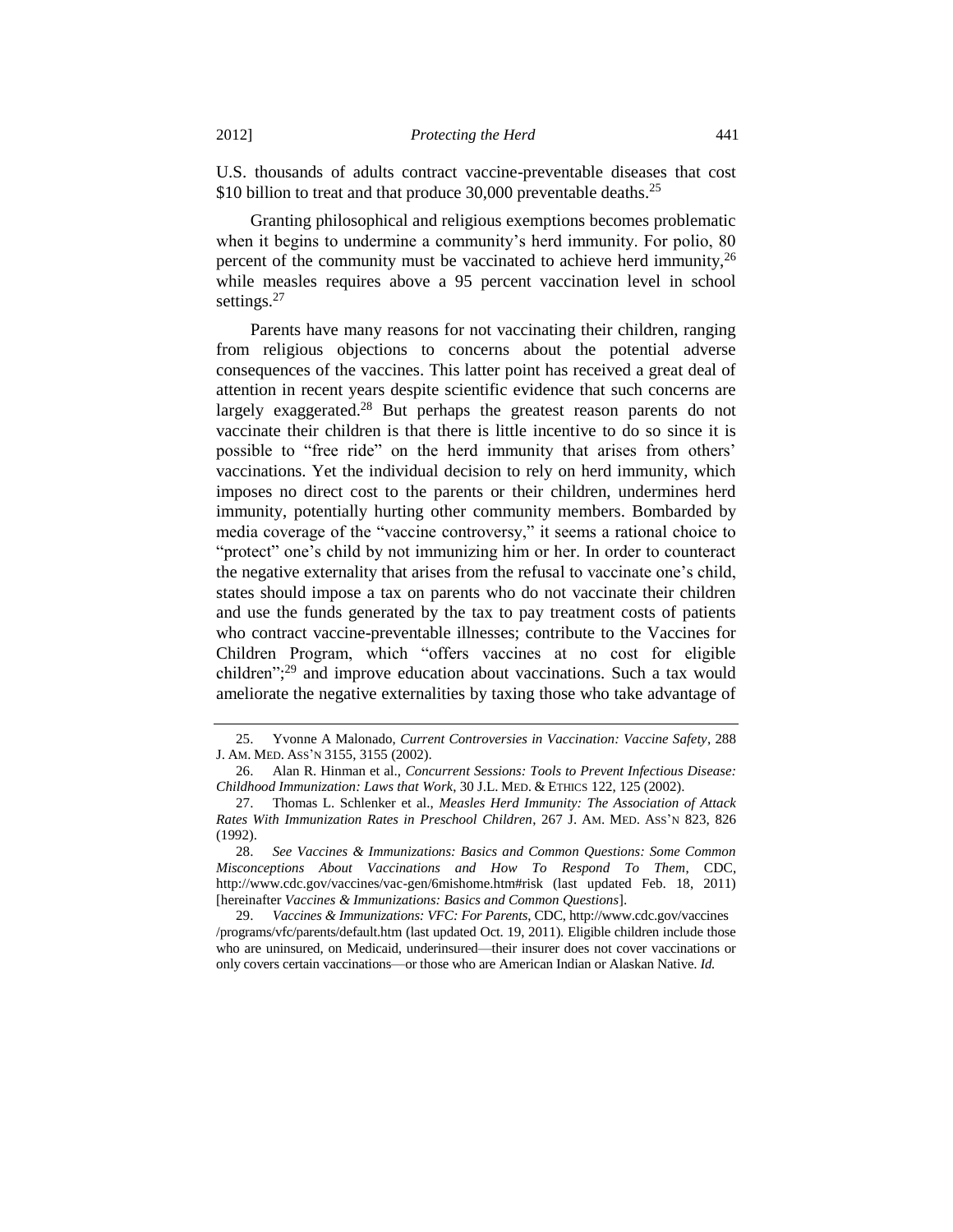a religious or philosophical exemption and using those funds, in part, to counteract the externality by paying for treatment for those children who contract vaccine-preventable illnesses. It also would combat the free-rider problem by creating a cost to not vaccinating. This would make parents consider the seriousness of their choice not to vaccinate.

This Note will examine using a vaccine-refusal tax to generate revenue to provide treatment for vaccine-preventable illnesses, free vaccines, and education to improve falling vaccination rates, which will, in turn, benefit the health of individuals. Part II examines federal and state government power to mandate vaccination. Part III discusses the economic reasons for falling vaccination rates and the effects on the public's health. This section includes discussion of negative externalities, the recent rise of pertussis, the anti-vaccine movement, the effectiveness of vaccine laws, the prisoner's dilemma, and the tragedy of the commons. Part IV contends that taxation could improve vaccination rates, examines the constitutionality of a tax, and discusses some of the arguments against it. Part V discusses using the tax's revenue to pay for treatment of vaccine-preventable illnesses, to provide vaccines for low-income children, and to fund an education campaign about immunization.

# II. PUBLIC HEALTH FOUNDATIONS: THE STATE'S POWER TO MANDATE VACCINATION

In the early twentieth century the Supreme Court established in *Jacobson v. Massachusetts* that reasonable public health regulations could restrict an individual's liberty when the community's health is at risk.<sup>30</sup> This created the foundation for public health intervention and mandatory vaccination statutes. When Reverend Henning Jacobson challenged the constitutionality of a fine for not complying with the City of Cambridge's mandatory smallpox vaccination, the Court held that Massachusetts's mandatory vaccination regulation was reasonable in light of recent smallpox outbreaks and that the protection of public health was within the state's police power;<sup>31</sup> therefore, the city could restrict Jacobson's liberty to

<span id="page-5-0"></span><sup>30.</sup> *See generally* Jacobson v. Massachusetts, 197 U.S. 11 (1905).

<sup>31.</sup> The police power can be defined as the "inherent authority of the state . . . to enact laws and promulgate regulations to protect, preserve, and promote the health, safety, morals, and general welfare of the people." LAWRENCE O. GOSTIN, PUBLIC HEALTH LAW: POWER, DUTY, RESTRAINT 91–92 (rev. & expanded 2d ed. 2008) [hereinafter GOSTIN, POWER, DUTY, RESTRAINT]. Additionally, "the state retains the power to restrict, within federal and state constitutional limits, private interests." *Id.* at 92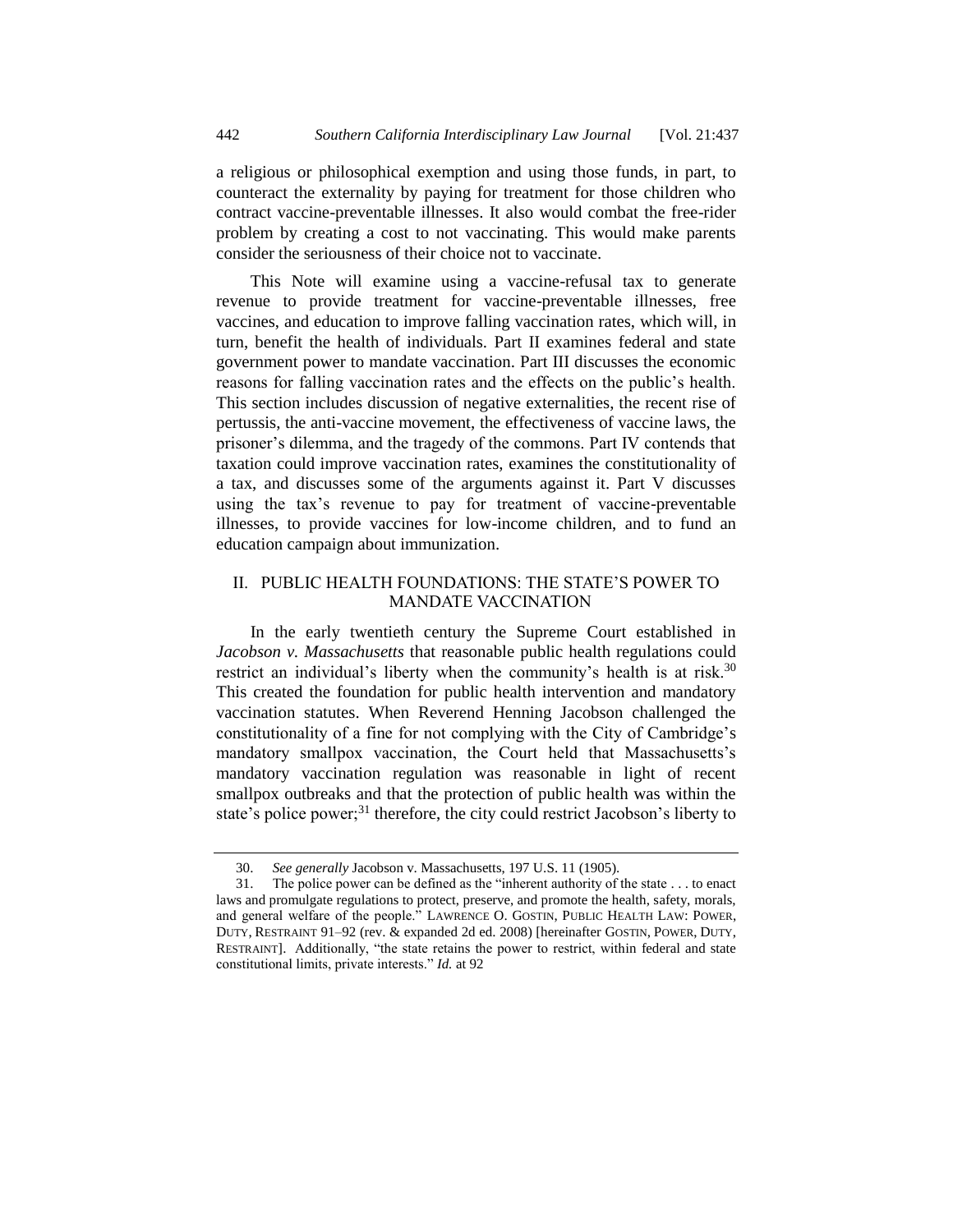determine whether or not to receive immunization.<sup>32</sup> In the words of Justice John Harlan, "the liberty secured by the Constitution . . . does not import an absolute right in each person to be, at all times and in all circumstances, wholly freed from restraint."<sup>33</sup> The Court held that people are subject to "manifold restraints" necessary for "the common good."<sup>34</sup> Further, the Court used a "social-compact theory," in which citizens, by virtue of living in a community and enjoying its benefits and protections, owe duties to the community and its citizens.<sup>35</sup> Thus, the Court established that a state could restrict individual liberty when it is necessary for the public's health or safety, as long as the law is not "arbitrary or oppressive," and the means have a "'real or substantial relation' to their goal."<sup>36</sup>

<span id="page-6-1"></span><span id="page-6-0"></span>Further, the Court in *Jacobson* established that regulations do not need to be based on universally held beliefs.<sup>37</sup> The Court held that "[t]he possibility that the belief may be wrong, and that science may yet show it to be wrong, is not conclusive; for the legislature has the right to pass laws which, according to the common belief of the people, are adapted to prevent the spread of contagious diseases."<sup>38</sup> Thus, even a regulation that faces some controversy about its scientific validity still is regarded as "a reasonable and proper exercise of the police power."<sup>39</sup>

The Court built upon this foundation by establishing that states may overrule parents when the public's interest is at stake, further fortifying the case for mandatory childhood vaccinations, even against a parent's wishes. In *Zucht v. King*<sup>40</sup> the Court held that states had substantial power to

38. *Id.*

40. Zucht v. King, 260 U.S. 174 (1922).

<sup>32.</sup> *Jacobson*, 197 U.S. at 35.

<sup>33.</sup> *Id.* at 26.

<sup>34.</sup> *Id.*

<sup>35.</sup> *Id.* at 26–27. *See also* Lawrence O. Gostin, Jacobson v Massachusetts *at 100 Years: Police Power and Civil Liberties in Tension*, 95 AM. J. PUB. HEALTH 576, 578 (2005).

<sup>36.</sup> Wendy K. Mariner, George J. Annas & Leonard H. Glantz, Jacobson v Massachusetts*: It's Not Your Great-Great-Grandfather's Public Health Law*, 95 AM. J. PUB. HEALTH 581, 583 (2005).

<sup>37.</sup> *Jacobson*, 197 U.S. at 35.

<sup>39.</sup> *Id.* Justice John Marshall explained the "police power" when he wrote that the state's police powers are "a portion of that immense mass of legislation, which embraces every thing within the territory of a State, not surrendered to the general government." Gibbons v. Ogden, 22 U.S. 1, 1 (1824). *See also* Wendy E. Parmet, *From* Slaughter-House *to* Lochner*: The Rise and Fall of the Constitutionalization of Public Health*, 40 AM. J. LEGAL HIST. 476, 478 (1996).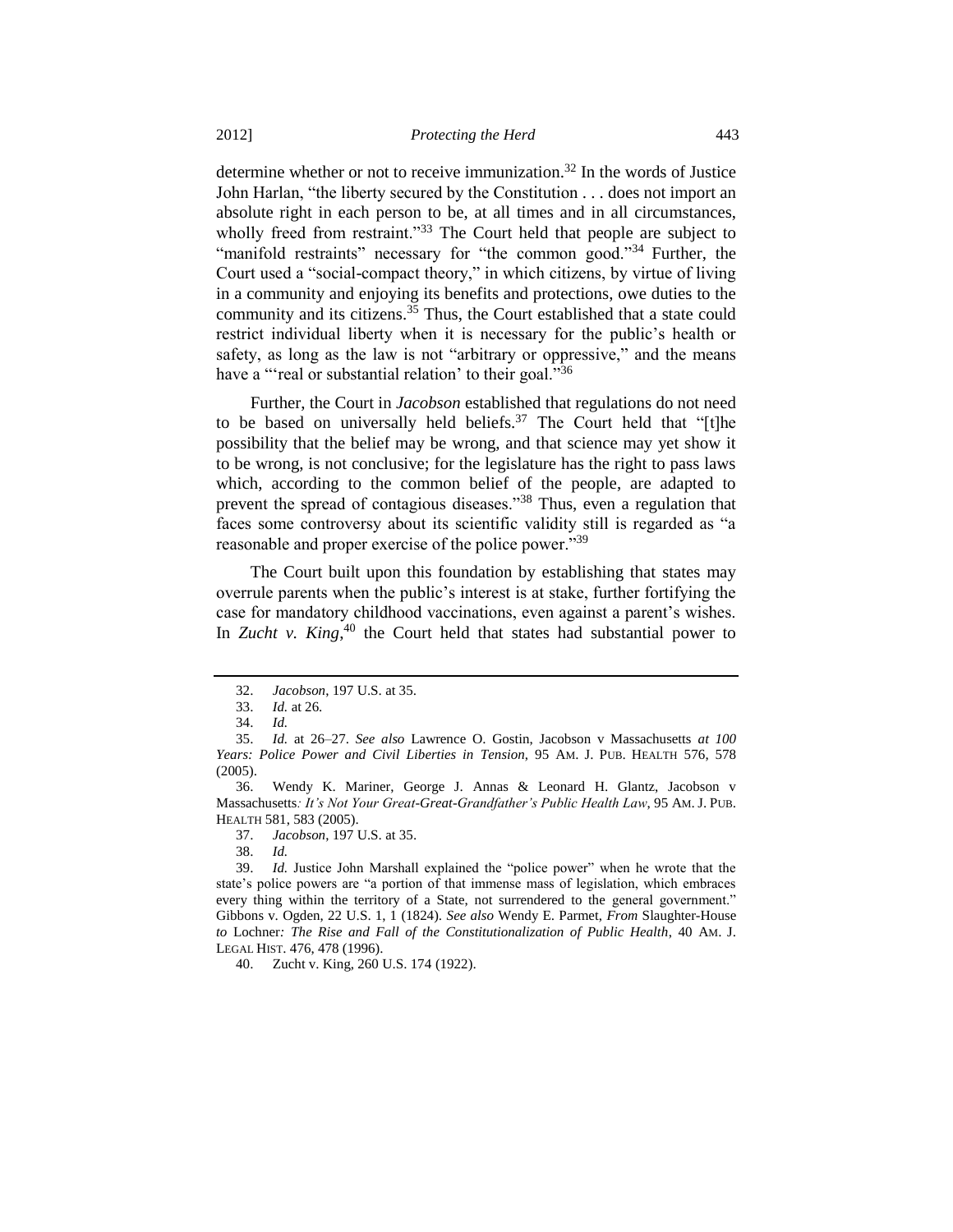<span id="page-7-0"></span>protect children from infectious disease, including not allowing them to attend public school.<sup>41</sup> Moreover, the Court stated that "*Jacobson v*. *Massachusetts* . . . had settled that it is within the police power of the State to provide for compulsory vaccination."<sup>42</sup> Since *Zucht*, courts have upheld the constitutionality of "government mandates for vaccination as a prerequisite for public school attendance."<sup>43</sup>

<span id="page-7-1"></span>*Prince v. Massachusetts* established that the right of parents to determine how to raise their children "is not absolute,"<sup>44</sup> further supporting the states' ability to mandate vaccination.<sup>45</sup> The Court held that although "the custody, care and nurture of the child reside first in the parents . . . the family itself is not beyond regulation in the public interest."<sup>46</sup> Therefore, the parent cannot keep the state from regulating parental decisions just because the decision involves the exercise of religion.<sup>47</sup> The Court held, "[a]cting to guard the general interest in youth's well being, the state as parens patriae may restrict the parent's control by requiring school attendance, regulating or prohibiting the child's labor, and in many other ways."<sup>48</sup>

Despite myriad developments in constitutional law, the Court continues to rely on the tenets of *Jacobson* in evaluating public health interventions.<sup>49</sup> Additionally, "federal and state courts . . . have repeatedly affirmed [*Jacobson*'s] holding."<sup>50</sup> The Court also has not accorded bodily integrity the status of a fundamental right, so it applies a balancing test

46. *Id.* at 166.

49. Gostin, *supra* note [35,](#page-6-0) at 580. Gostin contends that *Jacobson* would "indisputably" be decided the same way if the Court considered it today. *Id.*

50. *Id.*

<sup>41.</sup> Ross D. Silverman, *No More Kidding Around: Restructuring Non-Medical Childhood Immunization Exemptions to Ensure Public Health Protection*, 12 ANNALS HEALTH L. 277, 281 (2003)*. See also* PUBLIC HEALTH LAW & ETHICS: A READER 372 (Lawrence O. Gostin ed., rev. & updated 2d ed. 2010).

<sup>42.</sup> *Zucht*, 260 U.S. at 176.

<sup>43.</sup> PUBLIC HEALTH LAW & ETHICS: A READER, *supra* note [41,](#page-7-0) at 372.

<sup>44.</sup> ERWIN CHEMERINSKY, CONSTITUTIONAL LAW: PRINCIPLES AND POLICIES 809 (3d ed. 2006).

<sup>45.</sup> *See* Prince v. Massachusetts, 321 U.S. 158 (1944). Sarah Prince appealed from a conviction for violating child labor laws when a nine-year-old child for whom Prince was a custodian helped her distribute religious literature. *Id.* at 159.

<sup>47.</sup> *Id.* 

<sup>48.</sup> *Id.* Parens patriae "refers to the state's role as sovereign and guardian of persons under legal disability (principally minors and incompetent persons)." GOSTIN, POWER, DUTY, RESTRAINT, *supra* note [31,](#page-5-0) at 95–96. For more about the history of parens patriae see GOSTIN, POWER, DUTY, RESTRAINT, *supra* note [31,](#page-5-0) at 95–98.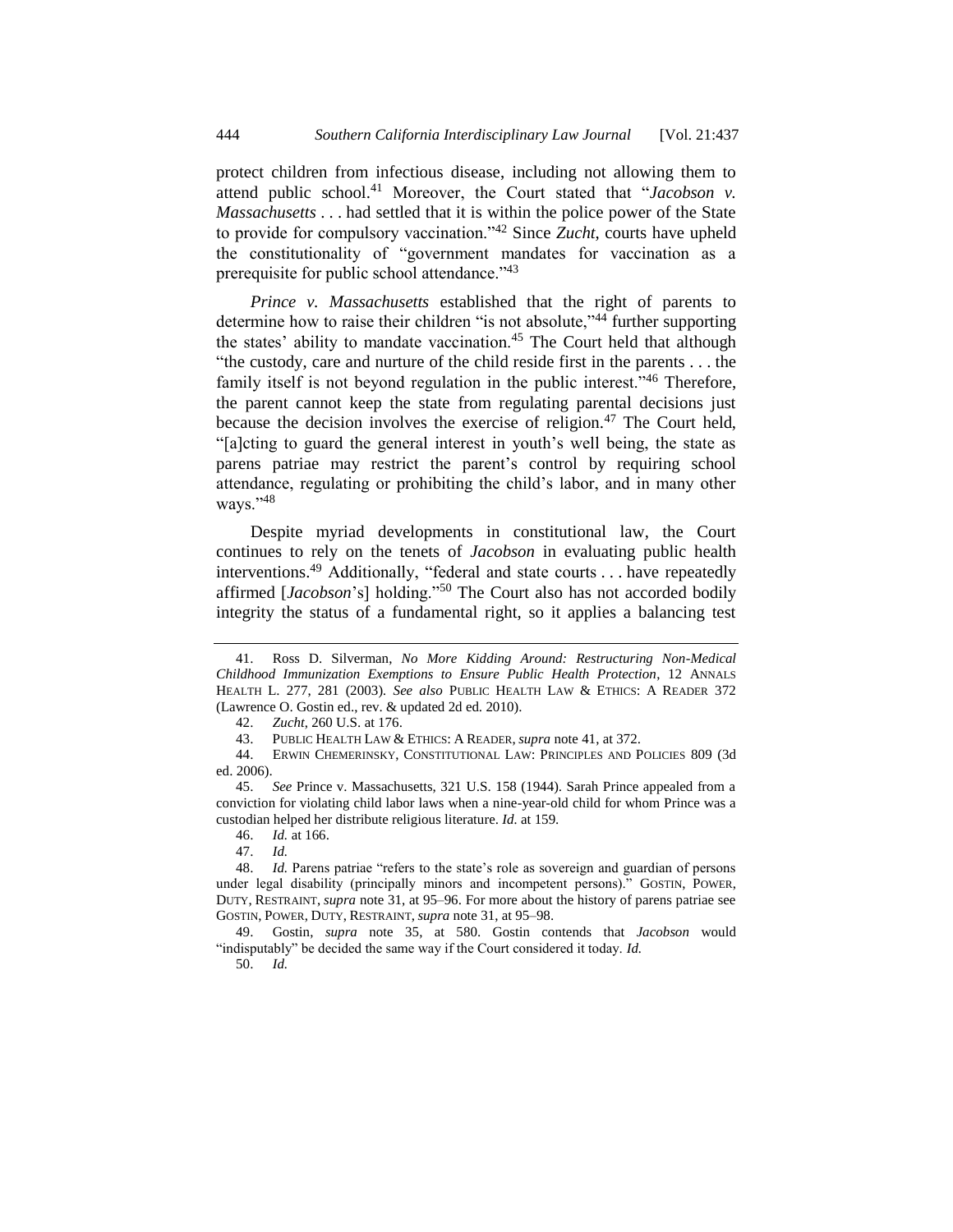when examining bodily integrity—rather than a strict scrutiny test weighing the liberty interest against the state's interest and tending to weigh in favor of the state.<sup>51</sup> Further, the Court has repeatedly found that the police power is "a classically adequate justification under substantive due process" for deprivation of a liberty interest, so a state may "act for the purposes of protecting the health, safety, or morals of the community."<sup>52</sup>

# <span id="page-8-1"></span>III. AN ECONOMICS-BASED EXPLANATION OF FEAR OF VACCINES AND FALLING VACCINATION RATES

## A. NEGATIVE EXTERNALITIES: THE EFFECTS OF FAILURE TO VACCINATE

In vaccination "externalities arise from the concept of 'herd immunity' where any given individual's chances of getting an infectious disease fall when others in the society are immune because of previous vaccinations."<sup>53</sup> Parents who opt out of vaccinating their children create negative externalities by threatening herd immunity. If herd immunity is lost, then the community is no longer protected from disease. This means that vulnerable community members bear the burden of the negative externality because they are now at risk for disease.<sup>54</sup> The costs to each individual include costs of treatment, loss of health or life, and lost wages.<sup>55</sup> The costs to society are the costs of containing an epidemic, including surveillance, notification, and quarantine costs, as well as lost productivity of community members and costs of treatment not borne by patients. <sup>56</sup>

<span id="page-8-0"></span>Although there are more than forty vaccines available, the smallpox vaccine is the only one to have effectively eradicated its target disease.<sup>57</sup> Typically, as a disease fades away, demand for the vaccine decreases and

<sup>51.</sup> GOSTIN, POWER, DUTY, RESTRAINT, *supra* not[e 31,](#page-5-0) at 130.

<sup>52.</sup> *Id.* at 135.

<sup>53.</sup> Kenkel, *supra* note [20,](#page-3-1) at 1694. *See also* Dagobert L. Brito, Eytan Sheshinski & Michael D. Intriligator, *Externalities and Compulsory Vaccinations*, 45 J. PUB. ECON. 69, 70 (1991) ("[T]he possibility of contagion from the unvaccinated population represents a negative externality in itself").

<sup>54.</sup> Of course those who choose to be unvaccinated also are at-risk for vaccinepreventable illnesses; however, they are simply bearing the cost of the decision not to vaccinate, not the negative externality, which by definition is imposed on a third-party.

<sup>55.</sup> *See* Amy A. Parker et al., *Implications of a 2005 Measles Outbreak in Indiana for Sustained Elimination of Measles in the United States*, 355 NEW ENG. J. MED. 447, 447, 454 (2006).

<sup>56.</sup> *See id.*

<sup>57.</sup> Pierre-Yves Geoffard & Tomas Philipson, *Disease Eradication: Private versus Public Vaccination*, 87 AM. ECON. REV. 222, 222 (1997).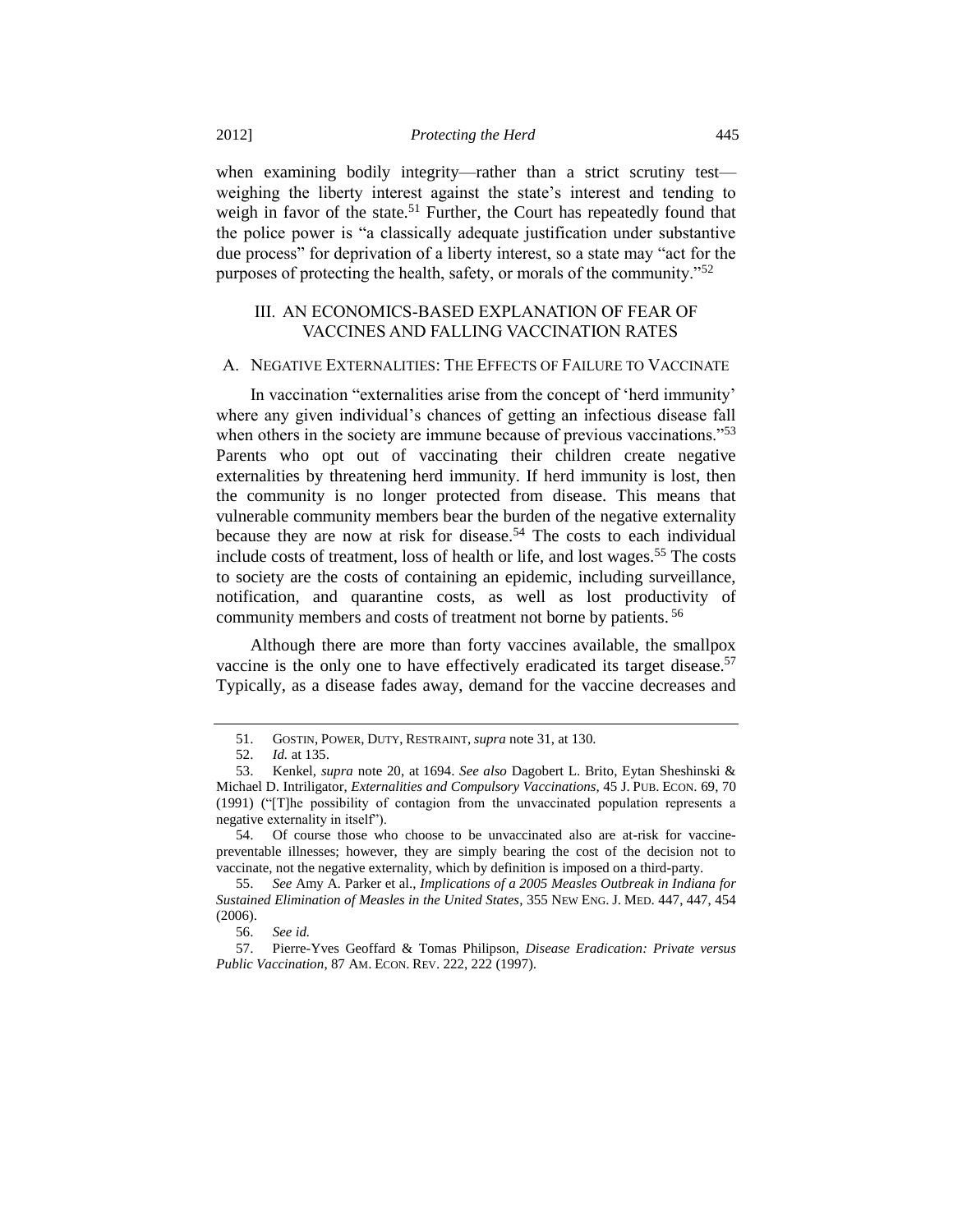then the disease returns.<sup>58</sup> Parents choosing not to vaccinate their children play a substantial role in this cycle.

## 1. Failure to Vaccinate Undermines Herd Immunity

The main negative externality of not vaccinating is that it undermines herd immunity; herd immunity is based on the fact that "any given individual's chances of getting an infectious disease fall when others in society are immune because of previous vaccinations."<sup>59</sup> Herd immunity is crucial to protecting individuals from vaccine-preventable illness. If enough people in a community are vaccinated, their collective immunity eliminates the chains of contagion so vulnerable community members are protected from disease by the rest of the community.<sup>60</sup> For most diseases, vaccination rates of 85 percent to 95 percent are necessary for herd immunity.<sup>61</sup>

<span id="page-9-2"></span><span id="page-9-0"></span>Although there has not been a substantial dip in national immunization rates, pockets of low vaccine rates have developed in certain areas, threatening the herd immunity in those communities.<sup>62</sup> "[A]s exemptions proliferate, disease 'hot spots' are cropping up across the United States where large pockets of children have not received many or any of their mandatory immunizations."<sup>63</sup> In the past thirty years, personal exemptions have risen from 0.5 percent to 2 percent of people in the United States.<sup>64</sup> For example, Washington had a 6 percent rate of non-medical exemptions in 2006-2007, but within counties, the exemption rate varied from 1.2 percent to 26.9 percent.<sup>65</sup> In California, most of those who gain exemptions do so through a personal belief exemption.<sup>66</sup> For example, at Sebastopol

63. Calandrillo, *supra* note [21,](#page-3-0) at 361.

64. Mieszkowski, *Areas of Low Vaccination Rates*, *supra* not[e 61.](#page-9-0)

65. Saad Omer et al., *Vaccine Refusal, Mandatory Immunization, and the Risks of Vaccine-Preventable Diseases*, 360 NEW ENG. J. MED. 1981, 1983 (2009).

<span id="page-9-1"></span><sup>58.</sup> *Id.*

<sup>59.</sup> Kenkel, *supra* not[e 20,](#page-3-1) at 1694.

<sup>60.</sup> Calandrillo, *supra* note [21,](#page-3-0) at 420.

<sup>61.</sup> Katharine Mieszkowski, *Areas of Low Vaccination Rates Post Risk to Students*, N.Y. TIMES, Sept. 11, 2010, at A35A [hereinafter Mieszkowski, *Areas of Low Vaccination Rates*].

<sup>62.</sup> From 1991–2004 "[t]he mean exemption rate increased an average of 6% per year . . . [reaching] 2.54% in 2004, among states that offered personal belief exemptions. In states that easily granted exemptions, the rate increased 5% per year . . . to 2.51% in 2004." Saad B. Omer, *Nonmedical Exemptions to School Immunization Requirements*: *Secular Trends and Association of State Policies With Pertussis Incidence*, 296 J. AM. MED. ASS'N 1757, 1757 (2006).

<sup>66.</sup> Mieszkowski, *Areas of Low Vaccination Rates*, *supra* not[e 61.](#page-9-0)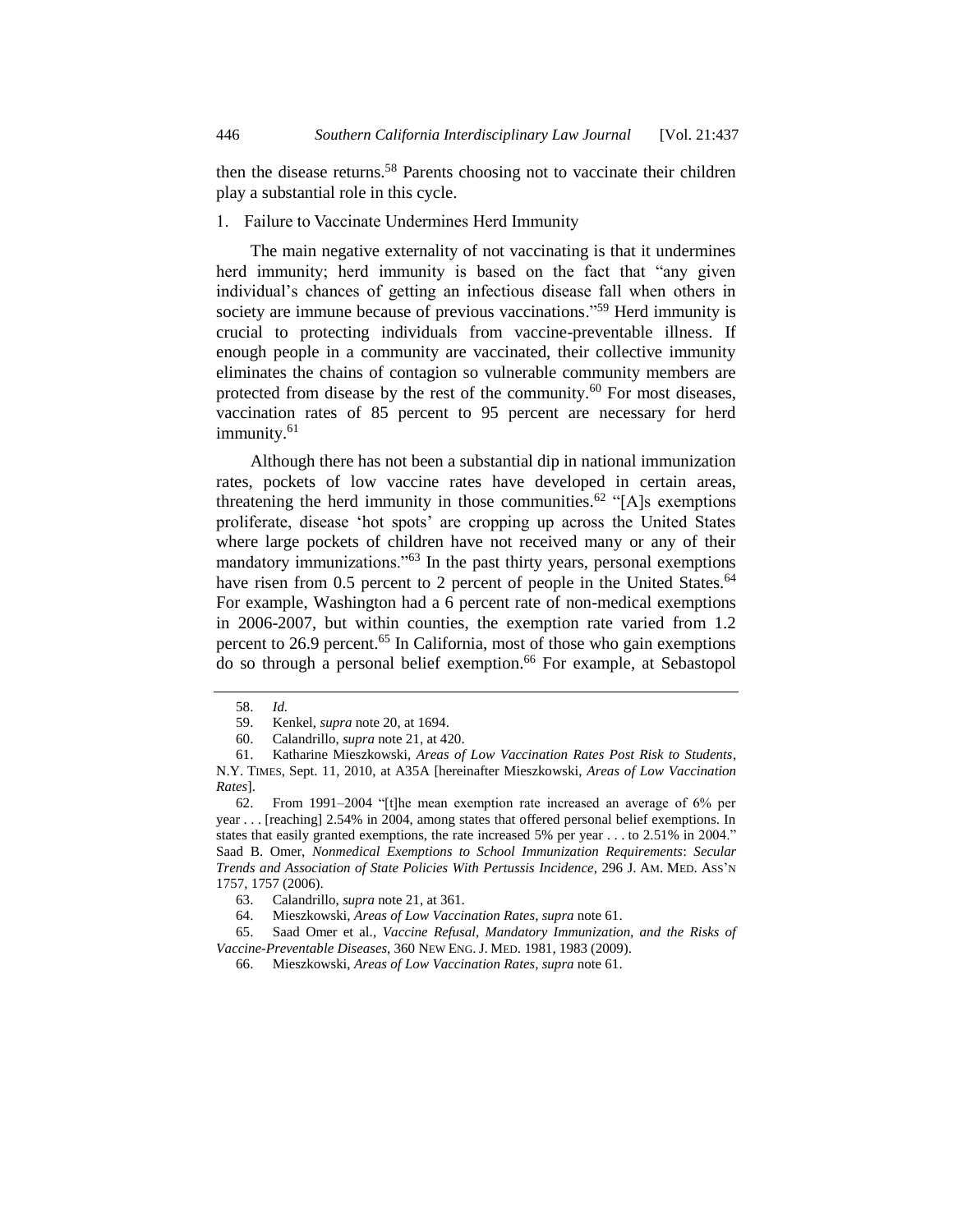Independent Charter School in Sebastopol, "only 12 percent of kindergarteners had received all mandated immunizations" and 88 percent of those not vaccinated had personal-belief exemptions.<sup>67</sup> In contrast, at an elementary school in Fremont and an elementary school in San Jose, 100 percent of kindergarteners had received all mandated immunizations; demonstrating that in some communities herd immunity is not threatened, while in other communities high numbers of exemptors create "pockets of low vaccination rates,"<sup>68</sup> which threaten herd immunity.<sup>69</sup> Marin County, a wealthy community of about  $250,000$  people<sup>70</sup> outside of San Francisco, has low vaccination rates.<sup>71</sup> Approximately 7 percent of Marin County kindergarteners had a personal belief exemption for immunization in 2010,<sup>72</sup> and Marin County accounted for 15 percent of California's reported pertussis cases in 2010.<sup>73</sup>

<span id="page-10-0"></span>2. Loss of Herd Immunity Puts Community Members at Risk

Loss of herd immunity puts two main groups at risk: (1) vulnerable community members and (2) those who are purposely not vaccinated. Both groups are relying on herd immunity to protect them.

Vulnerable community members rely on herd immunity because they, themselves, cannot be vaccinated. Infants, for instance, "may be exposed to life-threatening illnesses" before they can be immunized.<sup>74</sup> Of the sixtyfour cases of measles that occurred in the U.S. between January 2008 and April 2008, thirteen of those cases were in children too young to be vaccinated.<sup>75</sup> In fact, children who are too young to be immunized or who cannot be immunized tend to be "more susceptible to the complications of

<sup>67.</sup> *Id.*

<sup>68.</sup> *Id.*

<sup>69.</sup> *Id.*

<sup>70.</sup> U.S. CENSUS BUREAU, TABLE DP-1 PROFILE OF GENERAL DEMOGRAPHIC CHARACTERISTICS: 2000, *available at* http://demographics.marin.org/2000comdevcensus/ ComDev\_Docs/Marin%20County.pdf.

<sup>71.</sup> Marin Health & Human Servs., 2010 Marin County Fact Sheet: Kindergarten Immunization Rates, *available at* http://www.healthymarin.org/javascript/ htmleditor/uploads/Marin\_County\_Kindergarten\_Immunization\_Rates\_2010\_20110311135 213.pdf [hereinafter Marin County Fact Sheet]; Katharine Mieszkowski, *Vaccination Rate Lags As an Epidemic Spreads*, N.Y. TIMES, July 11, 2010, at A25A [hereinafter Mieszkowski, *Vaccination Rate Lags*].

<sup>72.</sup> Marin County Fact Sheet, *supra* note [71](#page-10-0)*.*

<sup>73.</sup> Mieszkowski, *Vaccination Rate Lags*, *supra* not[e 71.](#page-10-0)

<sup>74.</sup> Calandrillo, *supra* note [21,](#page-3-0) at 361.

<sup>75.</sup> Omer et al., *supra* note [65,](#page-9-1) at 1984. In fact, "[a]ll but one of the [cases] were either unvaccinated or did not have evidence of immunization." *Id.*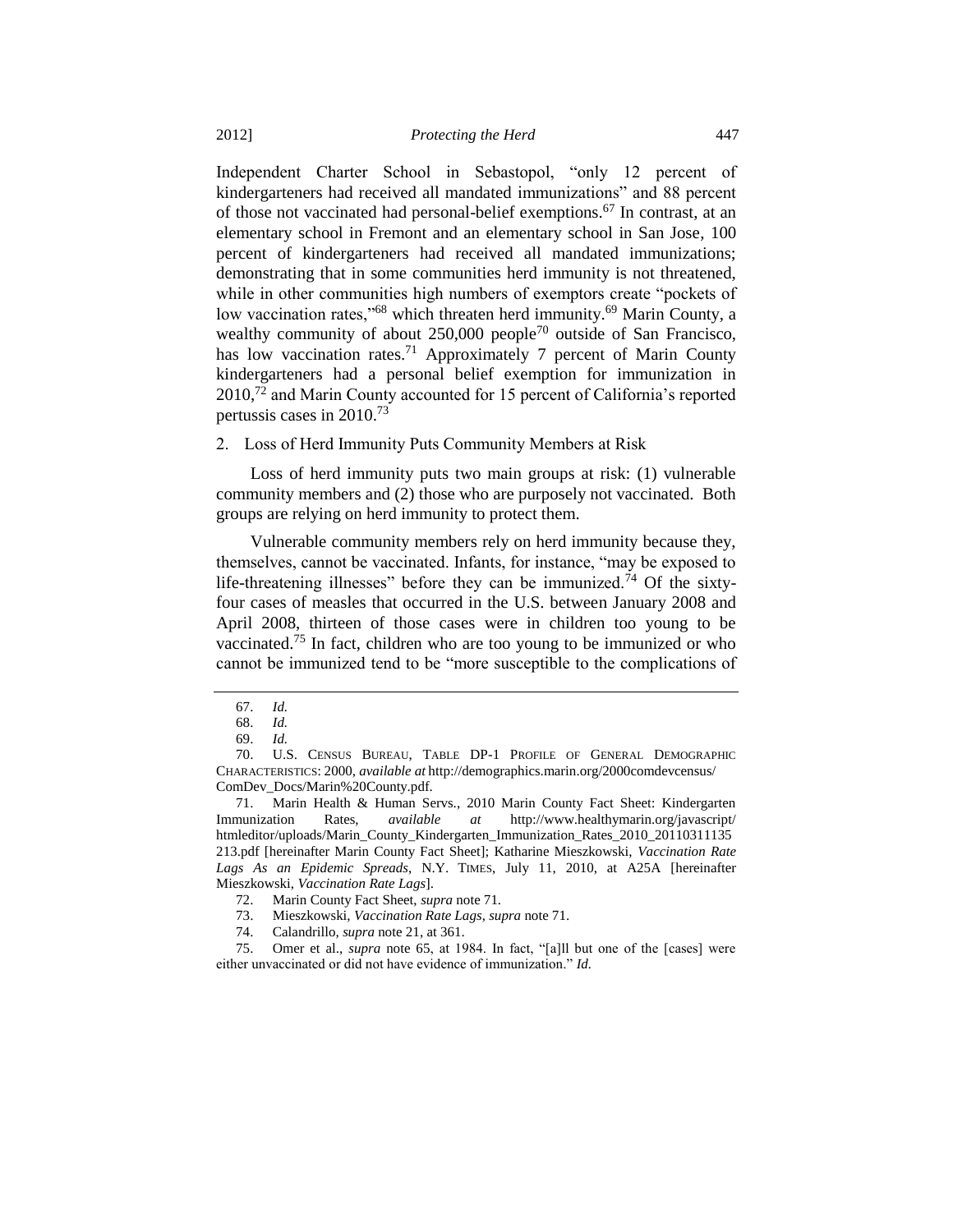infectious diseases than the general population of children," so herd immunity is particularly critical for them.<sup>76</sup>

In addition, any person has the potential to become a vulnerable community member because each vaccine is not completely effective and its effectiveness may diminish over time.<sup>77</sup> Thus, even someone who is ostensibly healthy and fully vaccinated may actually be vulnerable to a given vaccine-preventable disease and, therefore, may contract the illness if herd immunity fails. Thus, herd immunity is important even for people who have been vaccinated.

Those who are purposely not vaccinated also rely on herd immunity to protect them from vaccine-preventable illnesses, so if herd immunity wanes, they are no longer protected.

3. Failure to Vaccinate Endangers the Unvaccinated Child

<span id="page-11-0"></span>An additional problem with not vaccinating is that it also puts the unvaccinated child at risk. A 2000 study found that in at least one state, children whose parents choose not to vaccinate them for measles and pertussis were "22.2 times . . . more likely to acquire measles," and "5.9 times . . . more likely to acquire pertussis than vaccinated children."<sup>78</sup> "[F]or contagious diseases like measles and pertussis, it's hard for unvaccinated children to successfully hide among herds of vaccinated children."<sup>79</sup> In 2005, for example, an unvaccinated teenage girl contracted measles in Romania and unintentionally "caused the largest outbreak of measles in the U.S. in 10 years<sup>380</sup> when she attended a 500-person meeting

<span id="page-11-1"></span><sup>76.</sup> *Id.*

<sup>77.</sup> Primary vaccine failure is when a vaccine does not provide the expected protection: "Vaccine failures are largely attributed to the lack of a primary antibody response." M. Paunio et al., *Secondary Measles Vaccine Failures Identified by Measurement of IgG Avidity: High Occurrence Among Teenagers Vaccinated at a Young Age*, 124 EPIDEMIOLOGY & INFECTION 263, 263–64 (2000). Secondary vaccine failure is when immunity from a vaccine wanes; "the determinants of quality and duration of vaccine-induced immunity are not fully understood." *Id.* at 264. To combat secondary vaccine failure, the CDC recommends booster shots for vaccines such as pertussis. *See Whooping Cough (pertussis)*, AdultVaccination.org, http://www.adultvaccination.org/whooping\_cough\_vaccine\_pertussis\_vaccination\_adult\_imm unization.htm (last visited Mar. 8, 2012). See *infra* Part 3.A.5 for further discussion of primary and secondary vaccine failure of pertussis.

<sup>78.</sup> Daniel R. Feikin et al., *Individual and Community Risks of Measles and Pertussis Associated With Personal Exemptions to Immunization*, 284 J. AM. MED. ASS'N 3145, 3145 (2000).

<sup>79.</sup> Paul A. Offit, *Fatal Exemption*, WALL ST. J., Jan. 20, 2007, at A10.

<sup>80.</sup> *Id.*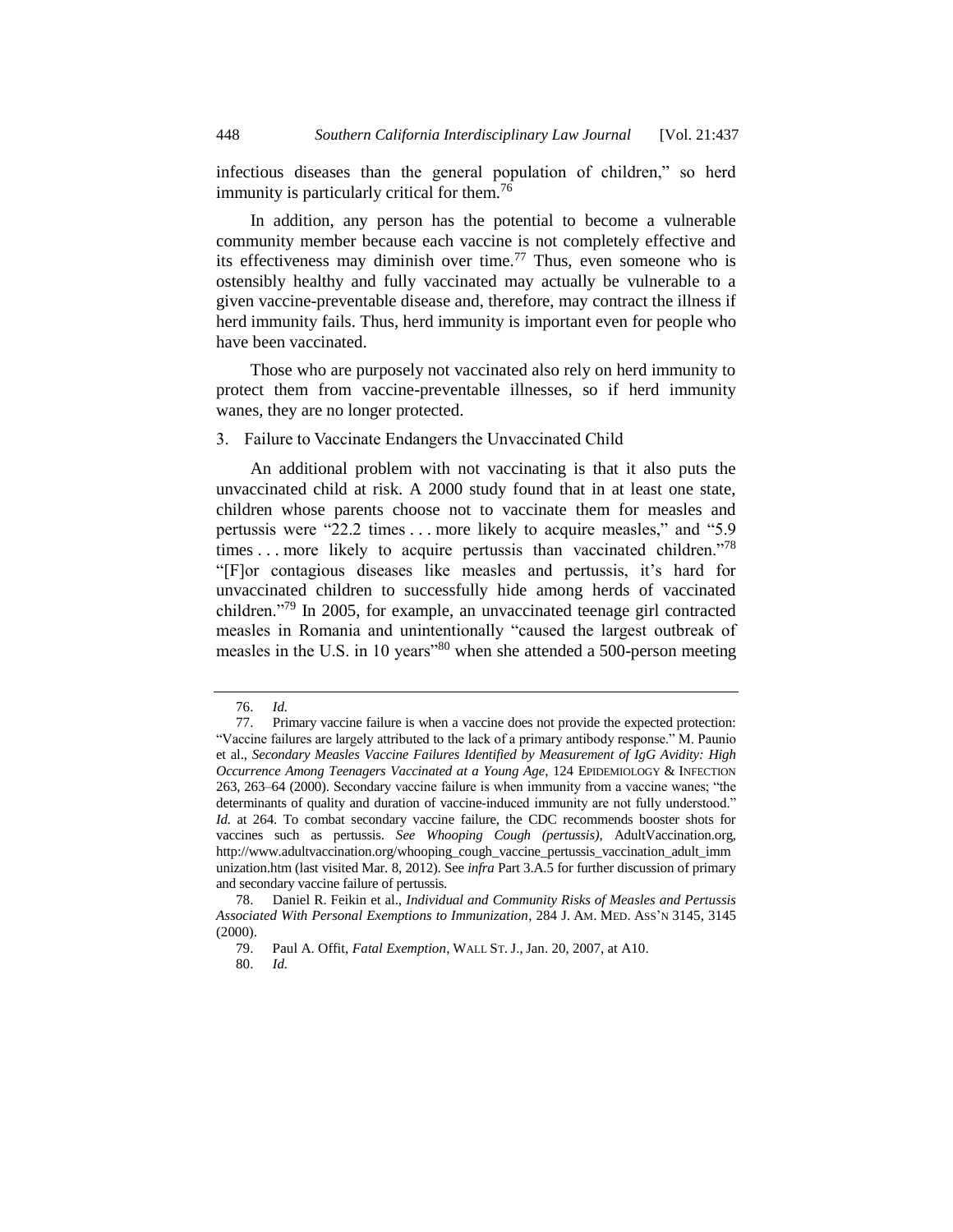in Indiana of people who largely did not believe in vaccination.<sup>81</sup> In this case, 94 percent of people who acquired measles from the girl were unvaccinated; two people who were vaccinated, yet contracted measles, had vaccine failure.<sup>82</sup> Nineteen people contracted measles from the index case—eighteen at the meeting and one during a social visit with the index case—fifteen other people later acquired it. $83$  One study concluded that high vaccination rates in areas adjacent to the outbreak helped lower infection rates.<sup>84</sup> Parents not only place the wider community at risk, but also their own children when they refuse to allow them to be vaccinated.

4. Unvaccinated Children Become Disease Vectors, Putting Community Members at Risk

In addition to undermining herd immunity, unvaccinated children can act as vectors of disease, threatening the public's health. A 2000 study concluded that "personal exemptors put vaccinated children at risk of acquiring measles and pertussis $85$ ... [and] exemptors can transmit disease to vaccinated individuals."<sup>86</sup> The study found that "the frequency of exemptors in a county was associated with the incidence rate of measles . . . and pertussis . . . in vaccinated children."<sup>87</sup> Furthermore, "[a]t least 11% of vaccinated children in measles outbreaks acquired infection through contact with an exemptor."<sup>88</sup> The study's authors concluded that "[u]ntil vaccines become available that are 100% effective or a disease is eradicated, an increase in exemptors has the potential to precipitate communitywide outbreaks of vaccine-preventable diseases."<sup>89</sup>

<sup>81.</sup> *Id.*; Parker et al., *supra* note [55,](#page-8-0) at 447.

<sup>82.</sup> Parker et al., *supra* not[e 55,](#page-8-0) at 447.

<sup>83.</sup> *Id.* at 447–51.

<sup>84.</sup> *Id.* at 452.

<sup>85.</sup> Pertussis is a "highly contagious respiratory disease" caused by the bacteria *Bordetella pertussis*. *Pertussis (Whooping Cough)*, CDC, http://www.cdc.gov/pertussis (last updated Aug. 22, 2011). An "uncontrollable, violent coughing" is characteristic of the illness. *Id.* Infants and young children most commonly contract the disease. *Id.* The CDC notes that "[t]he best way to protect against pertussis is immunization." *Id.* The vaccine for pertussis is DTaP; the CDC recommends five total doses of DTaP by six years of age. *Pertussis (Whooping Cough): Prevention*, *supra* not[e 23.](#page-3-2)

<sup>86.</sup> Feikin et al., *supra* note [78,](#page-11-0) at 3149.

<sup>87.</sup> *Id.* at 3145.

<sup>88.</sup> *Id.*

<sup>89.</sup> *Id.* at 3150.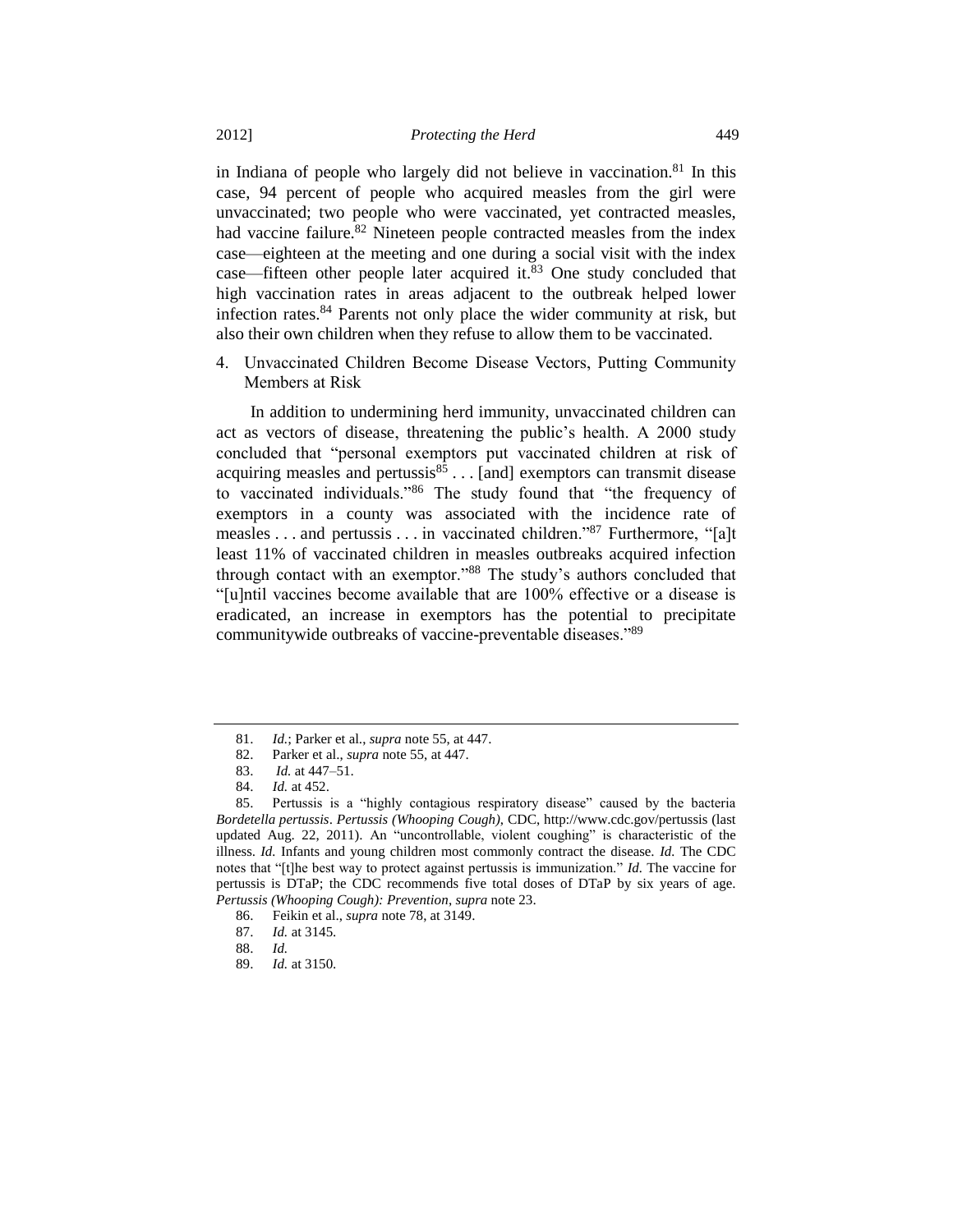5. Case Study: Pertussis Demonstrates Danger Posed by Pockets of Exemptors

<span id="page-13-0"></span>One vaccine-preventable illness, pertussis, has experienced a recent rise in cases,  $90$  illustrating the negative effects of allowing herd immunity to falter. The pertussis vaccine is effective only 80 percent of the time,  $91$  so herd immunity is particularly important to protect people for whom the vaccine is not effective. In addition, immunity wanes across time so the Centers for Disease Control and Prevention ("CDC") recommend a booster shot at ages eleven or twelve and again every ten years.<sup>92</sup> Pertussis is currently a concern for public health officials because of increasing numbers of reported cases. <sup>93</sup> There were reports of more than  $27,000$ pertussis cases in the U.S in 2010.<sup>94</sup> Pertussis incidence "has been increasing since 2007," and "continues to remain higher than in the 1990s."<sup>95</sup>

<span id="page-13-3"></span><span id="page-13-2"></span><span id="page-13-1"></span>Moreover, some states have seen a particular rise in cases. In California, for instance, the number of cases reported to the state's department of public health in the first half of 2010 increased 418 percent from the previous year<sup>96</sup> and included ten infant deaths.<sup>97</sup> Eighty-nine percent of the cases were among infants younger than six months, who were too young to be full vaccinated.<sup>98</sup> Overall in 2010, there were 9143 reported cases of pertussis in California, which was "the most cases reported in 63 years."<sup>99</sup> Furthermore, as of September 2011, the state had a

97. *Pertussis Report*, *September 15, 2011*, CAL. DEP'T OF PUB. HEALTH (2011), [http://www.cdph.ca.gov/programs/immunize/Documents/PertussisReport20119.pdf.](http://www.cdph.ca.gov/programs/immunize/Documents/PertussisReport20119.pdf)

<sup>90.</sup> *See Pertussis (Whooping Cough): Surveillance & Reporting*, CDC, http://www.cdc.gov/pertussis/surv-reporting.html (last updated Sept. 8, 2011).

<sup>91.</sup> Mieszkowski, *Vaccination Rate Lags*, supra not[e 71.](#page-10-0)

<sup>92.</sup> *Tetanus, Diphtheria (Td) or Tetanus, Diphtheria, Pertussis (Tdap) Vaccine: What You Need to Know*, CDC, http://www.cdc.gov/vaccines/pubs/vis/downloads/vis-td-tdap.pdf.

<sup>93.</sup> *See Pertussis (Whooping Cough): Surveillance & Reporting*, *supra* not[e 90.](#page-13-0)

<sup>94.</sup> *Pertussis (Whooping Cough): Outbreaks*, CDC, http://www.cdc.gov/pertussis/ outbreaks.html (last updated Aug. 22, 2011).

<sup>95.</sup> *See Pertussis (Whooping Cough): Surveillance & Reporting*, *supra* not[e 90.](#page-13-0)

<sup>96.</sup> *Notes from the Field: Pertussis—California, January–June 2010*, 59 MMWR 817 (2010), *available at* http://www.cdc.gov/mmwr/preview/mmwrhtml/mm5926a5.htm. From January to June 2010, there were 1337 reported cases of pertussis. *Id.*

<sup>98.</sup> *Notes from the Field: Pertussis—California, January–June 2010*, *supra* note [96.](#page-13-1)

<sup>99.</sup> *Pertussis (Whooping Cough): Outbreaks*, *supra* note [94.](#page-13-2) Note that the California Department of Public Health reports the number of cases for 2010 as 9146 and says that "[t]his number has been adjusted from prior reports." *Pertussis Report, September 15, 2011*, *supra* not[e 97.](#page-13-3)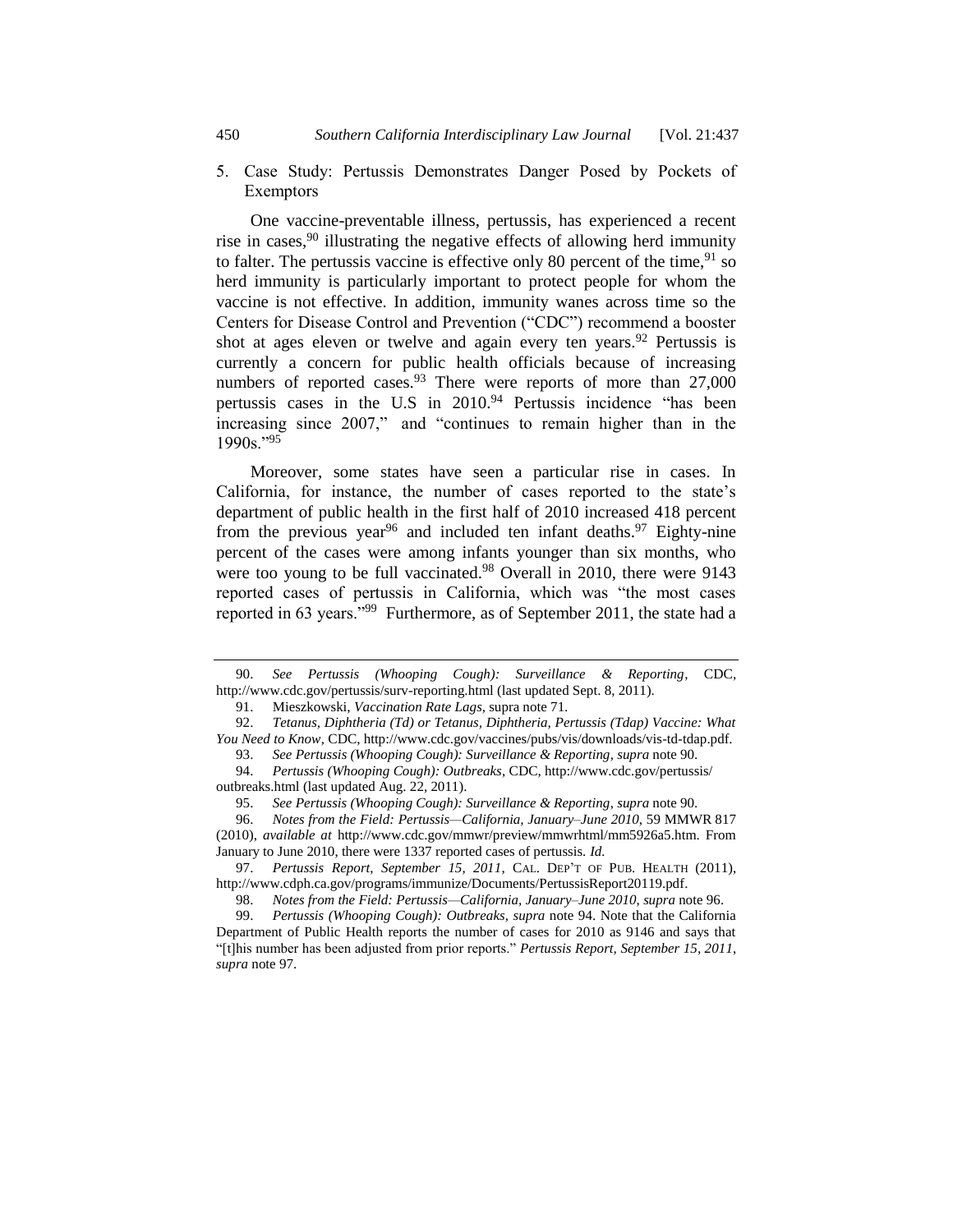reported 2462 cases, which were "relatively increased levels" compared with historic averages.<sup>100</sup> Similarly, Michigan has seen a "long term rising" trend in the reported number of pertussis cases since about 1990."<sup>101</sup> Nine hundred and two cases were reported in 2009, while 1564 cases occurred in 2010.<sup>102</sup>

<span id="page-14-0"></span>Often the raw statistics fail to convey the high cost of vaccinepreventable illnesses. For example, in 2010, when one-month-old Callie Grace VanTourhout of South Bend, Indiana, developed a cough, her mother took her to the doctor's office where the infant had to be resuscitated after she stopped breathing.<sup>103</sup> She was then admitted to the pediatric intensive care unit of a local hospital, but died of pertussis less than a week later.<sup>104</sup> She was "too young to even get her first dose of DTaP."<sup>105</sup> Callie was dependent on herd immunity to protect her from pertussis but because of falling immunization rates, herd immunity failed her. In 2008 public health officials in Joseph County, which encompasses South Bend, had reported concern about the state's low vaccination rates<sup>106</sup> because nearly 30 percent of children in Indiana were undervaccinated before they reached three years of age.<sup>107</sup> In 2010 Indiana experienced its highest rate of pertussis "since the 1950s," with 500 cases reported as of November 2010 and two infant deaths, including Callie Grace.<sup>108</sup>

<sup>100.</sup> *Pertussis Report, September 15, 2011*, *supra* not[e 97.](#page-13-3)

<sup>101.</sup> *Pertussis (Whooping cough): Outbreaks*, *supra* not[e 94.](#page-13-2)

<sup>102.</sup> *Pertussis (Whooping Cough) in Michigan*, MICH. DEP'T OF CMTY. HEALTH, http://www.michigan.gov/mdch/0,167,7-132-2942\_4911\_4914-240419--,00.html (last visited Nov. 1, 2011).

<sup>103.</sup> *Vaccines & Immunizations: Pertussis: Unprotected Story*, CDC, http://www.cdc.gov/vaccines/vpd-vac/pertussis/unprotected-story.htm (last updated Nov. 4, 2010); Lara Salahi, *38-Day-Old Baby Dies After Persisting Cough*, GOOD MORNING AMERICA, Apr. 28, 2010, http://abcnews.go.com/GMA/OnCall/baby-whooping-coughdeath-doctors-urge-vaccination-family/story?id=10492381.

<sup>104.</sup> *See Vaccines & Immunizations: Pertussis: Unprotected Story*, *supra* note [103;](#page-14-0) Salahi, *supra* not[e 103.](#page-14-0)

<sup>105.</sup> *Vaccines & Immunizations: Pertussis: Unprotected Story*, *supra* note [103.](#page-14-0) *See also* Salahi, *supra* not[e 103.](#page-14-0)

<sup>106.</sup> Leanne Tokars, *Concern Grows Over Indiana's Low Immunization Rate*, SOUTHBENDTRIBUNE.COM, Jan. 23, 2008, http://articles.southbendtribune.com/2008-01- 23/news/26841903\_1\_low-immunization-rate-deadly-childhood-diseases-healthdepartment.

<sup>107.</sup> *Vaccination Rate A Public Health Issue*, SOUTHBENDTRIBUNE.COM, May 12, 2008, http://articles.southbendtribune.com/2008-05-12/news/26911537\_1\_measles-outbreakimmunization-vaccination-rate.

<sup>108.</sup> *Whooping Cough Outbreak Reported in Indiana*, WISHTV8.COM, Nov. 22, 2010, http://www.wishtv.com/dpp/health/whooping-cough-outbreak-reported-in-indiana.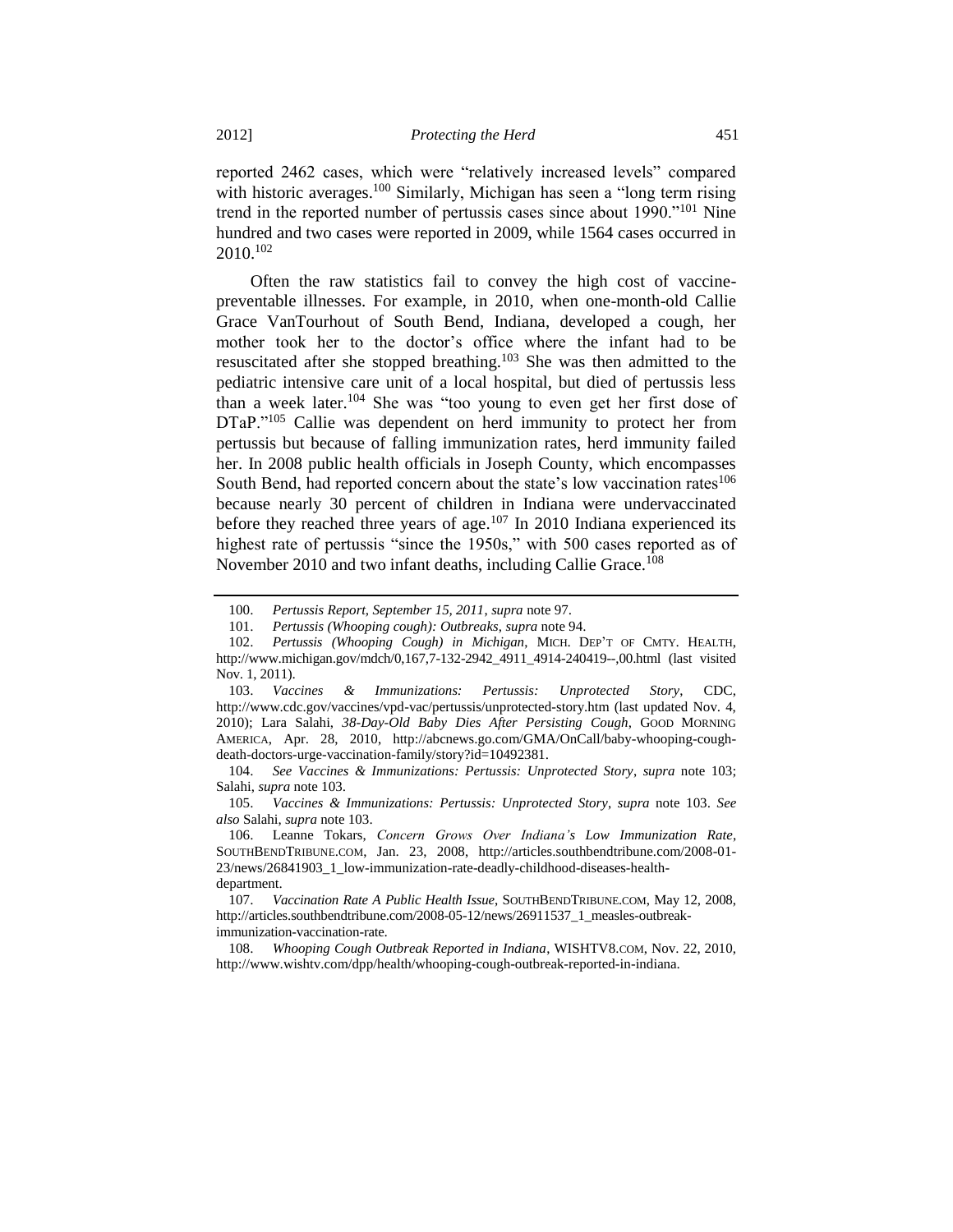#### B. THE ANTI-VACCINE MOVEMENT

Resistance to and fear of immunization is not a modern phenomenon. Almost as soon as Dr. Edward Jenner developed his smallpox vaccination in the late eighteenth century,<sup>109</sup> people viewed it with distrust.<sup>110</sup> When the Supreme Court decided the seminal vaccination case *Jacobson*, <sup>111</sup> the public was engaged in a lively debate about smallpox immunization.<sup>112</sup> Anti-vaccinationists termed mandatory vaccination "the greatest crime of the age," and claimed it "slaughter[s] tens of thousands of innocent children."<sup>113</sup> Resistance to vaccination was so strong in the late nineteenth century in England that Parliament passed a statute giving an exemption to a parent who could prove that "he conscientiously believes that vaccination would be prejudicial to the health of the child."<sup>114</sup>

<span id="page-15-0"></span>In the United States, however, "[o]pposition to childhood vaccines simmered mostly on the fringes"<sup>115</sup> until 1998 when *The Lancet*, a wellrespected British medical journal, published a study by A.J. Wakefield linking autism to the MMR immunization.<sup>116</sup> The study turned out to be "an elaborate fraud" and twelve years later *The Lancet* retracted the study, but in the interim the public perception of vaccine safety was gravely damaged.<sup>117</sup> In fact, a 2000 survey showed that more than two-thirds of

<sup>109.</sup> Calandrillo, *supra* note [21,](#page-3-0) at 365.

<sup>110.</sup> *See* GOSTIN, POWER, DUTY, RESTRAINT, *supra* note [31,](#page-5-0) at 122.

<sup>111.</sup> Jacobson v. Massachusetts, 197 U.S. 11 (1905).

<sup>112.</sup> GOSTIN, POWER, DUTY, RESTRAINT, *supra* not[e 31,](#page-5-0) at 122.

<sup>113.</sup> *Id.*

<sup>114.</sup> *Id.* 

<sup>115.</sup> Sandra G. Boodman, *Inside the Vaccine-Autism Scare*, WASH. POST., Jan. 16, 2011, at B01.

<sup>116.</sup> A.J. Wakefield et al., *Ileal-Lymphoid-Nodular Hyperplasia, Non-Specific Colitis, and Pervasive Developmental Disorder in Children*, 351 LANCET 637 (1998).

<sup>117.</sup> Boodman, *supra* note [115.](#page-15-0) The *Lancet* retracted the study in February 2010. *Retraction—Ileal-Lymphoid-Nodular Hyperplasia, Non-Specific Colitis, and Pervasive Developmental Disorder in Children*, 375 LANCET 445 (2010). Ten of the original thirteen authors renounced the study's conclusions, and the main author, Andrew Wakefield, was "stripped of his right to practice medicine." *Study Linking Vaccine to Autism Is Called Fraud*, N.Y. TIMES, Jan. 6, 2011, at A10. In 2011, the *British Medical Journal* concluded the study was "based on falsified data" after the journal conducted an investigation. Boodman, *supra* note [115.](#page-15-0) In the *British Medical Journal*, Brian Deer, an investigative journalist, found that the medical histories of the twelve children in the studies had been massaged to make it seem as though their autism-like symptoms appeared only after vaccination, when in reality some had developed well before vaccination and others well after. *See generally* Brian Deer, *How the Case Against the MMR Vaccine Was Fixed*, 342 BRIT. MED. J. 77 (2011), http://www.bmj.com/content/342/7788/Feature.full.pdf. It turns out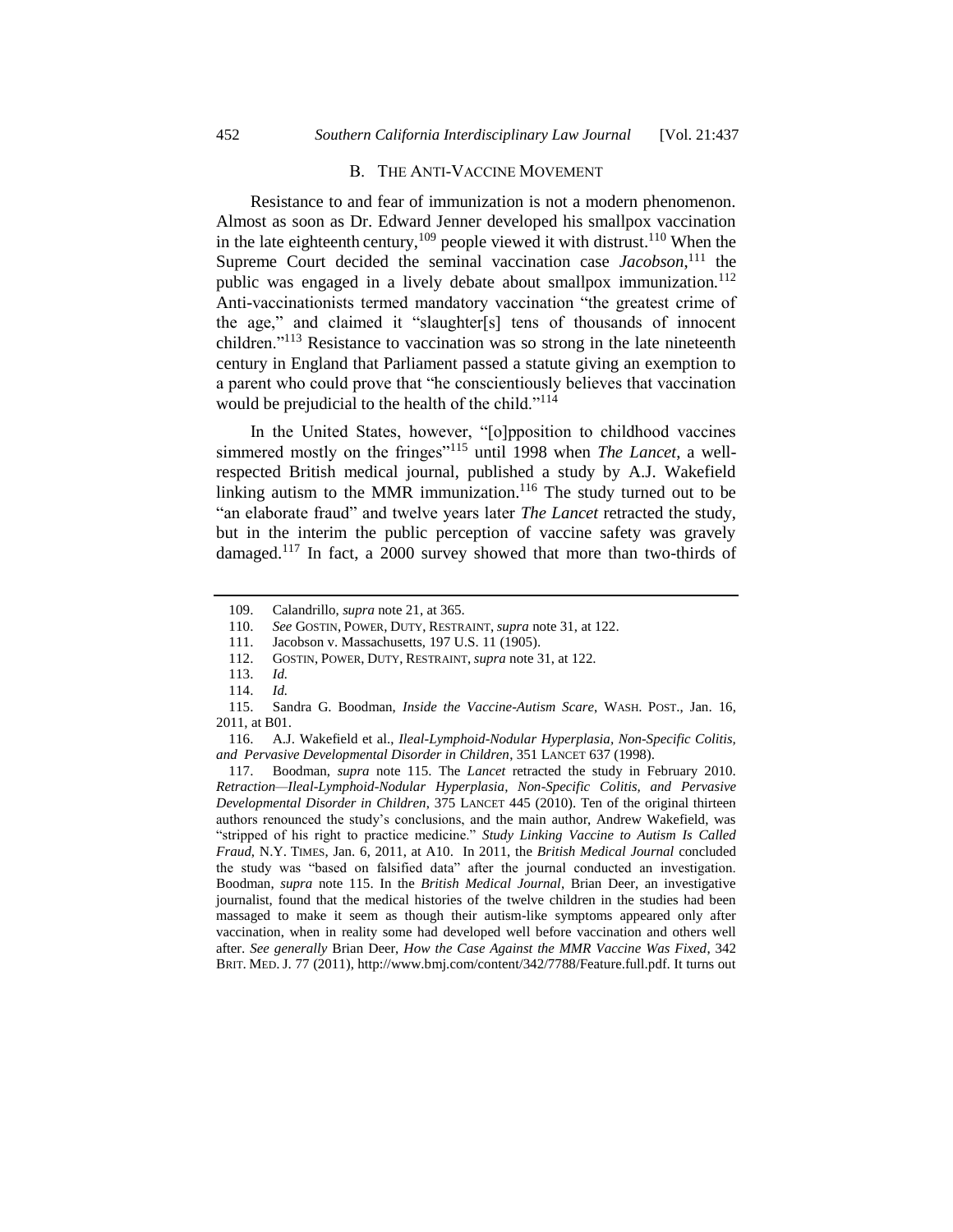<span id="page-16-1"></span><span id="page-16-0"></span>physicians "reported a 'substantial increase' in the number of parents expressing concerns" about vaccinations and that about 25 percent of parents believed that "too many vaccinations could weaken a child's immune system" and that children "received more shots than were good for them."<sup>118</sup> Even though Wakefield's research has been discredited for both its methods and conclusions, the link between autism and vaccines is cemented in many parents' minds.<sup>119</sup> A 2010 U.S. study showed that 30 percent of parents surveyed reported "concern" that "[v]accines may cause learning disabilities, such as autism."<sup>120</sup> After *The Lancet* retracted the research, anti-vaccination groups spoke out in support of Wakefield, the primary author. For example, Jenny McCarthy, an American actress and founder of Generation Rescue, a group that touts a link between vaccines and autism,<sup>121</sup> told CNN, "It is our most sincere belief that Dr. Wakefield and parents of children with autism around the world are being subjected to a remarkable media campaign engineered by vaccine manufacturers."<sup>122</sup> Similarly, Wendy Fournier, founder of the National Autism Association, said, "I cannot imagine for a second that Dr. Wakefield would have any

118. James Colgrove & Ronald Bayer, *Could It Happen Here? Vaccine Risk Controversies and the Specter of Derailment*, 24 HEALTH AFF. 729, 734–35 (2005).

119. In fact, Wakefield's study has had a substantial affect:

*Id.* at 733. However, after Wakefield's research was questioned, rates began to rise again and by 2004, 82 percent of parents said they thought the MMR vaccine was "safe." *Id.*

Wakefield was working to create a lawsuit to sue vaccine manufacturers and wanted to find a bowel-brain syndrome. *Id.* at 77. Wakefield was on the payroll of a law firm for two years prior to the study. *Id.* Wakefield faked data in the study, changing the timeline about when one child's symptoms began, for instance, to establish a connection between the MMR vaccine and autism. *Id.* at 77–78. Moreover, although the study purported to make findings about regressive autism, only one of nine subjects described as having regressive autism actually had a diagnosis of regressive autism and three of them did not have autism at all. *Id.* at 78.

By early 2002, 25% of parents [in the United Kingdom] believed that "the weight of scientific evidence suggests a link between MMR and autism," and another 39 percent thought that "there was equal evidence on both sides." By 2003, MMR immunization rates had fallen to 80 percent in the United Kingdom and to 62 percent in some parts of London.

<sup>120.</sup> Allison Kennedy et al., *Confidence About Vaccines In The United States: Understanding Parents' Perceptions*, 30 HEALTH AFF. 1151, 1153 (2011).

<sup>121.</sup> *See About: Background*, GENERATION RESCUE, http://www.generationrescue.org /about/background (last visited Nov. 1, 2011).

<sup>122.</sup> *Medical Journal: Study Linking Autism, Vaccines Is 'Elaborate Fraud*,*'* CNN HEALTH (Jan. 6, 2011, 1:04 PM), http://www.cnn.com/2011/HEALTH/01/06/autism.vaccines/ index.html?iref=allsearch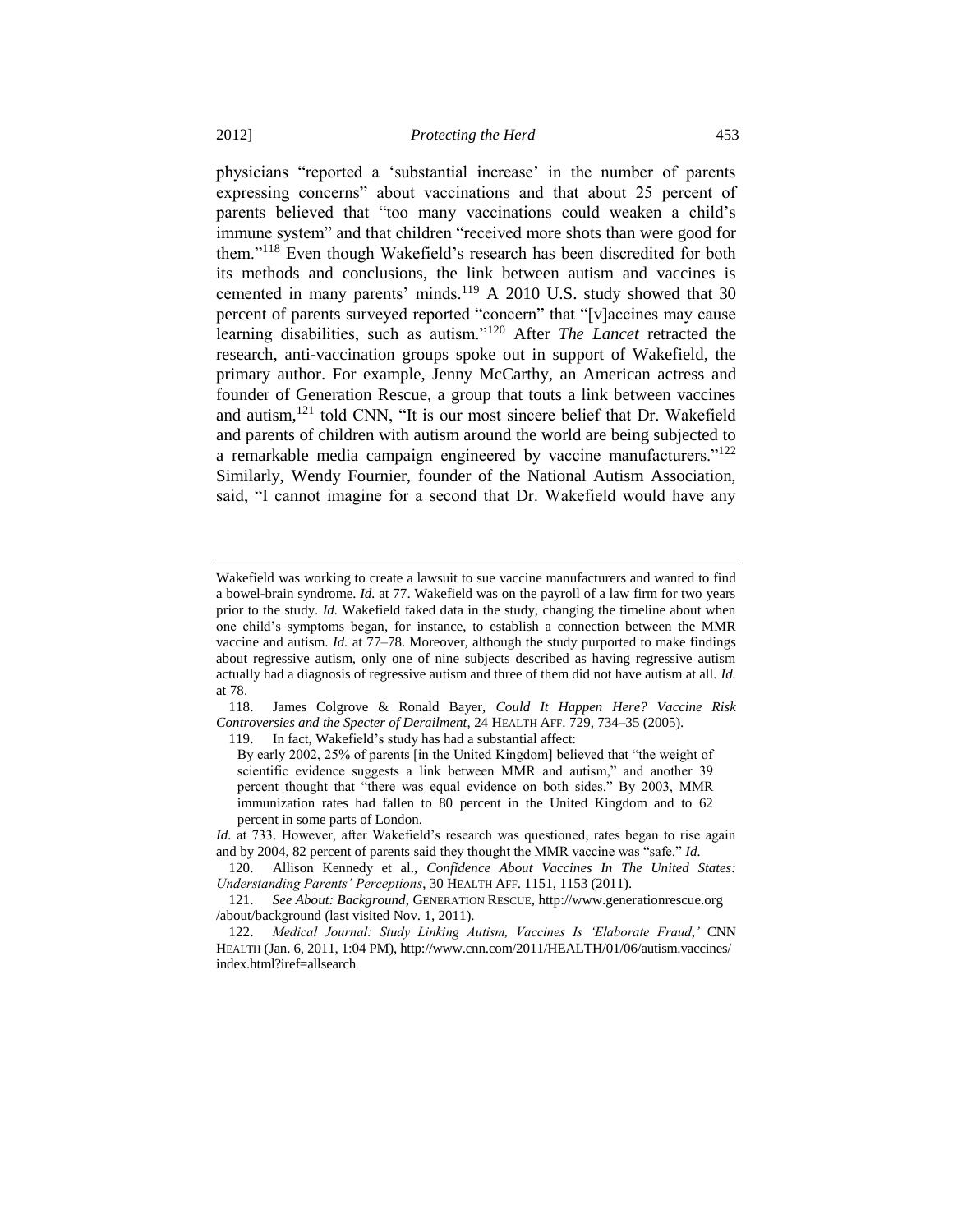reason to falsify data."<sup>123</sup> This is despite the fact that numerous research studies have been unable to find a link between vaccines and autism.  $124$ 

Anti-vaccinationists have a variety of reasons for their resistance to immunization. For example, "[s]ome people object because they distrust scientists and health officials, fearing that vaccines are ineffective or induce injury; others object on grounds of religion or principle; and still others object to what they view as unwarranted government interference with their autonomy and liberty."<sup>125</sup> Moreover, as the incidence of a particular disease falls, people forget how dangerous the illness can be: "[I]mmunizations have become victims of their own success, eradicating from public memory the devastating aftermaths of once-common pediatric illnesses: deafness caused by mumps, blindness after measles and paralysis brought on by polio."<sup>126</sup> Since the illnesses that vaccines prevent have faded into memory, people view the risks of vaccines as greater than the risks of vaccinepreventable illness.<sup>127</sup> As Sonny Tat, MD MPH, an emergency department fellow at Children's National Medical Center in Washington, D.C., observed, "[p]arents forget just how sick these diseases make children."<sup>128</sup> Dr. Tat noted that in Vietnam, where children are not routinely vaccinated against Haemophilus Influenza, which can cause meningitis and is diagnosed and tracked with lumbar punctures, the disease is widespread.<sup>129</sup> Dr. Tat said he saw more children with Haemophilus Influenza in one day at a hospital in Vietnam than in three years of practicing at a tertiary care

<sup>123.</sup> *Id.*

<sup>124.</sup> Boodman, *supra* note [115.](#page-15-0) *See* INSTITUTE OF MEDICINE, IMMUNIZATION SAFETY REVIEW: MEASLES-MUMPS-RUBELLA VACCINE AND AUTISM (Washington: National Academies Press 2001); INSTITUTE OF MEDICINE, IMMUNIZATION SAFETY REVIEW: VACCINES AND AUTISM, (Washington: National Academies Press 2004). Note that despite studies showing no link between the MMR vaccine and autism, the Food and Drug Administration "recommended removal of thimerosal for use in recommended vaccines" because of widespread public pressure. Richard A. Epstein, *It Did Happen Here: Fear and Loathing On the Vaccine Trail*, 24 HEALTH AFF. 740, 742 (2005). A 2010 U.S. study showed that despite thimerosal's removal, 26 percent of parents surveyed reported "concern" that "[t]he ingredients in vaccines are not safe." Kennedy et al., *supra* note [120.](#page-16-0)

<sup>125.</sup> PUBLIC HEALTH LAW & ETHICS: A READER, *supra* note [41,](#page-7-0) at 367. "[R]esistance can result from social, religious, and ideological factors." Wendy E. Parmet, Richard A. Goodman & Amy Farber, *Individual Rights Versus the Public's Health—100 Years After*  Jacobson v. Massachusetts, 352 NEW ENG. J. MED.652, 653 (2005).

<sup>126.</sup> Boodman, *supra* not[e 115.](#page-15-0)

<sup>127.</sup> Calandrillo, *supra* note [21,](#page-3-0) at 388–89.

<sup>128.</sup> Instant Message Interview with Sonny Tat, MD MPH, Children's Nat'l Med. Ctr. D.C., (Feb. 21, 2011).

<sup>129.</sup> *Id.*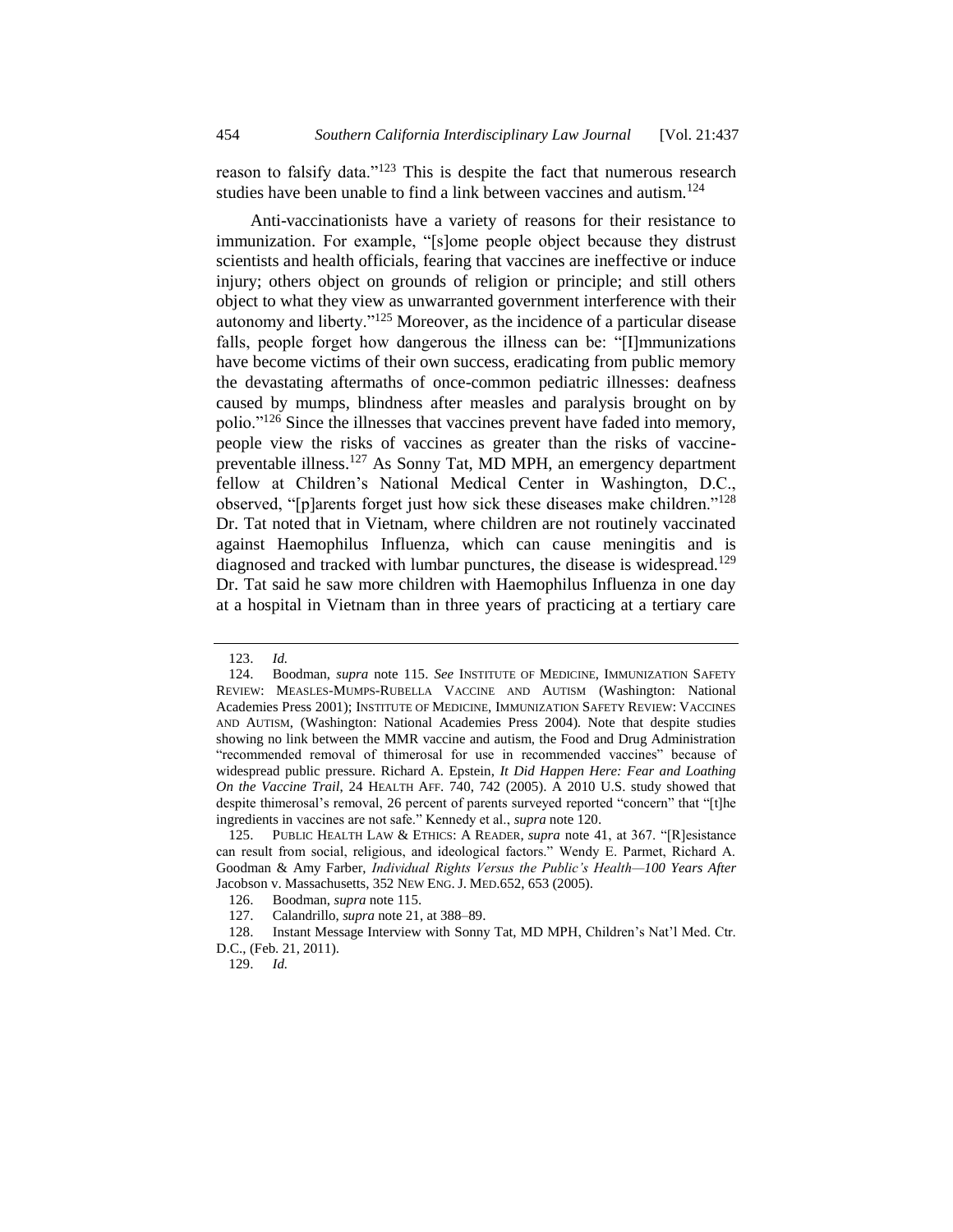hospital in San Francisco.<sup>130</sup> "In [the National Hospital of Pediatrics in Hanoi], children were lined up waiting to get lumbar punctures like they were waiting to buy groceries," he explained.<sup>131</sup> Additionally, he noted, "In developed countries today, we do lumbar punctures in infants much less frequently because the risk of meningitis is so much lower than it was in the past. This change in practice is directly attributable to vaccination."<sup>132</sup> Similarly, ethicist Angus Dawson notes that in the 1950s, parents in the U.S. "would line up for hours to ensure their children were vaccinated [against polio]" because "[p]olio was seen as a real threat, so there were few qualms about vaccination's undue risk."<sup>133</sup>

Some parents "systematically misperceive or overperceive the magnitude" of vaccination's risks, mistakenly concluding that "the dangers of vaccinating are worse than the benefits." $134$  In fact, the risk of an adverse outcome from a vaccine-preventable illness is substantially higher than the risk posed by the vaccine.<sup>135</sup>

| Risk of Severe Outcomes from Disease versus Vaccine <sup>136</sup> |                 |         |  |                                  |         |
|--------------------------------------------------------------------|-----------------|---------|--|----------------------------------|---------|
| <b>Disease</b>                                                     | <b>Possible</b> | Risk of |  | <b>Vaccine</b>   Possible Severe | Risk of |
|                                                                    | <b>Severe</b>   | outcome |  | Outcome                          | outcome |
|                                                                    | <b>Outcome</b>  |         |  |                                  |         |

<sup>130.</sup> *Id.*

<sup>131.</sup> *Id.*

<sup>132.</sup> *Id.*

<sup>133.</sup> Angus Dawson, *The Moral Case for the Routine Vaccination of Children in Developed and Developing Countries*, 30 HEALTH AFF. 1029, 1030 (2011).

<sup>134.</sup> Calandrillo, *supra* note [21,](#page-3-0) at 388.

<sup>135.</sup> As with any medication, there are risks to vaccines. *Id.* at 389. In clinical trials of DTaP, for instance, the most severe problems associated with it were that some recipients experienced permanent brain damage, coma, long-term seizures, or lowered consciousness; these problems are "so rare it is hard to tell if they were caused by the vaccine." *Diphtheria, Tetanus & Pertussis Vaccines: What You Need to Know*, CDC, http://www.cdc.gov/vaccines /pubs/vis/downloads/vis-dtap.pdf.

<sup>136.</sup> *See Vaccines & Immunizations: Basics and Common Questions*, *supra* not[e 28.](#page-4-0)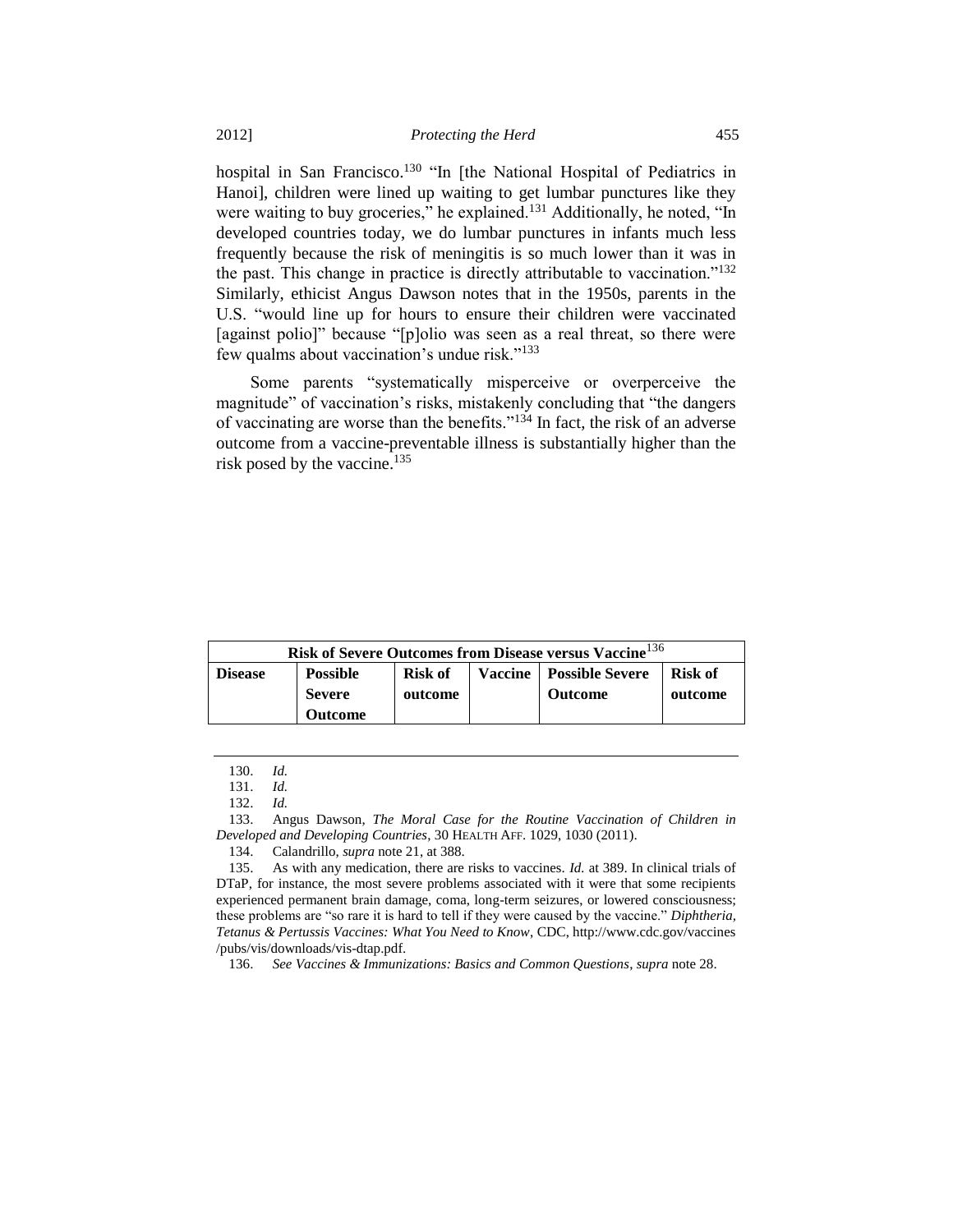| <b>Measles</b>    | Pneumonia    | 6%    |             | Encephalitis    | 0.0001%  |
|-------------------|--------------|-------|-------------|-----------------|----------|
|                   | Encephalitis | 0.1%  | <b>MMR</b>  |                 |          |
|                   | Death        | 0.2%  |             | Severe allergic | 0.0001%  |
| <b>Rubella</b>    | Congenital   |       |             | reaction        |          |
|                   | rubella      | 25%   |             |                 |          |
|                   | syndrome     |       |             |                 |          |
|                   |              |       |             |                 |          |
| <b>Diphtheria</b> | Death        | 5%    |             | Continuous      | 0.1%     |
| <b>Tetanus</b>    | Death        | 20%   | <b>DTaP</b> | crying followed |          |
| <b>Pertussis</b>  | Pneumonia    | 12.5% |             | by complete     |          |
|                   | Encephalitis | 5%    |             | recovery        |          |
|                   | Death        | 0.06% |             |                 |          |
|                   |              |       |             | Convulsions or  | 0.007%   |
|                   |              |       |             | shock followed  |          |
|                   |              |       |             | by complete     |          |
|                   |              |       |             | recovery        |          |
|                   |              |       |             |                 |          |
|                   |              |       |             | Acute           | $0$ to   |
|                   |              |       |             | encephalopathy  | 0.00105% |
|                   |              |       |             |                 |          |
|                   |              |       |             | Death           | None     |
|                   |              |       |             |                 | proven   |

Table 1: Risk of Severe Outcomes from Disease versus Vaccine

The CDC explains that "[m]ore serious adverse events occur rarely (on the order of one per thousands to one per millions of doses), and some are so rare that risk cannot be accurately assessed."<sup>137</sup> However, the rare side effects from vaccinations can sound frightening, particularly given that few parents believe their children will contract a vaccine-preventable illness, such as measles, or that the disease will be particularly serious. Also, people naturally tend to overestimate the risk of "low probability but high tragedy events," such as a severe adverse reaction to a vaccine, and tend to underestimate the risk of more common events, such as car accidents or contracting influenza.<sup>138</sup>

The media adds to parents' misperception of risk because it tends to cover the risks of vaccines much more than the risks of vaccine-preventable illness or the benefits of immunizations, making it difficult for parents to

<sup>137.</sup> *Id.*

<sup>138.</sup> Calandrillo, *supra* note [21,](#page-3-0) at 405.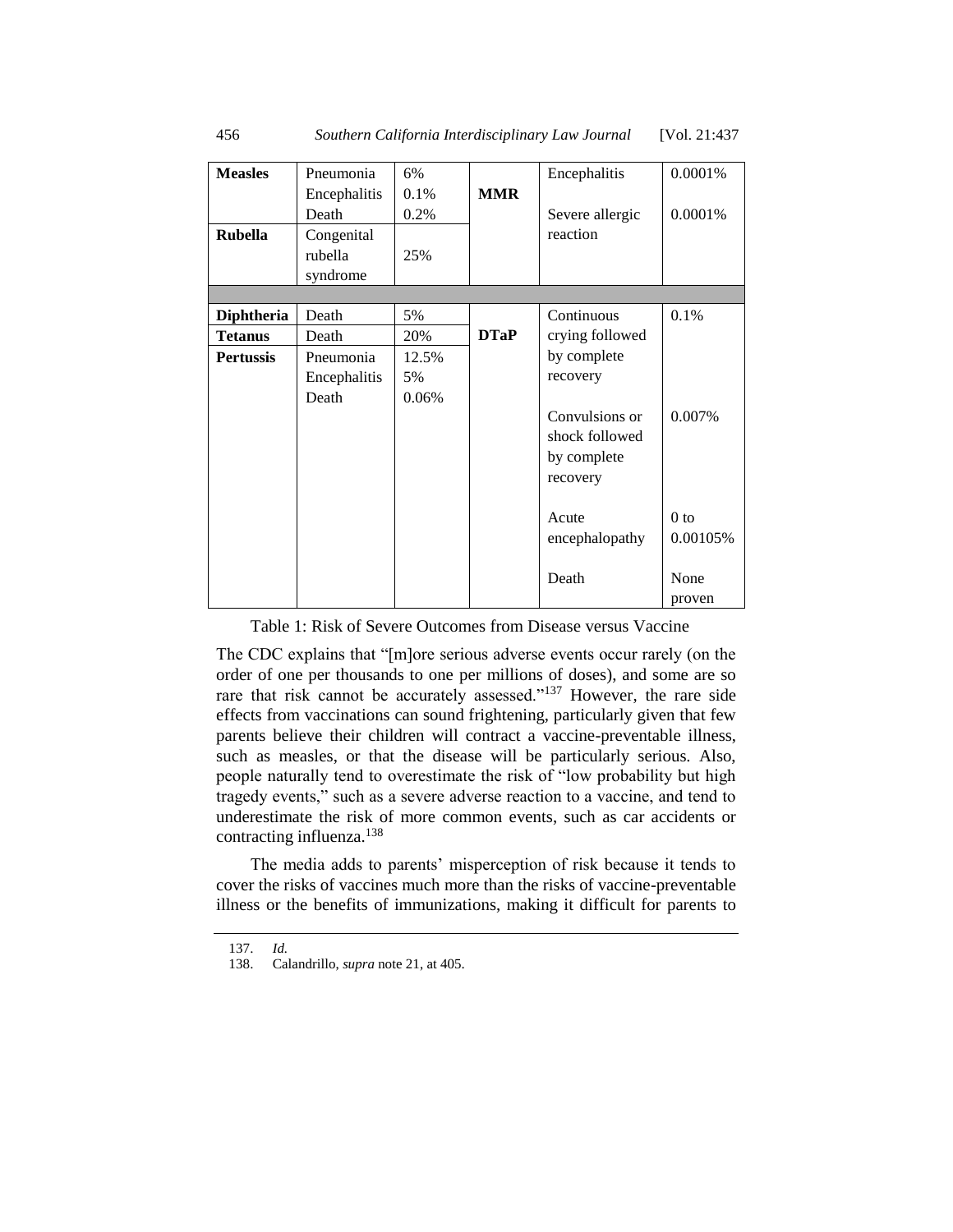distinguish between vaccine fearmongers and scientifically-based medical research.<sup>139</sup> Journalists have in the past covered "the vaccine controversy" without differentiating correlation or causation, often by allowing antivaccine advocates unopposed airtime for making their cases, and giving anti-vaccinationists the same attention and respect provided to research scientists, clinicians, and public health professionals.<sup>140</sup>

The Internet has been a particularly important source of information for the anti-vaccination stance.<sup>141</sup> A 2002 study found that anti-vaccination websites tend to "rely heavily on emotional appeal to convey their message," and that the majority of them claimed that vaccines cause such ailments as autism, sudden infant death syndrome, diabetes, and attention deficit disorder; that vaccines erode immunity; and that adverse reactions to vaccines are underreported.<sup>142</sup> The websites also included many personal stories that encourage "'false consensus bias'—the tendency to rely on personal experience rather than systematic, scientific evidence."<sup>143</sup> The majority of websites also provided information about gaining exemptions from mandatory immunization.<sup>144</sup>

<span id="page-20-0"></span>Anti-vaccinationists tend to be from a certain segment of the population. Children whose parents chose not to vaccinate them tend "to be male, to be white, to belong to households with higher income, to have a married mother with a college education, and to live with four or more children<sup>"145</sup>

## C. VACCINE LAWS SUBSTANTIALLY AFFECT VACCINATION LEVELS

Vaccine laws make a significant difference in immunization levels: "In the early 1970s, public health officials found that states with vaccine

<sup>139.</sup> *See id.* at 388–89, 403.

<sup>140.</sup> Boodman, *supra* note [115.](#page-15-0) On an appearance on the television show *Oprah*, McCarthy, a former Playboy model and an actress, contended that the MMR vaccine was responsible for her son's autism. *Id.*

<sup>141.</sup> Calandrillo, *supra* note [21,](#page-3-0) at 402–03. Similarly, social media tools such as Twitter have "made it easier to find and disseminate immunization-related concerns and misperceptions. Kennedy et al., *supra* not[e 120,](#page-16-0) at 1151.

<sup>142.</sup> Robert M. Wolfe, Lisa K. Sharp & Martin S. Lipsky, *Content and Design Attributes of Antivaccination Web Sites*, 287 J. AM. MED. ASS'N 3245, 3245–46 (2002).

<sup>143.</sup> Calandrillo, *supra* note [21,](#page-3-0) at 403.

<sup>144.</sup> Wolfe, Sharp & Lipsky, *supra* not[e 142,](#page-20-0) at 3245.

<sup>145.</sup> Omer et al., *supra* note [65,](#page-9-1) at 1984. This information is based on data from the National Immunization Survey for 1995–2001, comparing unvaccinated children with children who were partially vaccinated. *Id.*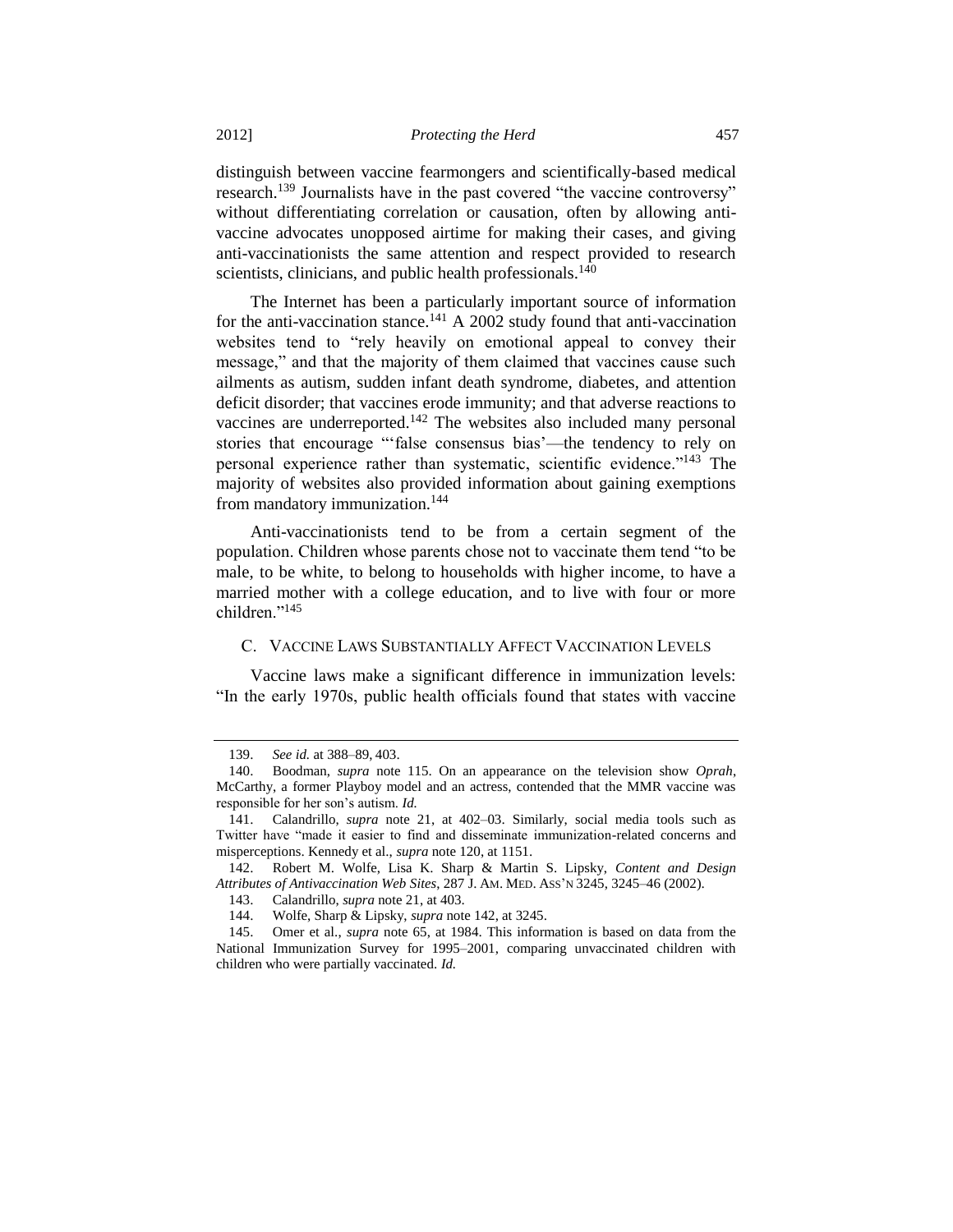mandates had rates of measles that were 50% lower than states without mandates."<sup>146</sup> Similarly, when California in 1999 required that all seventh graders had to have been vaccinated against hepatitis B, immunization for hepatitis B increased from 70.6 percent of seventh graders to 89.9 percent of them—in some areas the increase was even more dramatic.<sup>147</sup> In San Diego, for example, hepatitis B vaccination rates went from 15.8 percent in 1998 to 68.5 percent.<sup>148</sup>

But the availability of exemptions also affects vaccination rates and incidence of vaccine-preventable disease: "Exemption rates average 2.5 percent in states that recognize philosophical exemptions or have simple exemption processes."<sup>149</sup> The results are evident in communities such as Ashland, Oregon, which has a 15 percent exemption rate as a result of the state's easily obtained exemptions.<sup>150</sup> Moreover, a 2006 study found an association between "increased pertussis incidence," and the "permitting [of] personal belief exemptions" or "easily grant[ed] exemptions."<sup>151</sup> The study concluded that "state exemption policies affect vaccine exemption rates as well as pertussis incidence."<sup>152</sup> The unadjusted analysis showed that states offering personal belief exemptions had pertussis rates more than double those of states allowing religious exemptions only.<sup>153</sup> In states with easily granted exemptions, pertussis incidence is 90 percent higher than in states without exemptions.<sup>154</sup>

#### <span id="page-21-0"></span>D. THE PRISONER'S DILEMMA: RESISTANCE AT AN INDIVIDUAL LEVEL

At an individual level, the decision about whether to vaccinate can be modeled as a classic prisoner's dilemma game.<sup>155</sup> Game theory models

<sup>146.</sup> Offit, *supra* not[e 79.](#page-11-1)

<sup>147.</sup> Hinman et al., *supra* note [26,](#page-4-1) at 123.

<sup>148.</sup> *Id.*

<sup>149.</sup> PUBLIC HEALTH LAW & ETHICS: A READER, *supra* not[e 41,](#page-7-0) at 377.

<sup>150.</sup> *Id.*

<sup>151.</sup> Omer, *supra* not[e 62,](#page-9-2) at 1757.

<sup>152.</sup> *Id.* at 1761–62.

<sup>153.</sup> *Id.* at 1761.

<sup>154.</sup> PUBLIC HEALTH LAW & ETHICS: A READER, *supra* not[e 41,](#page-7-0) at 377.

<sup>155.</sup> Game theory attempts to capture individual behavior in situations—games—in which the individual's payoff depends on the choices of the other player. ROBERT COOTER  $\&$ THOMAS ULEN, LAW & ECONOMICS 38–39 (5th ed. 2008). A prisoner's dilemma demonstrates why two people will not cooperate with one another. *Cf.* Chris T. Bauch, Alison P. Galvani & David J.D. Earn, *Group Interest Versus Self-Interest in Smallpox Vaccination Policy*, 100 PNAS 10564, 10564 (2003). In the prisoner's dilemma scenario, two people, prisoner A and prisoner B have been arrested for burglary. DAVID HEMENWAY,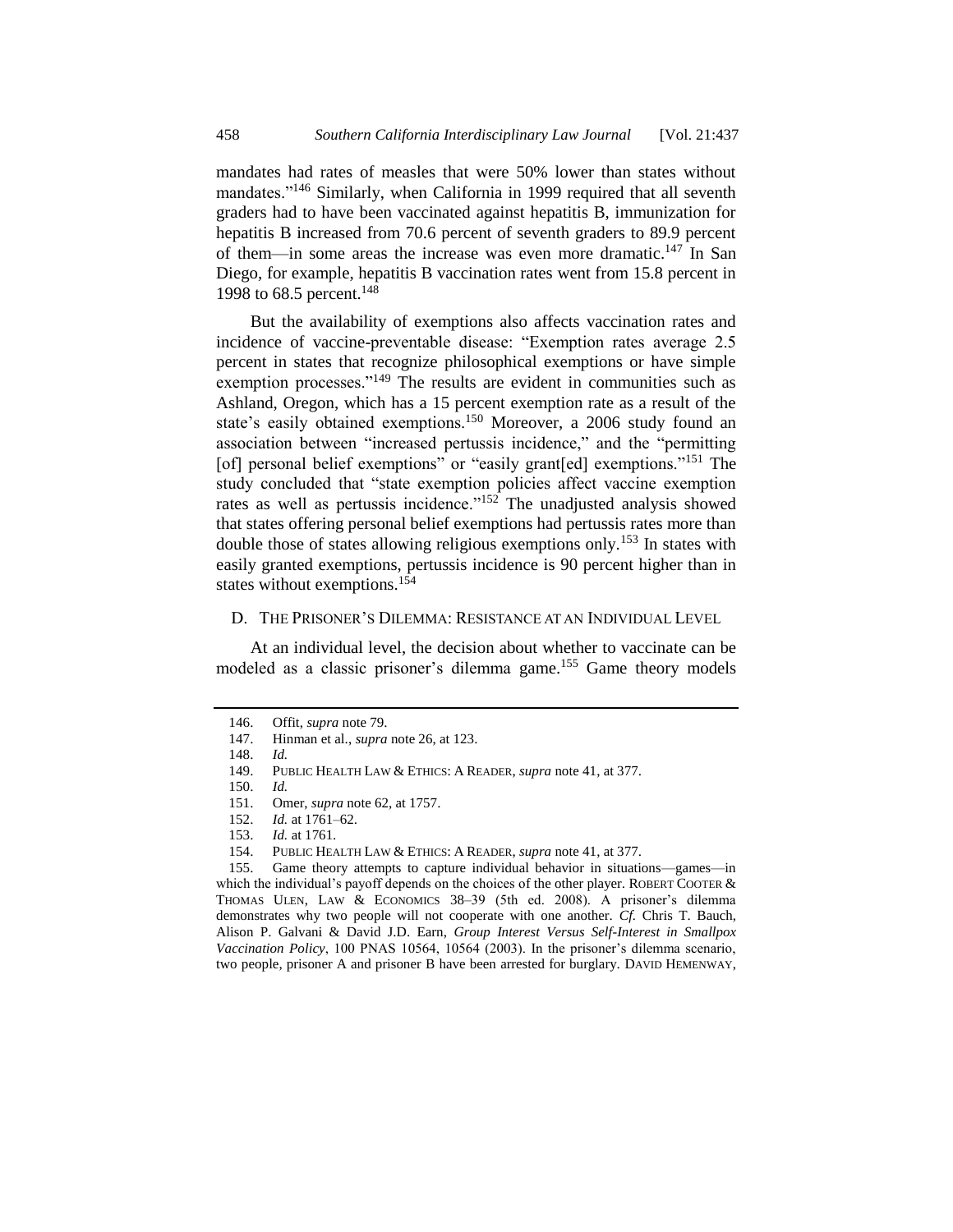situations in which individuals' decisions depend on other people's decisions.<sup>156</sup> Vaccination is this type of decision. Vaccinating entails some risk, since there can be adverse reactions to the vaccine. It also provides reward, since vaccinating protects from disease. Viewing vaccinations through the lens of game theory, assume a world in which there are only two people: Player 1 and Player 2, each of whom must make a decision about whether or not to vaccinate for one disease, polio, with one vaccine. The relative payoffs associated with each individual player's decision to vaccinate (or not vaccinate) for polio are shown in Figure 1.



Figure 1: The Decision to Vaccinate

The payoffs in Figure 1 represent the total net payoff to each individual from his or her decision about whether to vaccinate for polio. These payoffs also incorporate an appropriate failure rate for the vaccine, which,

PRICES AND CHOICES: MICROECONOMIC VIGNETTES 252 (rev. ed. 1984). The district attorney tells each that they can either testify against the other or not, leading to four possible outcomes. *Id.* If prisoner A testifies for the prosecution (defects) and prisoner B remains silent, then prisoner A will go free while prisoner B receives a ten-year sentence. *Id.* If both prisoners remain silent (cooperate) then they will each serve a two-year jail sentence. *Id.* at 252–53. If they both testify, then each would receive a five-year jail sentence. *Id.* at 252. Given these payoffs and the inability for the prisoners to coordinate with each other, each has a dominant strategy to cooperate with the prosecution (defect) because irrespective of what the other prisoner does, each will maximize his individual payoff by testifying (defecting). *Id.* at 253.

<sup>156.</sup> HEMENWAY, *supra* not[e 155,](#page-21-0) at 252–53.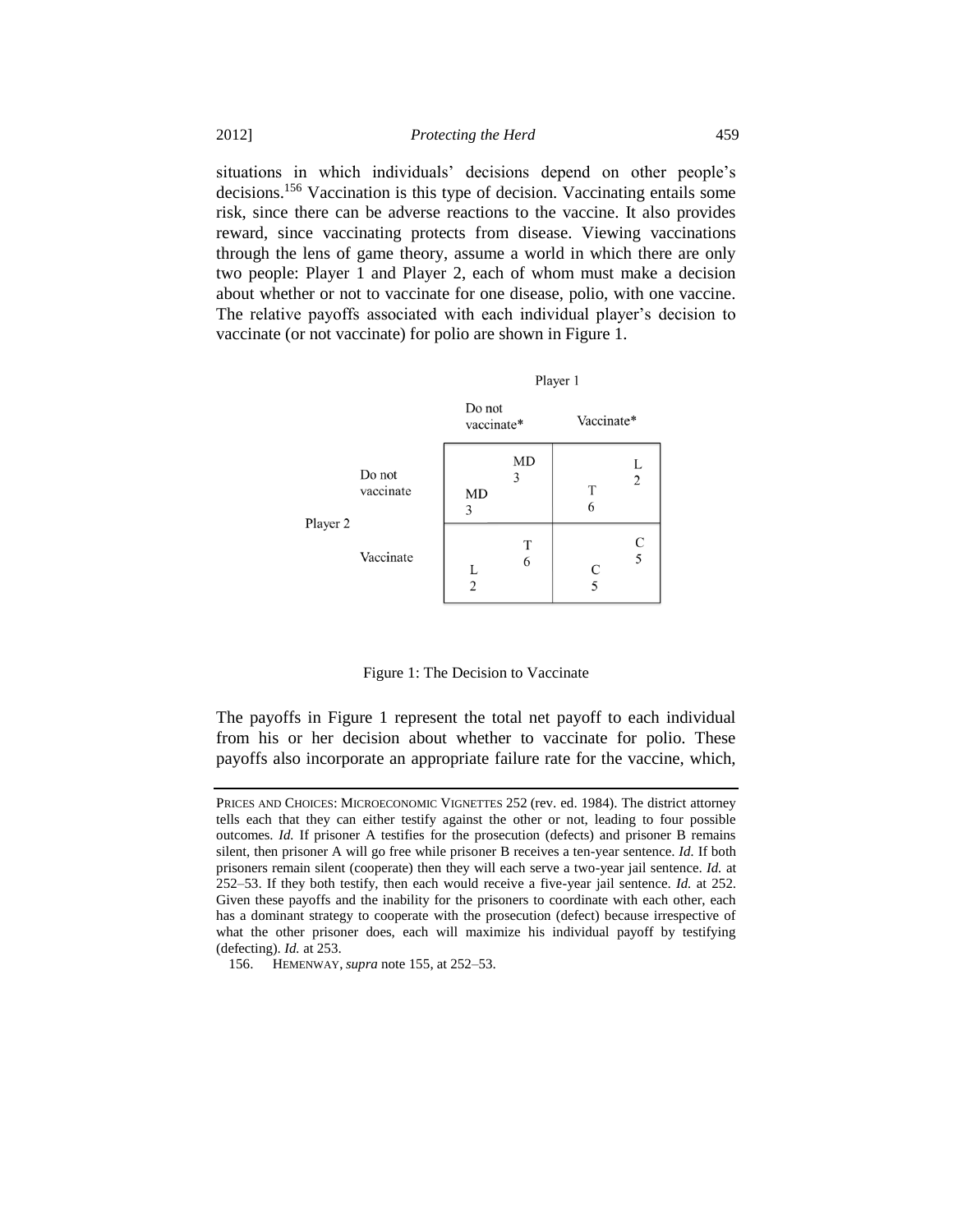applied equally to both players, would not affect the nature of the prisoner's dilemma.<sup>157</sup>

In a world with just two participants, each player prefers to achieve the outcome in which he or she does not vaccinate, while the other player vaccinates.<sup>158</sup> The player prefers this because the player who did not vaccinate is protected from polio, but has not risked any adverse outcomes from the vaccination.<sup>159</sup> This payoff, "T," represents each player's temptation not to vaccinate. The temptation payoff is higher relative to other payoffs because the player who achieves this payoff enjoys herd immunity (everyone else in the world is vaccinated), without incurring any risks of an adverse reaction to vaccination.

On the other hand, each player's least preferred outcome is to singularly vaccinate when the other player chooses not to vaccinate. Here, the player who vaccinated incurs the costs of an adverse reaction to the vaccine, as well as the possibility of a vaccine failure, without protection from the other player (although he or she does receive protection from the vaccination). This payoff is represented by "L" for loss.

In between the high and low payoffs of  $T$  and  $L$  are the outcomes in which both players have either chosen to vaccinate or not vaccinate (represented by "C" for cooperation and "MD" for mutual defection, respectively). When both players choose to vaccinate, their individual payoffs fall between T and L because each gains the benefit of both the vaccine and herd immunity, but each also incurs the cost of a risked adverse reaction to the vaccine. Thus, the payoff for C is greater than L, but less than T. When both players choose not to vaccinate, they lose the benefit of herd immunity, but each also avoids any adverse reaction to the vaccine. Thus, the payoff for mutual defection, MD, is also greater than L and less than  $T^{160}$  Assuming the benefit of herd immunity (everyone else being vaccinated) combined with the benefit of a successful vaccine is greater than the risk of an adverse reaction combined with the risk of

<sup>157.</sup> In the United States, polio vaccination is 99 percent effective after three doses. Aamir Shahzad & Gottfried Kohler, *Inactivated Polio Virus (IPV): A Strong Candidate Vaccine for Achieving Global Polio Eradication Program*, 27 VACCINE 5293, 5293 (2009).

<sup>158.</sup> *See* HEMENWAY, *supra* note [155,](#page-21-0) at 7–8.

<sup>159.</sup> *See id.* 

<sup>160.</sup> Arguably L should be greater than MD because the vaccinated player still achieves benefit from the vaccine's protection. However, I am analyzing the game in the context of vaccine fear in the post-Wakefield study era, in which parents believe vaccines are dangerous and vaccine-preventable diseases are unlikely to occur.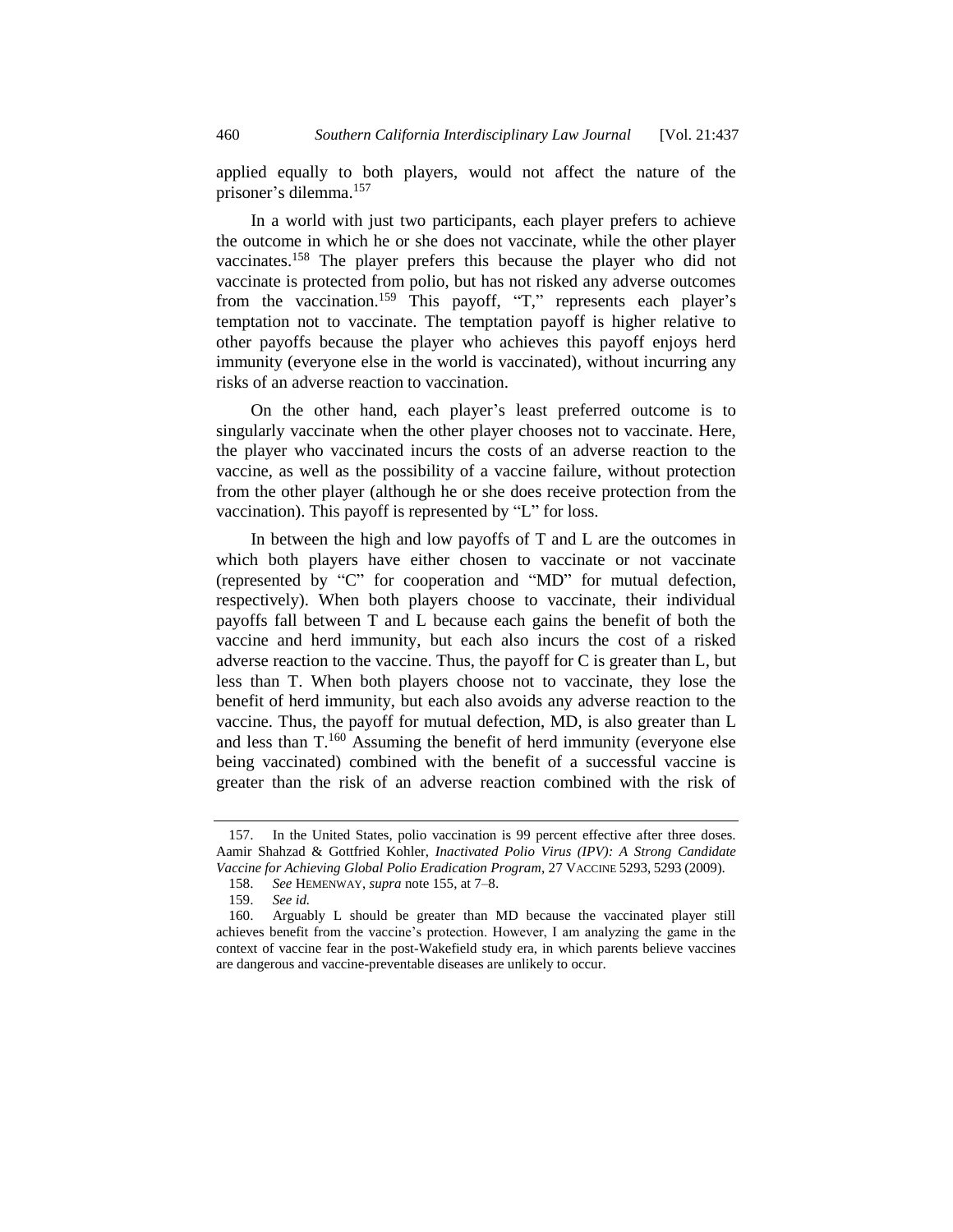vaccine failure, then the net payoff for C must be greater than the net payoff for MD.

Given these relative payoffs,  $T > C > MD > L$ , it is a dominant strategy for each player to forgo vaccination. The strategy is dominant because it holds regardless of how the other player chooses to respond.<sup>161</sup> If Player 1 knew with certainty that Player 2 was going to opt out of vaccination, then it would be in Player 1's best interest to similarly forgo vaccination, in which case he or she would receive the value MD, which is greater than the value L. On the other hand, if Player 1 knew with certainty that Player 2 was going to receive the vaccination, it would similarly be in Player 1's best interest to opt out of vaccination, in which case he or she would receive the value T, which is greater than the value MD.

It is important to note that although forgoing the vaccination is a dominant strategy for both players individually, it creates a loss among the players jointly. The combined value of both forgoing vaccination (six) is significantly less than the combined value of both players receiving the vaccination (ten).

In fact, with vaccination, the perceived risk of vaccination lowers the perceived payoff of vaccination.<sup>162</sup> "In many cases, because of the success of the vaccination program itself, certain diseases are rarely seen, and hence individuals tend not to vaccinate because of a low perceived risk."<sup>163</sup> Then, media coverage of vaccination risks causes individuals to view the risk of vaccination as higher than the risk presented by the disease.<sup>164</sup> In England in the 1970s, concerns about the safety of the pertussis vaccine led to so many people refusing the vaccine that herd immunity dropped and there were "relatively large pertussis outbreaks." <sup>165</sup> Therefore, in the absence of something that increases the payoffs associated with vaccination, "persistently high levels of immunization will be difficult to maintain in countries with voluntary vaccination policies."<sup>166</sup>

However, "if certain payoffs could be *worsened*, the outcome of rational individualistic behavior can be improved" and the prisoner's

<sup>161.</sup> For a more in-depth discussion of game theory in the context of legal decisions see COOTER & ULEN, *supra* not[e 155,](#page-21-0) at 42.

<sup>162.</sup> Bauch, Galvani & Earn, *supra* not[e 155,](#page-21-0) at 10566.

<sup>163.</sup> *Id.*

<sup>164.</sup> *Id.*

<sup>165.</sup> *Id.*

<sup>166.</sup> *Id.*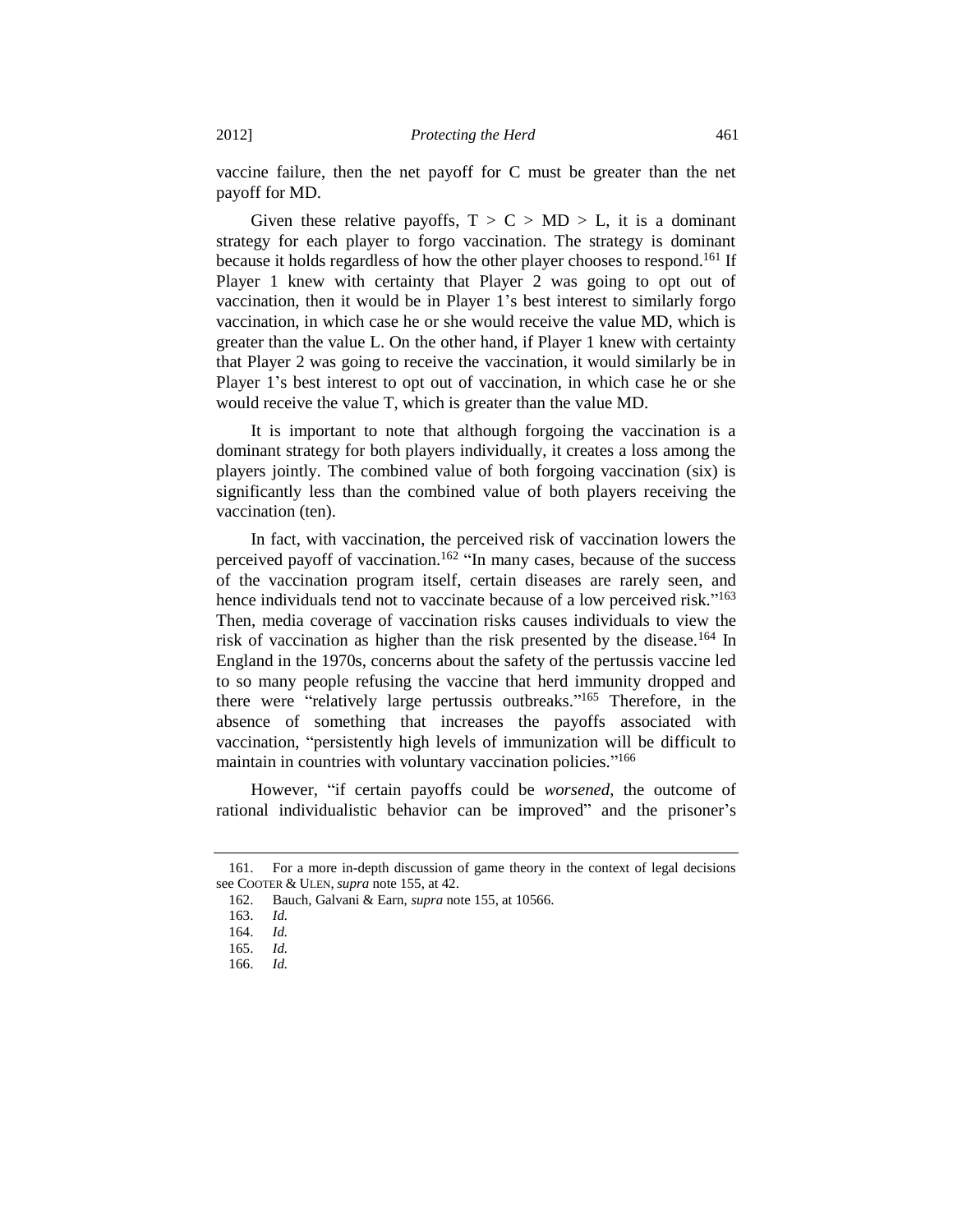dilemma could be overcome.<sup>167</sup> Thus, to solve the game, C must be more valuable than T. A tax decreases the value of T and, if set at an effective level, leads each player to vaccinate.<sup>168</sup> "Interestingly, [the players] are more likely to reach the preferred outcome . . . if certain payoffs are made *worse.*" <sup>169</sup> In Figure 2 below, assuming the tax on not vaccinating is high enough to affect the player's choice, the payoff to not vaccinating has decreased.

|          |                                      | Player 1                           |        |            |                     |  |
|----------|--------------------------------------|------------------------------------|--------|------------|---------------------|--|
|          |                                      | Do not vaccinate<br>but pay a tax* |        | Vaccinate* |                     |  |
| Player 2 | Do not<br>Vaccinate but<br>pay a tax | MD                                 | MD     | T<br>2     | L<br>$\overline{2}$ |  |
|          | Vaccinate                            | L<br>$\overline{2}$                | т<br>2 | C<br>5     | C<br>$\overline{5}$ |  |

Figure 2: The Decision to Vaccinate in the Context of a Tax

Thus, instituting a tax on not vaccinating is one way to change the assessment of payoffs and encourage high levels of vaccination.

# E. THE TRAGEDY OF THE COMMONS: RESISTANCE AT A COMMUNITY LEVEL

Applied at a group level, refusal to vaccinate is an instance of "the tragedy of the commons."<sup>170</sup> In the tragedy of the commons, each individual seeks to maximize his or her gain and, in doing so, exhausts the

<sup>167.</sup> *See* HEMENWAY, *supra* note [155,](#page-21-0) at 8.

<sup>168.</sup> *See id.* at 138.

<sup>169.</sup> *Id.* at 253.

<sup>170.</sup> For an explanation of "the tragedy of the commons," see generally Garrett Hardin, *The Tragedy of the Commons*, 162 SCI. 1243 (1968).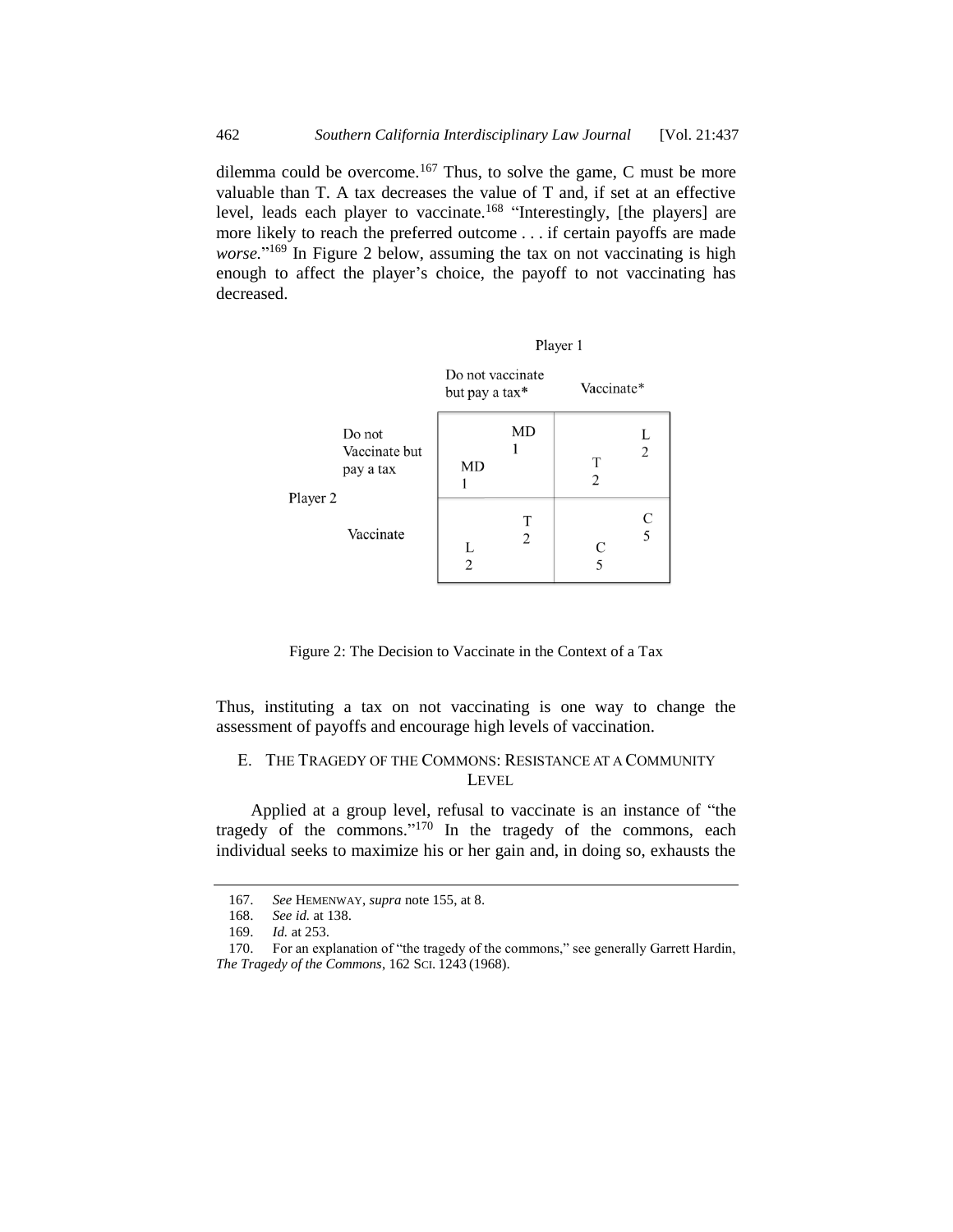<span id="page-26-0"></span>collective resources of the community; this hurts himself or herself and the community.<sup>171</sup> In applying the tragedy of the commons to vaccination, "a community free of infectious disease because of a high vaccination rate" is the common. <sup>172</sup> Because herd immunity substantially decreases the likelihood that an individual will contract an infectious disease, the rational decision for that individual is to forgo immunization because he or she can then avoid the small risk of adverse effects from the immunization; "[t]hus, when an individual in this common chooses to go unimmunized, it only minimally increases that person's risk [of contracting the vaccinepreventable] illness," because he or she will be protected by herd immunity.<sup>173</sup> However, as more people in the community vaccinate above the level necessary for herd immunity, the value of T increases. This is because the marginal benefit of vaccinating has dropped close to zero since herd immunity has already been established. Thus, as demonstrated above by the prisoner's dilemma, the dominant strategy is to not vaccinate. "Unfortunately, this triggers a classic collective action problem: increasing numbers of free-riders undermine society's ability to achieve a critical mass of people who are vaccinated."<sup>174</sup> As more individuals act in their rational best interest, herd immunity fails and infectious disease epidemics strike the community.<sup>175</sup>

Legislation mandating immunization for school attendance seeks to overcome the tragedy of the commons.<sup>176</sup> However, religious and philosophical exemptions undermine this solution. Just as the rational choice was to forgo vaccination in the absence of a mandate, the rational choice now becomes to obtain a religious or philosophical exemption. Moreover, because parents are typically making the decisions about

<sup>171.</sup> *Id.* at 1244 (1968). Hardin describes a pasture open to and shared by all herdsmen. *Id.* When a herdsman assesses the utility of adding another animal to his herd, the herdsman finds a positive utility of nearly +1 since he will receive all the profit from selling that additional animal. *Id*. The negative utility "is only a fraction of -1" because "the effects of overgrazing are shared by all the herdsmen." *Id.* Thus, the rational action is for the herdsman to make his herd bigger. *Id.* However, since all herdsmen are doing this, the resources of the commons will be exhausted. *Id.* Eventually, "[f]reedom in a commons brings ruin to all." *Id.*

<sup>172.</sup> Kevin M. Malone & Alan R. Hinman, *Vaccination Mandates: The Public Health Imperative and Individual Rights*, *in* LAW IN PUBLIC HEALTH PRACTICE 338, 339 (Richard A. Goodman et al. eds., 2d ed. 2007).

<sup>173.</sup> *Id.*

<sup>174.</sup> Calandrillo, *supra* note [21,](#page-3-0) at 361.

<sup>175.</sup> Malone & Hinman, *supra* not[e 172,](#page-26-0) at 339.

<sup>176.</sup> *See id.*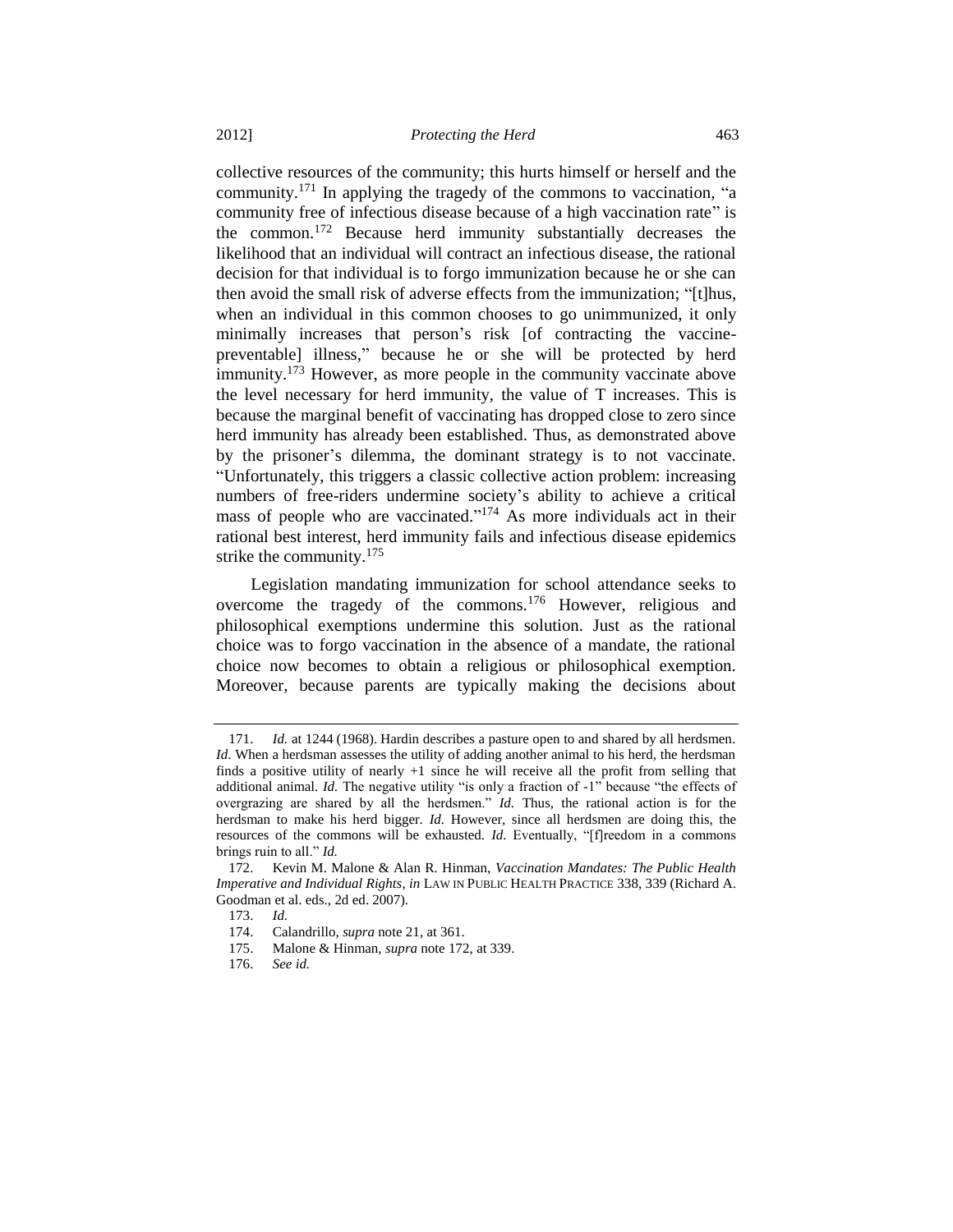immunization for their children, they are acutely aware of the risks of immunization and rationally decide to let others' children take the risk while their children free ride on the resulting herd immunity.

The choices individuals make "depend on preferences, the costs associated with alternative options, and the decision maker's opportunity set."<sup>177</sup> To combat the free-rider, tragedy-of-the-commons problem in immunization, states must create a cost to opting out of vaccinations, so that immunization is the rational choice because it is less costly. Imposing a financial cost is an effective way of changing behavior. For example, after the price of cigarette packs increased 43.5 cents in 1998, smoking rates fell "13 percent among youths and by 5 percent among adults."<sup>178</sup> Similarly, increasing alcohol's price 10 percent results in a 5.5 percent decrease in the likelihood that a person "is a current drinker."<sup>179</sup> Likewise, "deductibles and cost sharing can be used to influence how much [health] care people consume."<sup>180</sup> The RAND Health Insurance Experiment<sup>181</sup> showed that when consumers have a substantial deductible, total dollars spent on health care is about 30 percent less than when the consumers receive free care.<sup>182</sup>

<span id="page-27-0"></span>Thus, to impose a cost on opting out of immunizing one's children, the government should create a tax on immunization exemptions.

<sup>177.</sup> Frank A. Sloan & Hirschel Kasper, *Summing Up*, *in* INCENTIVES AND CHOICE IN HEALTH CARE 353, 354 (Frank A. Sloan & Hirschel Kasper eds., 2008).

<sup>178.</sup> John Cawley, Reefer Madness, *Frank the Tank, or* Pretty Woman*: To What Extent Do Addictive Behaviors Respond to Incentives?*, *in* INCENTIVES AND CHOICE IN HEALTH CARE 163, 177 (Frank A. Sloan & Hirschel Kasper eds., 2008).

<sup>179.</sup> *Id.*

<sup>180.</sup> Henry J. Aaron, *To Find the Answer, One Must Know the Question: Health Economics and Public Policy*, *in* INCENTIVES AND CHOICE IN HEALTH CARE 21, 22 (Frank A. Sloan & Hirschel Kasper eds., 2008). Aaron notes that the "fundamental finding [from the RAND Health Insurance Experiment]—that variations in insurance provisions such as deductibles, stop loss, and cost sharing influence demand for care—is well established." *Id.* The RAND Health Insurance Experiment was a large research project that studied how the price of health care costs affected demand for care. Joseph P. Newhouse & Anna D. Sinaiko, *What We Know and Don't Know about the Effects of Cost Sharing on the Demand for Medical Care—and So What?*, *in* INCENTIVES AND CHOICE IN HEALTH CARE 85, 89 (Frank A. Sloan & Hirschel Kasper eds., 2008). Researchers "randomly assigned approximately 5,800 persons in 2,000 families who lived in one of six sites around the country to one of several health insurance plans that varied the demand prices the families faced." *Id.* The study occurred in the 1970s and early 1980s and observed participants for three or five years. *Id.*

<sup>181.</sup> See *supra* note [180](#page-27-0) and accompanying text for an explanation of the RAND experiment.

<sup>182.</sup> Newhouse & Sinaiko, *supra* not[e 180,](#page-27-0) at 90.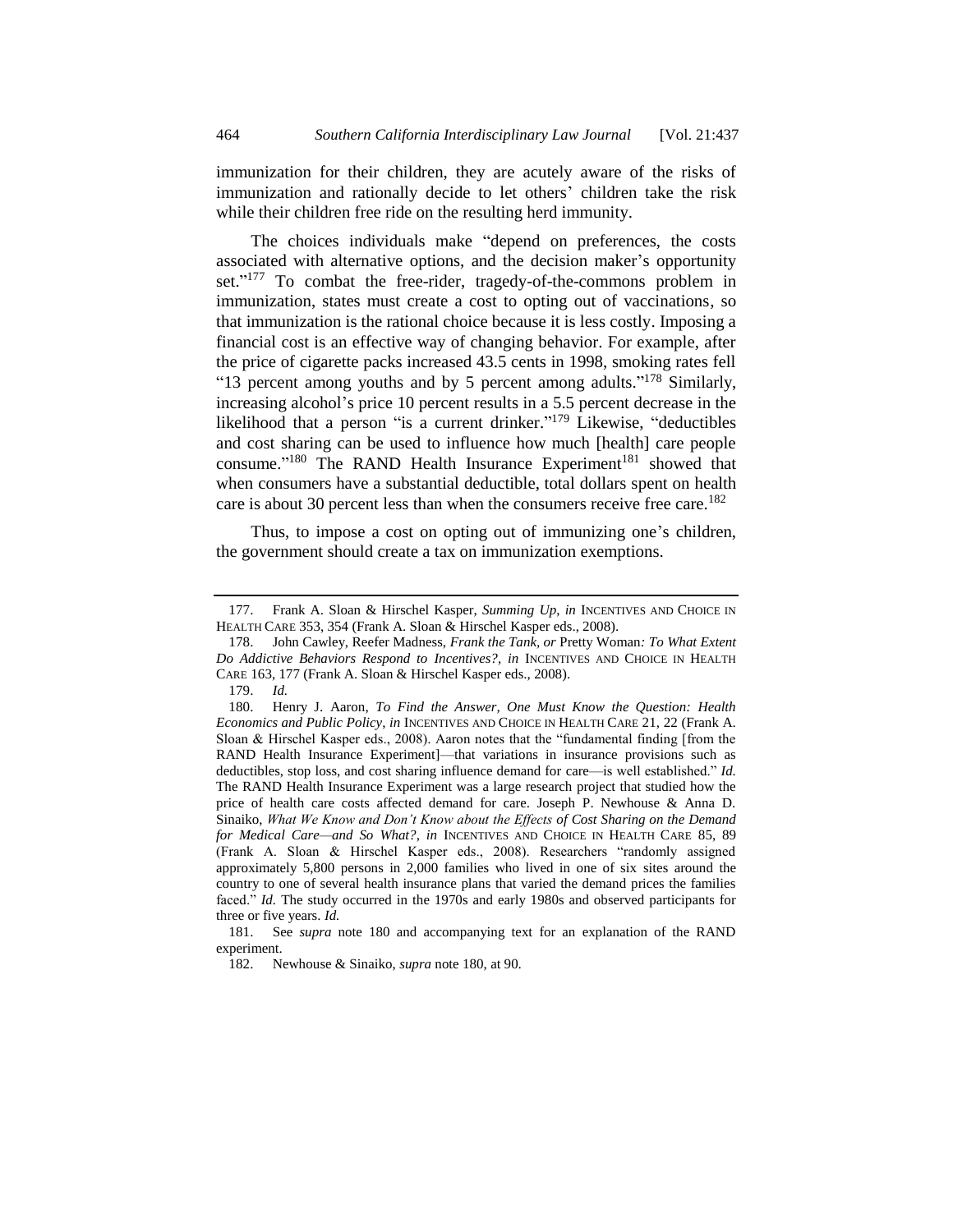#### IV. IMPROVING VACCINATION RATES THROUGH TAXATION

## A. PIGOVIAN TAXES AND VACCINATION

Economist Arthur Pigou theorized that when there are negative externalities, taxation could change consumer choice, thereby eliminating the negative externalities.<sup>183</sup> "The effect of the tax  $\dots$  is to confront the generator of the externality with a price reflecting the damage" that he or she is imposing on other community members.<sup>184</sup> "[T]o internalize externalities, a civil authority should impose a marginal tax on the offending party set equal to the marginal damage imposed by the offense." <sup>185</sup> For instance, "taxation of alcohol and cigarettes is often justified on the grounds that consumption of these unhealthy products creates externalities [such as increased health care costs] unaccounted for in the untaxed price of a good."<sup>186</sup>

<span id="page-28-0"></span>Thus, either the state or the federal government should institute a tax to account for the negative externality imposed by the failure to immunize. Parents will pay the tax for each year the child is unvaccinated until the child reaches the age of eighteen. The tax should be limited to those vaccinations for infectious diseases currently recommended by the CDC, as delineated in Table 2 below.

<sup>183</sup>*. See* Agnar Sandmo, *Optimal Taxation in the Presence of Externalities*, 77 SWED. J. OF ECON. 86 (1975).

<sup>184.</sup> *Id.*

<sup>185.</sup> Jules L. Coleman, *Economics and the Law: A Critical Review of the Foundations of the Economic Approach to Law*, 94 ETHICS 649, 654–55 (1984).

<sup>186.</sup> Jonathan Cummings, Comment, *Obesity and Unhealthy Consumption: The Public-Policy Case for Placing a Federal Sin Tax on Sugary Beverages*, 34 SEATTLE U. L. REV. 273, 288 (2010).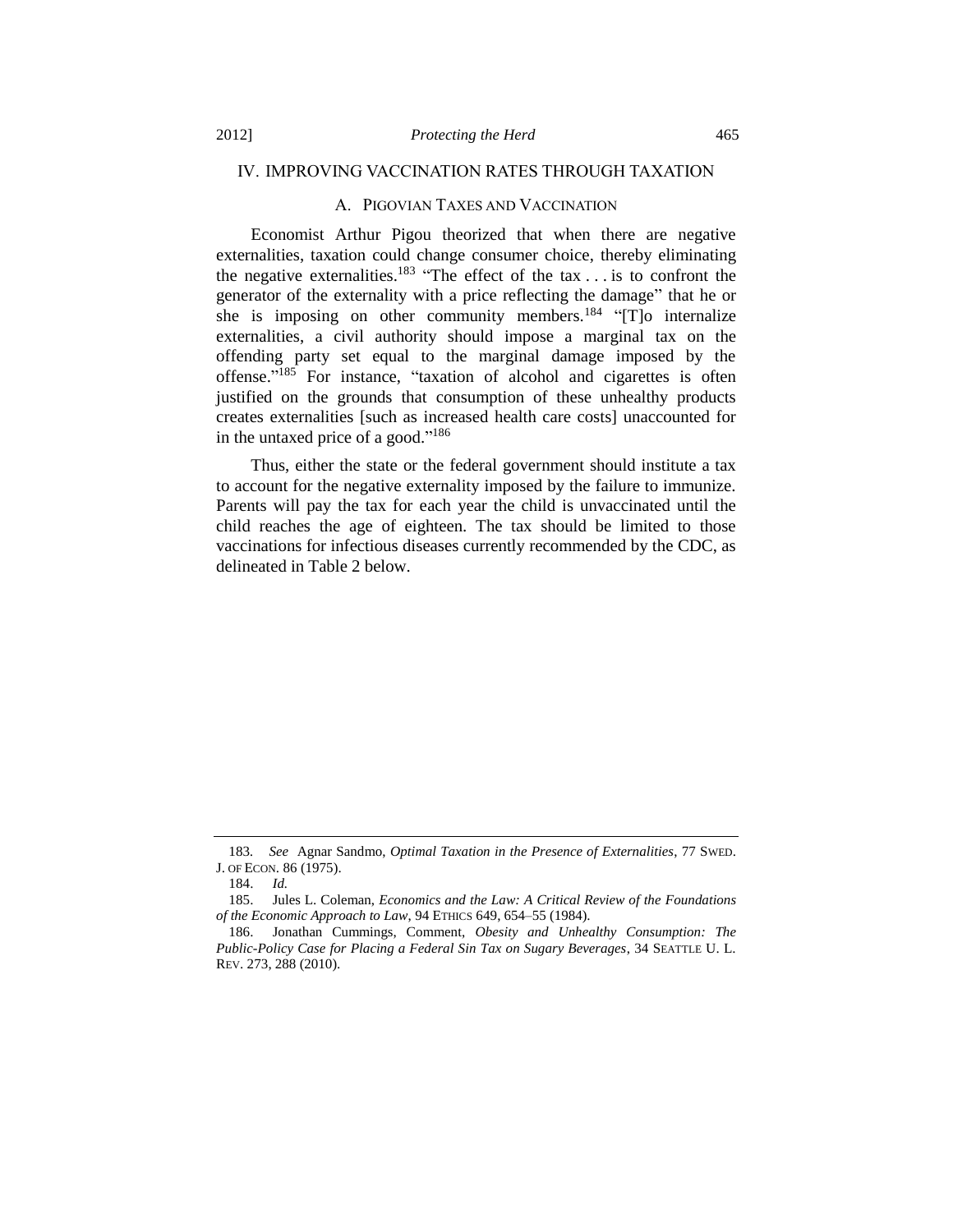| Recommended Immunization Schedule Ages 0-6 years, United States <sup>187</sup> |           |           |           |           |           |  |  |
|--------------------------------------------------------------------------------|-----------|-----------|-----------|-----------|-----------|--|--|
| <b>Vaccine (Disease)</b>                                                       | Dose 1    | Dose 2    | Dose 3    | Dose 4    | Dose 5    |  |  |
| Hep B (Hepatitis B)                                                            | Birth     | $1 - 2$   | $6-18$    | <b>NA</b> | <b>NA</b> |  |  |
|                                                                                |           | months    | months    |           |           |  |  |
| RV (Rotavirus)                                                                 | 2 months  | 4 months  | 6 months  | <b>NA</b> | NA.       |  |  |
| DTaP (Diphtheria, Tetanus,                                                     | 2 months  | 4 months  | 6 months  | $15-18$   | $4-6$     |  |  |
| Pertussis)                                                                     |           |           |           | months    | years     |  |  |
| Hib ( <i>Haemophilus</i>                                                       | 2 months  | 4 months  | 6 months  | $12 - 15$ | <b>NA</b> |  |  |
| <i>influenzae</i> type b)                                                      |           |           |           | months    |           |  |  |
| PCV (Pneumococcal)                                                             | 2 months  | 4 months  | 6 months  | $12 - 15$ | <b>NA</b> |  |  |
|                                                                                |           |           |           | months    |           |  |  |
| <b>IPV</b> (Inactivated                                                        | 2 months  | 4 months  | $6-18$    | 4-6 years | <b>NA</b> |  |  |
| Poliovirus)                                                                    |           |           | months    |           |           |  |  |
| Influenza (Influenza)                                                          |           |           | Yearly    |           |           |  |  |
| MMR (Measles, Mumps,                                                           | $12 - 15$ | 4-6 years | <b>NA</b> | <b>NA</b> | <b>NA</b> |  |  |
| Rubella)                                                                       | months    |           |           |           |           |  |  |
| Varicella (Varicella)                                                          | $12 - 15$ | 4-6 years | <b>NA</b> | <b>NA</b> | <b>NA</b> |  |  |
|                                                                                | months    |           |           |           |           |  |  |
| HepA (Hepatitis A)                                                             | $12 - 18$ | $12 - 18$ | <b>NA</b> | NA        | <b>NA</b> |  |  |
|                                                                                | months    | months    |           |           |           |  |  |

<span id="page-29-0"></span>Table 2: Recommended Immunization Schedule

There are two ways to set this tax: (1) based on the marginal social cost of opting out of vaccinating, or (2) based on the lowest level that will induce people to vaccinate.

1. Using Marginal Social Harm to Set the Tax Level

For a tax on any activity or good to be efficient it must take care of the negative externality produced by that good or activity.<sup>188</sup> For example, "if alcohol prices do not reflect the full social costs of consumption (including the external costs), then consumers will drink too much, in the technical

<sup>187.</sup> *Recommended Immunization Schedules for Persons Aged 0 Through 18 Years— United States, 2011*, 60 MMWR 1 (2011), *available at* http://www.cdc.gov/mmwr/preview/ mmwrhtml/mm6005a6.htm?s\_cid=mm6005a6\_w. Note that the chart above does not include recommended vaccinations for high-risk groups.

<sup>188.</sup> Willard G. Manning et al., *The Taxes of Sin: Do Smokers and Drinkers Pay Their Way?*, 261 J. AM. MED. ASS'N 1604, 1604 (1989).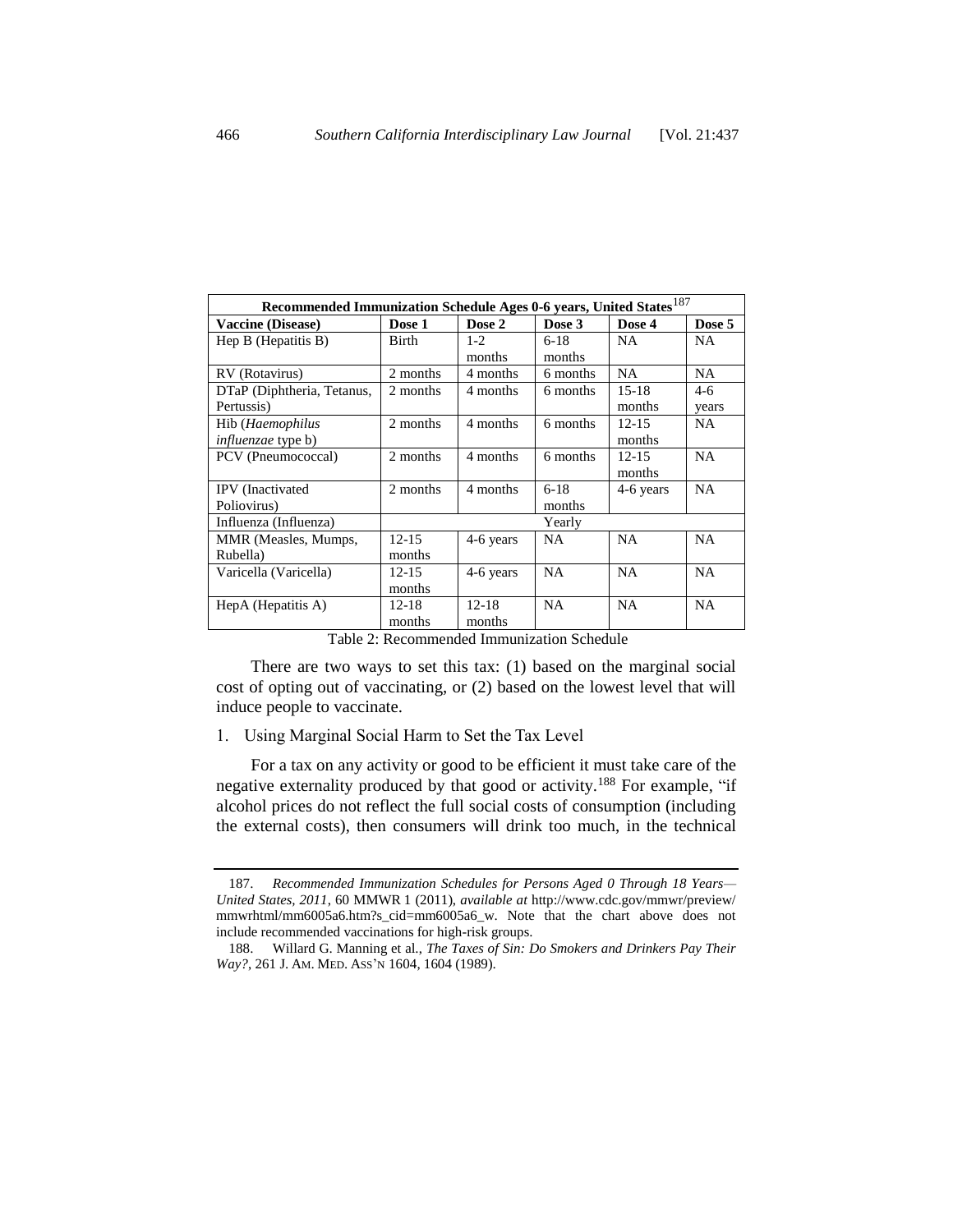<span id="page-30-0"></span>sense that at the margin their drinks will be worth less to them than they cost."<sup>189</sup> One study estimated that in the late 1980s the external cost per ounce of alcohol consumed was forty-eight cents, which included the "lifetime[] discounted costs" imposed on others "through collectively financed health insurance, pensions, disability insurance, group life insurance, fires, motor-vehicle accidents, and the criminal justice system." <sup>190</sup> The study's authors contend that excise taxes should distinguish between internal costs—those borne only by the person engaged in the activity—and external costs—those borne by other people and consider the "lifetime costs" of the activity.<sup>191</sup>

In the context of vaccinations, using the marginal social harm to set the tax is problematic because as more people become vaccinated and herd immunity increases, the marginal social harm of someone opting out of vaccination decreases to nearly zero. Thus, according to a strict economic interpretation, 100 percent vaccination is not optimal because the very last people who receive vaccines would be better off accepting the temptation value of defection.<sup>192</sup> Further, those who would not receive vaccinations unless made mandatory "are clearly made worse off" because they are forced to engage in an activity that they do not value, and arguably, at the margin, being vaccinated provides little to no additional benefit to the community because there already are enough vaccinated people to achieve herd immunity.<sup>193</sup>

There are still, however, benefits to having that last community member vaccinated. Those who cannot be vaccinated or may have vaccine failure could contract a vaccine-preventable illness from that person if he or she contracts a vaccine-preventable disease through travel, for instance. That person could then infect those vulnerable to vaccine-preventable illness. Economist Dagobert Brito and colleagues explain this as follows:

In this case of a fifty-fifty chance that the vaccine will work, requiring vaccination for all improves social welfare. . . . [I]n the case of imperfect vaccinations the public goods element remains part of the problem. Half of

<sup>189.</sup> Philip J. Cook & Michael J. Moore, *The Economics of Alcohol Abuse and Alcohol-Control Policies*, 21 HEALTH AFF. 120, 129 (2002).

<sup>190.</sup> Manning et al., *supra* not[e 188,](#page-29-0) at 1604, 1608.

<sup>191.</sup> *Id.* at 1604*.* In fact, later studies argued that Manning and colleagues had produced too low an estimated cost because they failed to include such external costs as nonfatal highway injuries. Cook & Moore, *supra* not[e 189,](#page-30-0) at 129.

<sup>192.</sup> Kenkel, *supra* not[e 20,](#page-3-1) at 1694.

<sup>193.</sup> *Id.* at 1695.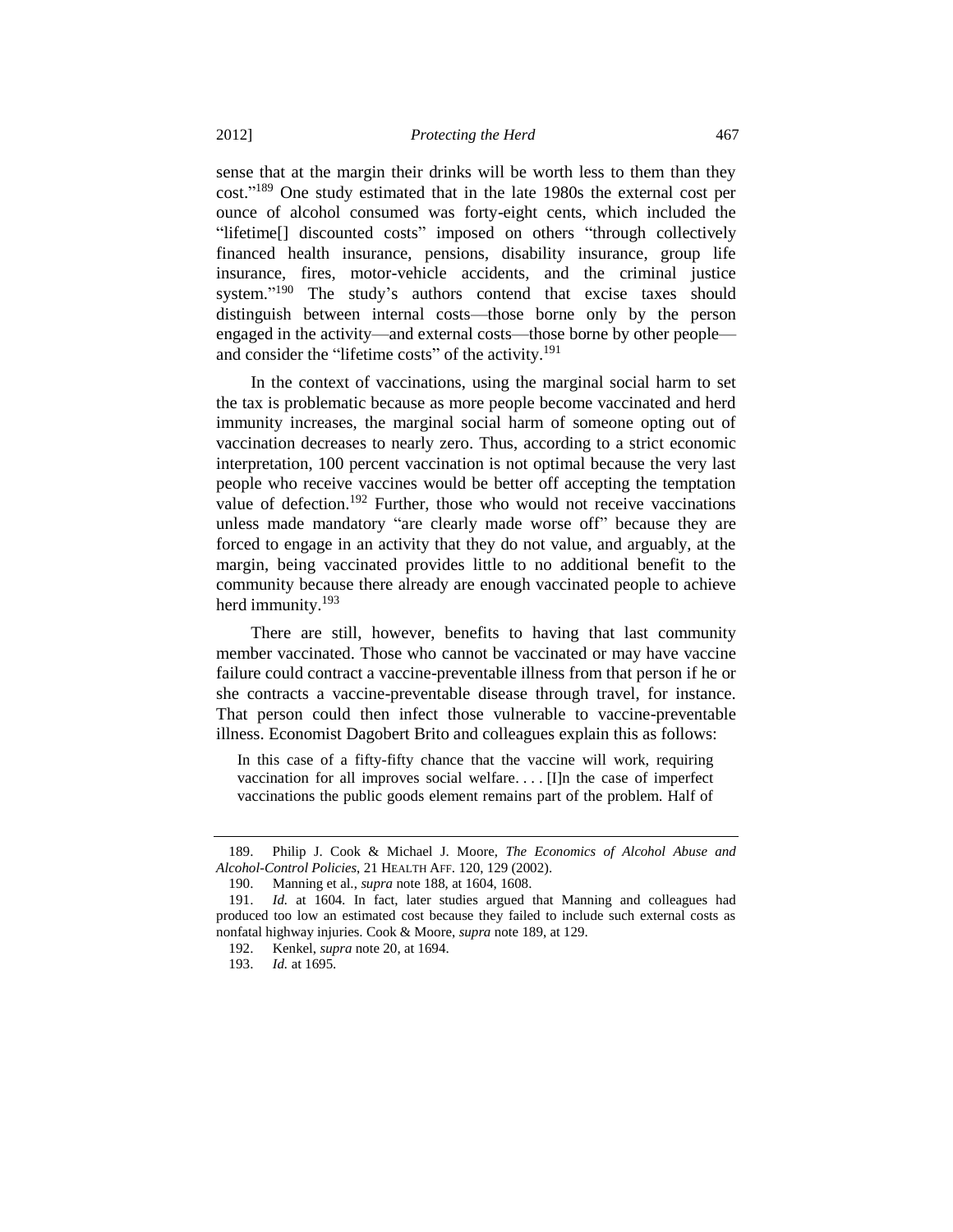the vaccinated individuals are affected by the aggregate level of vaccination. Hence some individuals who would be vaccinated under the market allocation are better off as a result of compulsory vaccination since more people are vaccinated. Intuitively, a fifty-fifty chance for all is better than such a chance for those who choose vaccination plus a greater chance of infection for the unvaccinated population.<sup>194</sup>

Thus, having 100 percent vaccination levels is beneficial for certain individuals.

Establishing the exact marginal social cost of not vaccinating is beyond the scope of this Note. However, in establishing our tax, the full external costs of vaccine-preventable illnesses should be taken into account. When looking at the marginal cost of not vaccinating, policymakers should at least consider the following: the costs of treatment, containing the disease, additional vaccinations, adverse outcomes including death, and missed time from school and work.<sup>195</sup> One study estimated that the cost of just containing the 2005 measles outbreak in Indiana was \$167,685.<sup>196</sup> Assuming a world in which measles is the only infection and using the numbers from the 2008 outbreak in Indiana, we can approximate the lower bound of an efficient tax level. If the total cost of the outbreak was \$176,980, which included the cost of quarantining exposed children, cost of containment, and cost of treatment, then \$2424 would be needed per unvaccinated child to cover the full cost of the disease.<sup>197</sup> Although calculating the most effective tax level is beyond the scope of this Note, this methodology and figure provides an approximation of a minimum tax level based on the outbreak of one disease. The potential for additional outbreaks from other diseases would likely increase this figure. However, the logical extension of our measles example is that one could set the tax at \$2000 per child per year without incurring a net loss to society from collecting taxes that might exceed the cost of the externality.

2. Using Willingness-to-Pay to Set the Tax Level

Alternatively, policymakers could set the tax by determining the lowest tax that would induce people to vaccinate. Motivations surrounding vaccinations are complex because individual vaccination decisions are

<sup>194.</sup> Brito, Sheshinski & Intriligator, *supra* not[e 53,](#page-8-1) at 84–85.

<sup>195.</sup> *See* Sandra W. Roush, Trudy V. Murphy & Vaccine-Preventable Disease Table Working Group, *Historical Comparisons of Morbidity and Mortality for Vaccine-Preventable Diseases in the United States*, 298 J. AM. MED. ASS'N 2155, 2155 (2007).

<sup>196.</sup> Parker et al., *supra* not[e 55,](#page-8-0) at 447, 454.

<sup>197.</sup> Sugerman et al., *supra* not[e 9,](#page-2-0) at 751.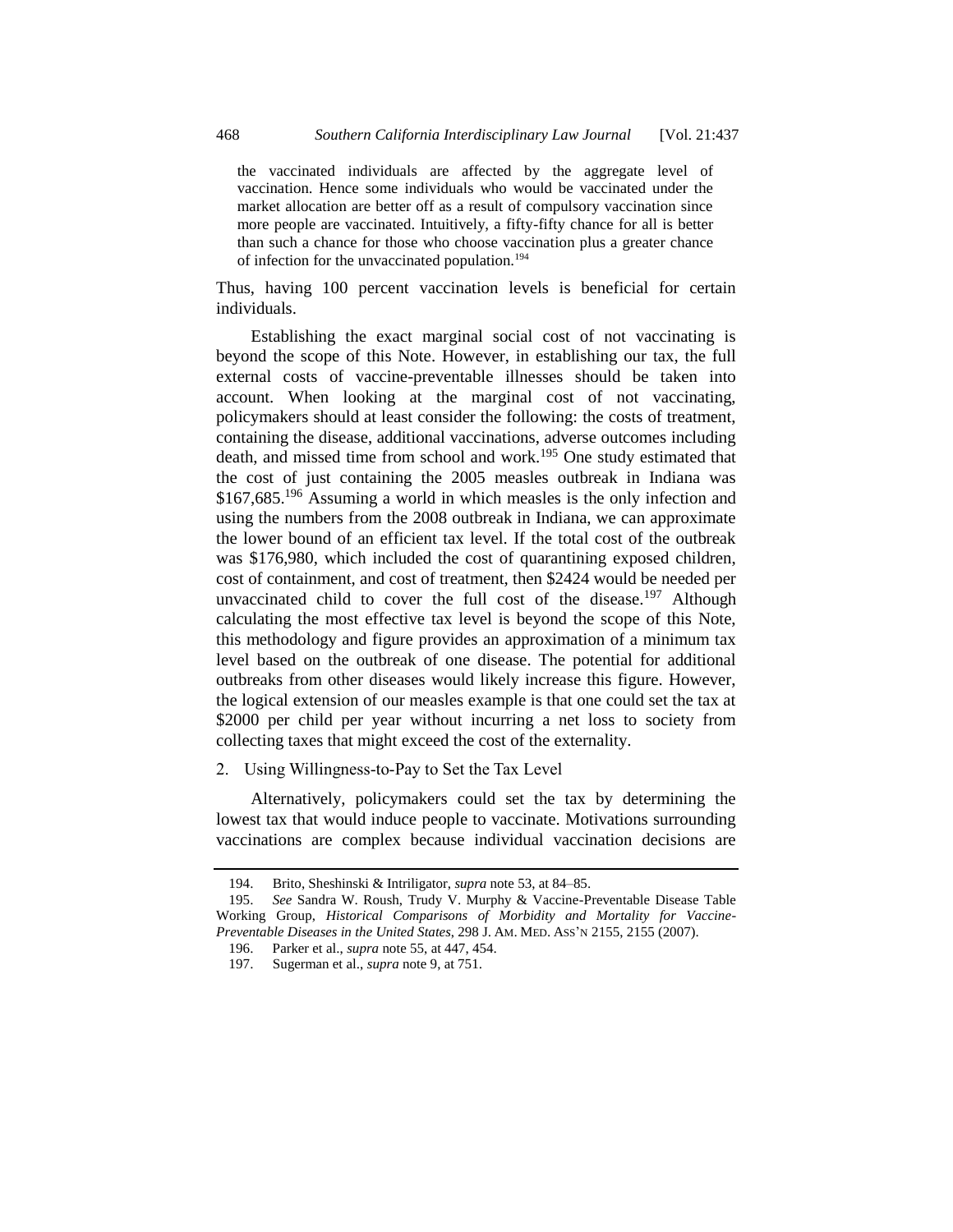<span id="page-32-0"></span>"prevalence elastic," meaning that as the prevalence of a disease rises, so does demand for vaccination.<sup>198</sup> Looking at the incidence of measles over 1984-1990 in the United States, economist Tomas Philipson found that "the prevalence of measles in . . . [a] state of residence reduces the age in months at which the first measles vaccination occurs." <sup>199</sup> Conversely, in communities with a high level of vaccination, the individual marginal benefit of vaccinating is low; however, once there is a disease outbreak in a given community, the marginal benefit of vaccinating increases. $200$ Therefore, determining the tax level that will induce a parent to vaccinate is dependent on the prevalence of vaccine-preventable illnesses in his or her region. This, in turn, is dependent on the number of other parents who are opting out of vaccination for their children. Thus, in areas with fewer exemptors, a tax would likely need to be set at a higher level than in areas with many exemptors and a higher prevalence of illness. However, differentiating among communities creates unneeded complexities. Instead, policymakers should determine the willingness-to-pay of a parent in an area with few other exemptors and set the tax at that level for all areas.

#### 3. Scaling the Tax Based on Vaccination and Income Level

The tax also should be scaled based on how many vaccinations parents choose not to give their child. This scale is meant to encourage vaccination at whatever level possible. If the tax was simply a blanket tax whether parents vaccinated for one or all of the illnesses, this could create a perverse incentive for a parent who wanted to opt out of just one vaccination to then decide to opt out of all of them.

Pigovian taxes are regressive, so critics may argue that the vaccinerefusal tax would impose an unfairly heavier burden on people with lower incomes. By taxing everyone equally, parents with lower incomes would pay the same as those with higher incomes, so the wealthier person would pay a smaller percentage of his or her income.<sup>201</sup> We could account for this disproportion, however, by adjusting for wealth so that lower income parents would pay a lower tax for not vaccinating. If we decide to institute

<sup>198.</sup> Tomas Philipson, *Private Vaccination and Public Health: An Empirical Examination for U.S. Measles*, 31 J. HUM. RESOURCES 611, 612 (1996); Kenkel, *supra* note [20,](#page-3-1) at 1695. In other words, with "prevalence elastic demand, as disease prevalence falls because of the prevention decisions by others, some consumers free ride and fail to purchase prevention themselves." *Id.*

<sup>199.</sup> Philipson, *supra* not[e 198,](#page-32-0) at 611.

<sup>200.</sup> *See* Kenkel, *supra* note [20,](#page-3-1) at 1695.

<sup>201.</sup> Cummings, *supra* not[e 186,](#page-28-0) at 294.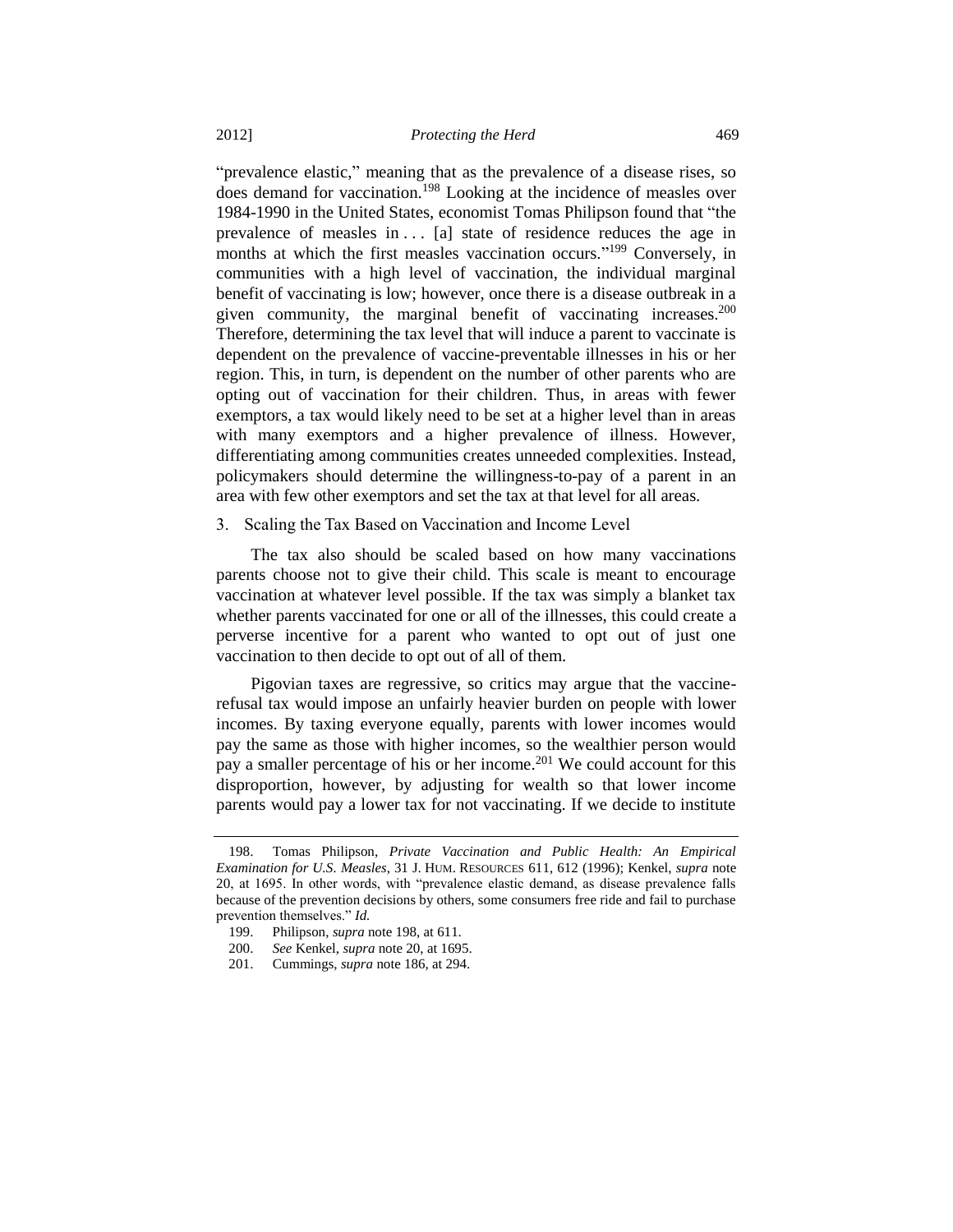a federal tax, adjusting by income may become important to ensuring the tax is constitutional.

## <span id="page-33-0"></span>B. CONSTITUTIONALITY OF A FEDERAL TAX

A federal tax would be the most effective approach to increasing vaccination rates because with a state tax people could move to a state that had not instituted the tax simply to avoid the tax. People moving to avoid a state tax would cause larger pockets of unvaccinated people in certain regions, further weakening herd immunity. While a federal tax could strengthen vaccination, it also could face serious constitutional challenges.

The federal government derives its taxing power from Article 1, Section 8, Clause 1 of the Constitution, which states: "Congress shall have Power To lay and collect Taxes, Duties, Imposts and Excises."<sup>202</sup> The Court has held that "Congress's power to tax is extremely broad."203 Edward Kleinbard, a tax scholar, notes that "the Constitution can best be understood as contemplating that the principal remedy for harsh, oppressive, or stupid tax legislation is to vote the rascals out."<sup>204</sup> The constraints that the Constitution places on Congress's power to tax are that direct taxes must be apportioned among the states $^{205}$  and must be "in Proportion to the Census or Enumeration."<sup>206</sup> Thus, the Court nearly always upholds the federal government's power to  $tax.^{207}$  As Kleinbard points out,<sup>208</sup> in *McCray v. United States*, the Court held that the judiciary does not have the power to negate Congress's exercise of the taxing power even when "the result of the enforcement of [the tax] might be to indirectly affect subjects not within the powers delegated to Congress."<sup>209</sup> However,

<sup>202.</sup> U.S. CONST. art. 1, § 8, cl. 1; CHEMERINSKY, *supra* note [44,](#page-7-1) at 273.

<sup>203.</sup> KATHLEEN S. SWENDIMEN, CONG. RESEARCH SERV., R40846, HEALTH CARE: CONSTITUTIONAL RIGHTS AND LEGISLATIVE POWERS 10 (2011), *available at* http://healthcarereform.procon.org/sourcefiles/CRS\_Constitution\_Rights\_HR3590.pdf.

<sup>204.</sup> Edward D. Kleinbard, *Constitutional Kreplach* 756, 757 (Univ. of S. Cal. Law Sch., Law & Econ. Working Paper Series, Paper No. 119, 2010), *available at* http://law.bepress.com/cgi/viewcontent.cgi?article=1173&context=usclwps.

<sup>205.</sup> U.S. CONST. art 1, § 2, cl. 3.

<sup>206.</sup> U.S. CONST. art 1, § 9, cl. 4. Note that the 16th Amendment gave Congress the power to collect income taxes without apportionment among the states. U.S. CONST. amend XVI.

<sup>207.</sup> Kleinbard, *supra* not[e 204,](#page-33-0) at 758.

<sup>208.</sup> *Id.*

<sup>209.</sup> McCray v. United States, 195 U.S. 27, 64 (1904).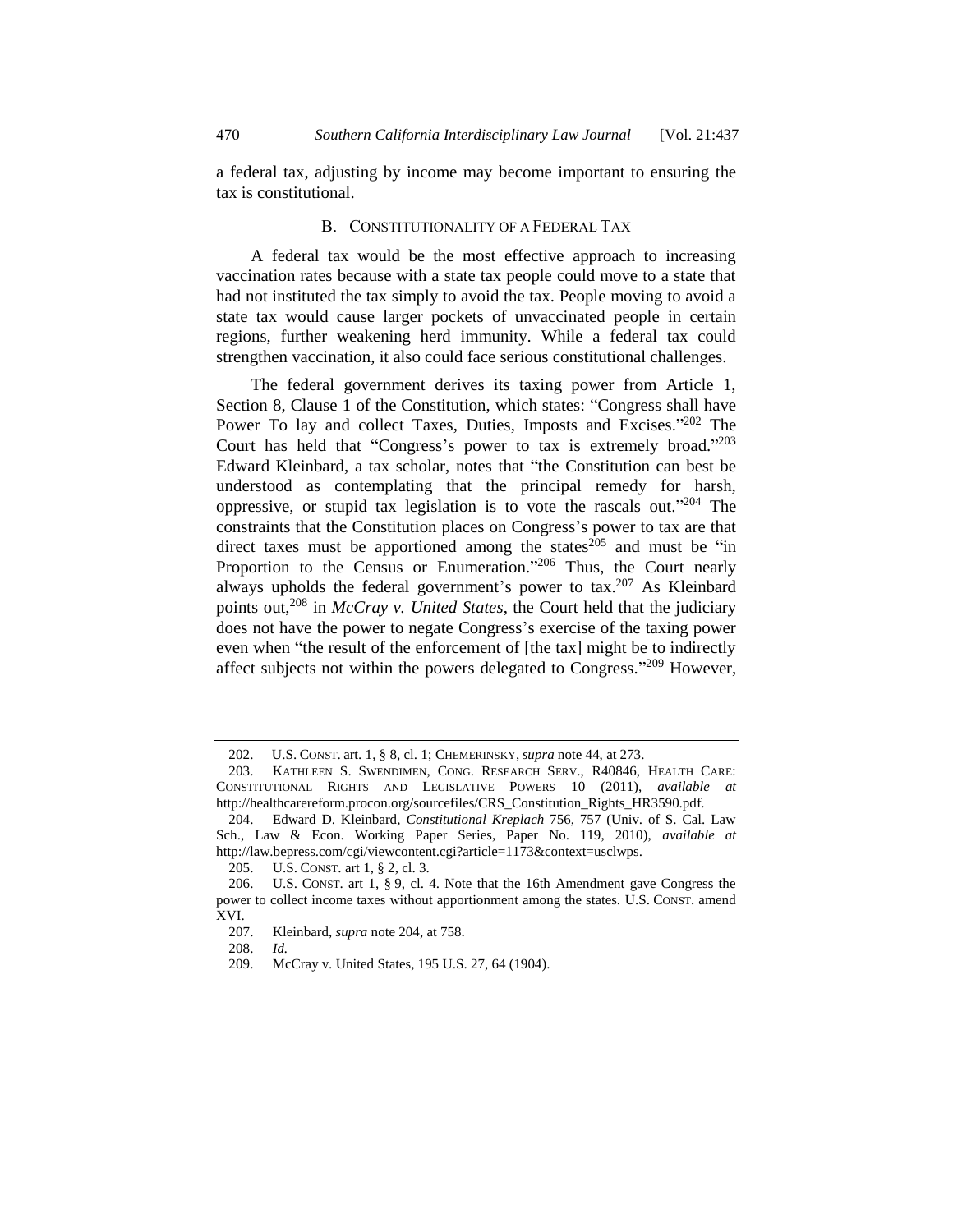if Congress violates the Constitution's other checks through the taxing power, then the Court would likely hold the tax invalid.<sup>210</sup>

Congress may use a tax to accomplish a regulatory purpose, but that tax must also have a revenue-raising purpose in order to be held valid.<sup>211</sup> In *United States v. Doremus*, the Court held that as long as there was a reasonable relation to the constitutional authority to tax, a tax "cannot be invalidated because of the supposed motives which induced it."<sup>212</sup> Further, in *United States v. Butler*, <sup>213</sup> the Court held that Congress has "broad power to tax . . . for the general welfare" as long as the tax "does not violate other constitutional provisions." <sup>214</sup> In fact, the federal government's taxing power is typically used to regulate "risk behavior and influence healthpromoting activities."<sup>215</sup> The Supreme Court has upheld a variety of federal taxes aimed at protecting society from unhealthy or dangerous activities, such as excise taxes on firearms, alcohol, and tobacco.<sup>216</sup> Likewise, federal tax policy has sought to influence individual decisions that adversely affect public health, for instance through gasoline taxes to lower gasoline consumption.<sup>217</sup> For example, the Court has explicitly stated that "a tax does not cease to be valid merely because it regulates, discourages, or even definitely deters the activities taxed."<sup>218</sup> In fact, unless a tax requires "behavior conformance extraneous to any tax need," courts will likely uphold a federal tax as long as it is not violating other provisions of the Constitution.<sup>219</sup>

There is, however, a vigorous debate among scholars about whether Congress could use the taxing power to encroach upon a power specifically reserved to the states. In the *Child Labor Tax Case*, the Court quashed Congress's effort to regulate an activity clearly within the states' police

<sup>210.</sup> Kleinbard, *supra* not[e 204,](#page-33-0) at 759.

<sup>211.</sup> *See, e.g.*, United States v. Doremus, 249 U.S. 86, 93 (1919).

<sup>212.</sup> *Id.*

<sup>213.</sup> *See generally* United States v. Butler, 297 U.S. 1 (1936).

<sup>214.</sup> CHEMERINSKY, *supra* not[e 44,](#page-7-1) at 274.

<sup>215.</sup> GOSTIN, POWER, DUTY, RESTRAINT, *supra* not[e 31,](#page-5-0) at 101.

<sup>216.</sup> *Id.* at 101–02.

<sup>217.</sup> *Id.* at 102.

<sup>218.</sup> United States v. Sanchez, 340 U.S. 42, 44 (1950) (citing Sonzinsky v. United States, 300 U.S. 506, 513–14 (1937). *See also* GOSTIN, POWER, DUTY, RESTRAINT, *supra* not[e 31,](#page-5-0) at 101.

<sup>219.</sup> GOSTIN, POWER, DUTY, RESTRAINT, *supra* not[e 31,](#page-5-0) at 101.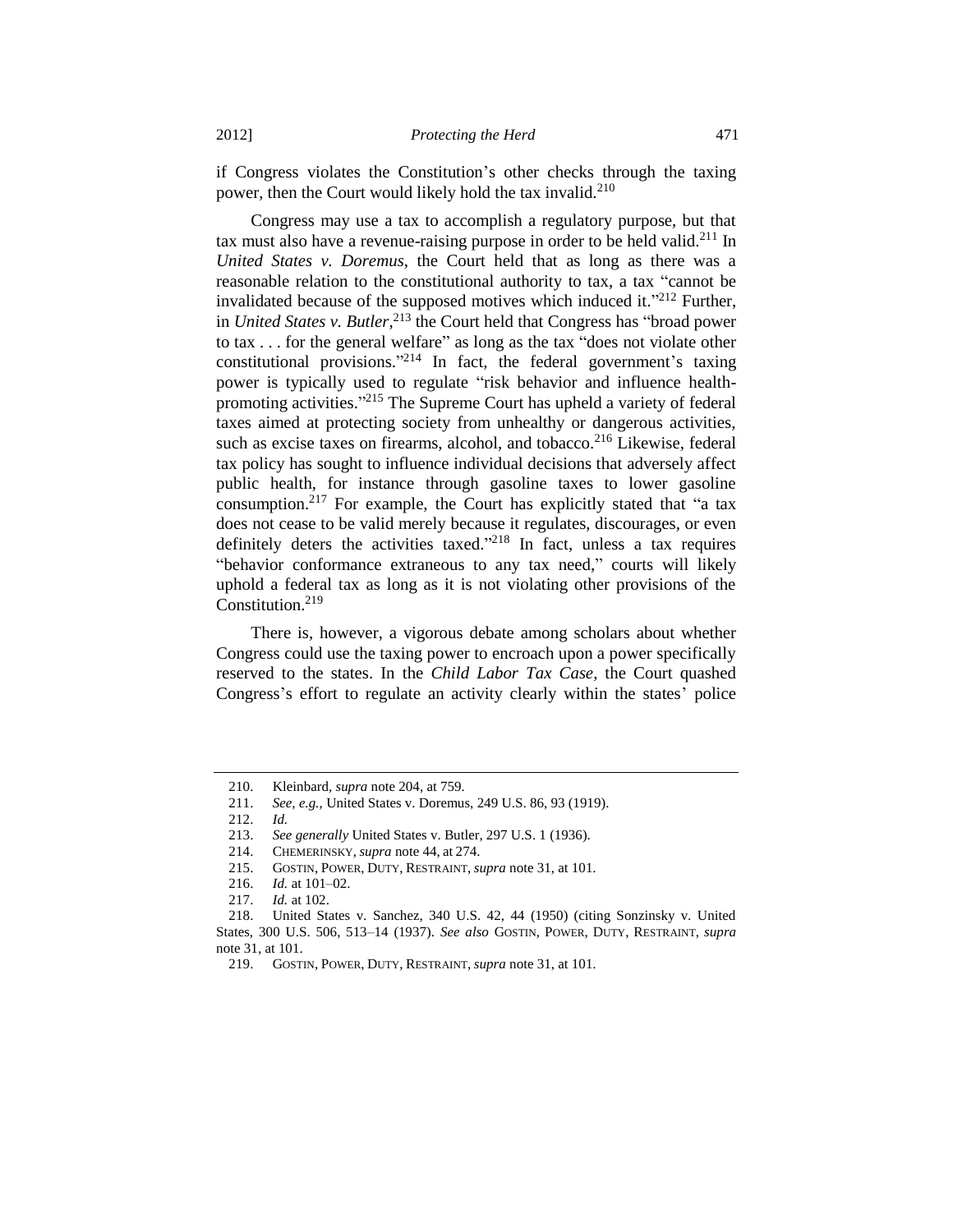<span id="page-35-1"></span><span id="page-35-0"></span>power.<sup>220</sup> In examining the Patient Protection and Affordable Care Act of 2010 ("PPACA"), which imposes a tax on individuals who fail to buy health insurance,<sup>221</sup> Randy Barnett, a constitutional law scholar, contends that the *Child Labor Tax Case* means Congress's tax power is, indeed, limited when it encroaches on state police power.<sup>222</sup> Barnett explains that any other interpretation would mean that "Congress would be able to penalize or mandate any activity by anyone in the country, provided it limited the sanction to a fine enforced by the Internal Revenue Service."<sup>223</sup> He believes that "[t]his is a congressional power unknown and unheard of before 2010," and "would effectively grant Congress a general police power."<sup>224</sup> In contrast, Brian Galle, a tax scholar, contends that conditional taxes—"taxes used to achieve some regulatory end"—are not limited to Congress's constitutionally enumerated powers.<sup>225</sup> Rather, "Congress may condition exemptions from a tax on any criteria it chooses—other than those expressly prohibited by the Constitution, such as restrictions on free speech." <sup>226</sup> Galle points to *United States v. Kahriger*, <sup>227</sup> in which the Court found that a federal tax on gambling was valid despite "its obvious purpose to restrict gambling and the uncertainty as to whether the commerce power authorized Congress to enact such a restriction." <sup>228</sup> The Court held that "[u]nless there are [penalty] provisions extraneous to *any* tax need, courts are without authority to limit the exercise of the taxing power." $^{229}$  Thus, the fact that mandatory vaccination has traditionally been part of states' police power<sup>230</sup> could create a hearty debate about the constitutionality of the vaccine-refusal tax.

<span id="page-35-2"></span><sup>220.</sup> *See* Bailey v. Drexel Furniture Co. (*Child Labor Tax Case*), 259 U.S. 20 (1922). *See also* Randy E. Barnett, *Commandeering the People: Why the Individual Health Insurance Mandate is Unconstitutional* 22–23 (Georgetown Pub. Law & Legal Theory, Research Paper No. 10-58, 2010), *available at*

http://scholarship.law.georgetown.edu/facpub/434/.

<sup>221.</sup> Patient Protection and Affordable Care Act, Pub. L. No. 111-148, 124 Stat. 119 (2010) (codified in scattered sections of U.S.C.).

<sup>222.</sup> *See* Barnett, *supra* not[e 220,](#page-35-0) at 27.

<sup>223.</sup> *Id.*

<sup>224.</sup> *Id.*

<sup>225.</sup> Brian Galle, *Conditional Taxation and the Constitutionality of Health Reform*, 120 YALE L.J. ONLINE 27, 28 (2010).

<sup>226.</sup> *Id.*

<sup>227.</sup> United States v. Kahriger, 345 U.S. 22 (1953) (holding that an excise tax that had a regulatory effect was, nevertheless, valid).

<sup>228.</sup> Galle, *supra* not[e 225,](#page-35-1) at 29.

<sup>229.</sup> *Kahriger*, 345 U.S. at 31 (emphasis added). *See also* Galle, *supra* note [227,](#page-35-2) at 29.

<sup>230.</sup> *See supra* Part II.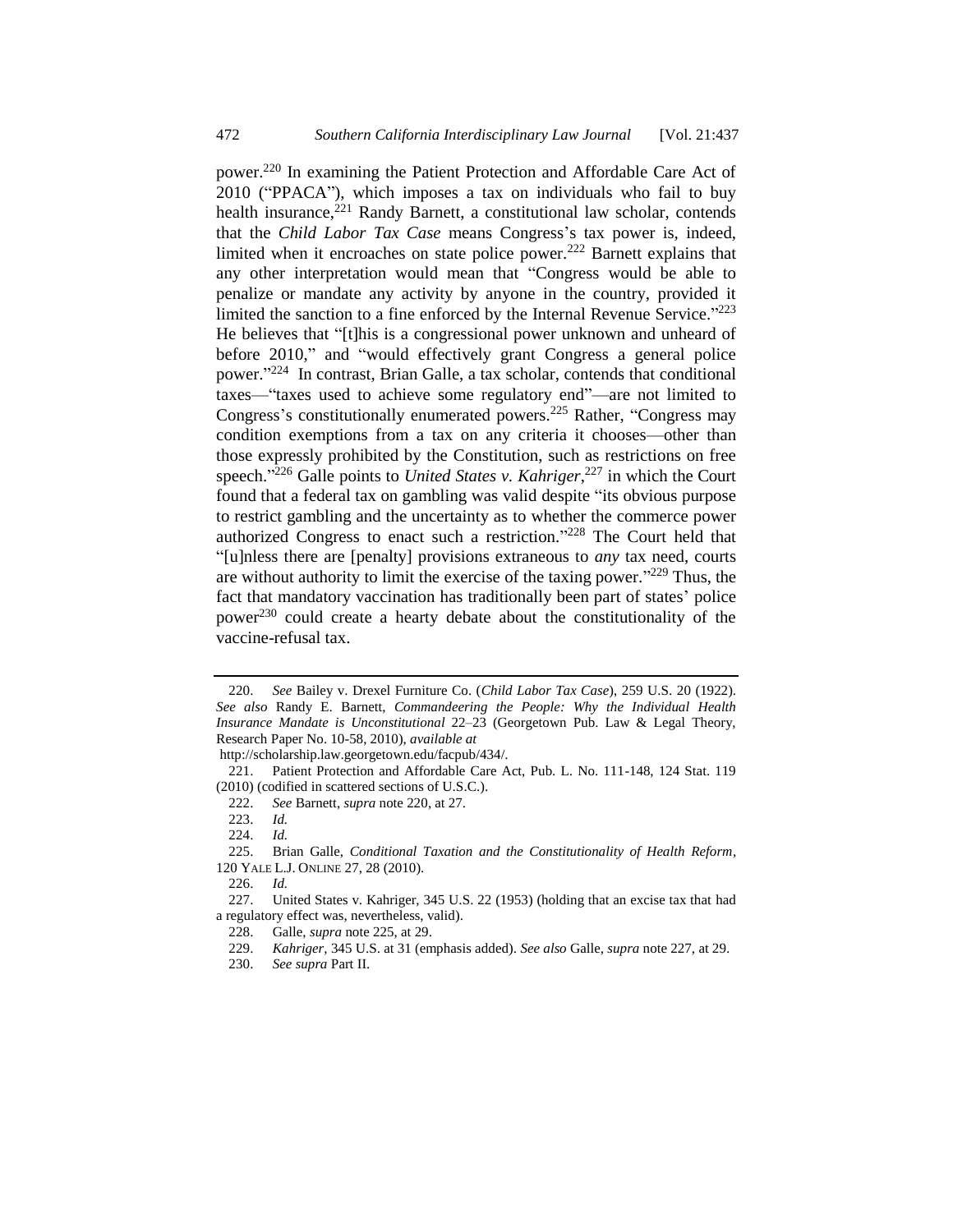But Congress's constitutional power to levy taxes may not extend to a vaccine-refusal tax. The federal government is limited to imposing indirect taxes, which include "duties, imposts, and excises," or direct taxes, which include income taxes.<sup>231</sup>

1. Vaccine-Refusal Tax Is Not an Indirect Tax or a Direct Tax

<span id="page-36-0"></span>Law professor Steve Willis and Nakku Chung, a graduate of the Levin College of Law, define excise taxes as taxes that tend to be imposed on activities, property use, or property transfer and that usually "may be passed on to another, such as a customer."<sup>232</sup> Under this definition, it would be difficult to define the vaccine-refusal tax as an excise tax because the cost of vaccinating is difficult to pass on, vaccinating is likely not the sale of a good, and not vaccinating is even further removed from the sale of a good.

Nor is a vaccine-refusal tax likely a direct tax. Article 1, Section 9, Clause 4 of the Constitution requires that direct taxes be apportioned among the states by population,  $233$  unless the direct tax is an income tax, in which case it is exempt from the apportionment requirement under the Sixteenth Amendment.<sup>234</sup> Thus, the vaccine-refusal tax is not a direct tax because it does not make sense to apportion it by state population.<sup>235</sup>

<sup>231.</sup> Steven J. Willis & Nakku Chung, *Constitutional Decapitation and Healthcare*, 128 TAX NOTES 169, 172 (2010).

<sup>232.</sup> *Id.* at 177. The PPACA has provided fodder for debate about taxing the failure to act. Although almost all indirect taxes are imposed on activities, property use, or property transfer, Willis and Chung contend that there are nine taxes on the failure to act. *Id.* n.84. Examining the PPACA, law professor Erik Jensen, concludes that "[i]f the penalty under the individual mandate is an *indirect* tax, it will probably be constitutional." Erik M. Jensen, *The Individual Mandate and the Taxing Power* (Case Research Paper Series in Legal Studies, Working Paper No. 2010-33, 2010), *available at* http://ssrn.com/abstract=1683462. He also notes that while some commentators believe such a tax might be unconstitutional under the Uniformity Clause, "the cap on the penalty will take care of the uniformity problem: The cost of insurance might vary across the nation, but the cap will be determined using a *national* average." *Id.*

<sup>233.</sup> U.S. CONST. art 1, § 9, cl. 4.

<sup>234.</sup> U.S. CONST. amend. XVI.

<sup>235.</sup> Apportioning by vaccination prevalence would make more sense, but that would not turn the tax into a direct tax. There is a healthy debate about the exact meaning of the direct taxation section of the Constitution. Constitutional law scholar Bruce Ackerman argues that Article I's direct tax clauses "should be narrowly construed and should not serve as constitutional bars to any of the wide range of reform proposals now under discussion." Bruce Ackerman, *Taxation and the Constitution*, 99 COLUM. L. REV. 1, 1 (1999). That debate, unfortunately, is beyond the scope of this Note. However, if it results in the PPACA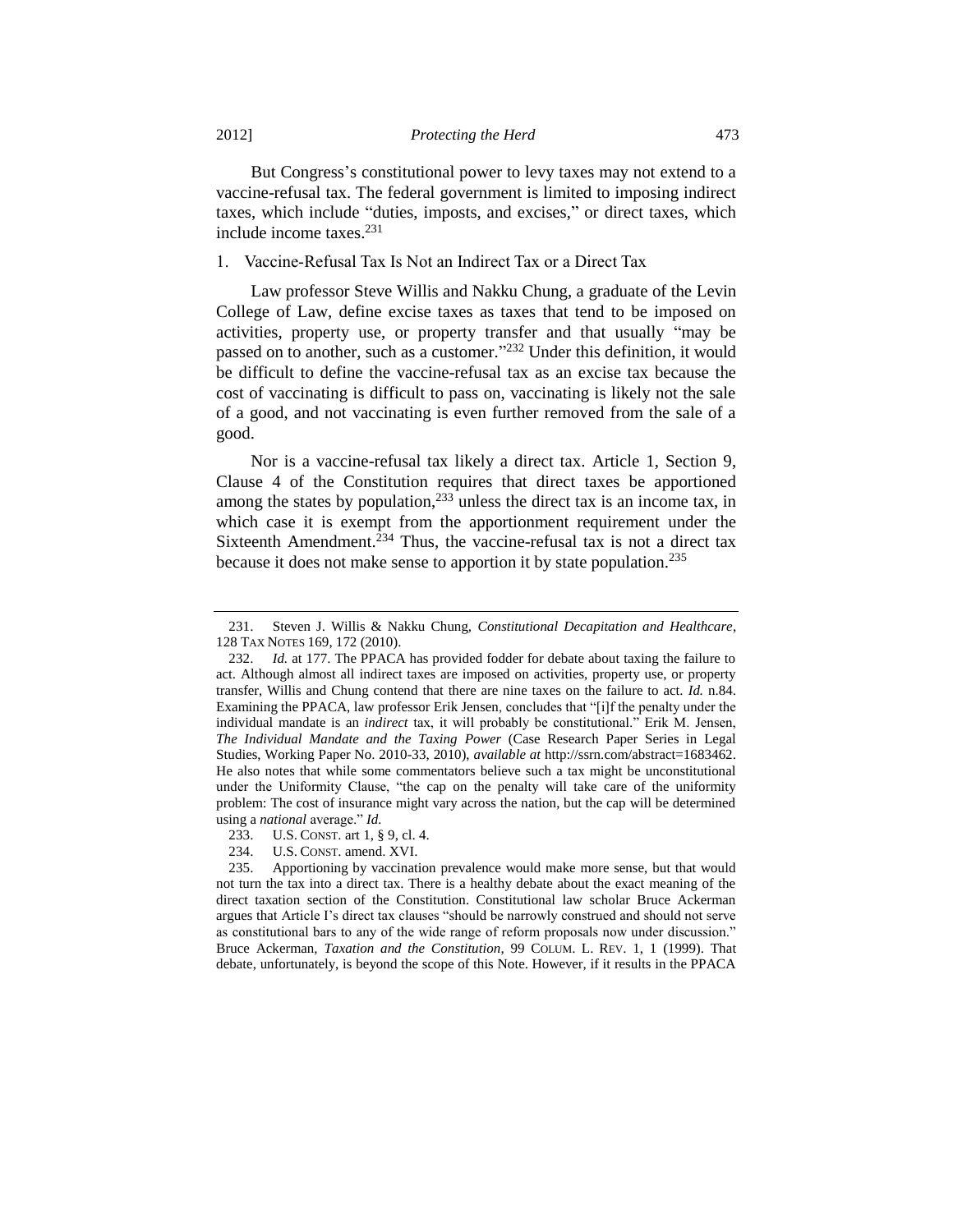#### 2. Vaccine-Refusal Tax Would be Defined as an Income Tax

The vaccine-refusal tax could be structured so that it is based on income, similar to the way the individual mandate in the PPACA is structured.<sup>236</sup> A parent would be required to pay a certain amount based on income down to a certain income level, and a parent below that income level would pay a nominal amount. If a parent could demonstrate that he or she has vaccinated their child, the parent would be excused from the tax. Whether or not this argument works, however, will depend on whether the PPACA is seen as an income tax. Galle contends that it is an income tax because "whether a family pays \$695 or some other amount depends on the household's income.... [and] the obligation to pay the minimum \$695 tax is subject to exemptions for personal hardship, which are also determined with reference to income."<sup>237</sup> The federal government contends that:

[The PPACA] amends the Internal Revenue Code to provide that a nonexempt individual who fails to maintain the minimum level of insurance shall pay a monthly penalty, calculated by reference to the taxpayer's household income, included with the taxpayer's tax return, and assessed and collected in the same manner as other penalties imposed under the Internal Revenue Code.  $\dots$  The practical operation of the provision is as a tax.<sup>238</sup>

But, Erik Jensen, another tax scholar, argues that it is not an income tax.<sup>239</sup> He notes that although calculations of income are needed to compute the amount of the penalty, the cap on liability means it affects people in different income brackets in the same way; therefore, it is not an income tax. <sup>240</sup> Kleinbard, however, contends:

On its face, [the PPACA] functions as an income tax. It is a section of the Internal Revenue Code. Low-income taxpayers are exempt . . . the amount collected is measured as a percentage of income . . . (subject to a floor and a

being considered a constitutionally valid direct tax, it may need to be applied to the vaccinerefusal tax.

<sup>236.</sup> Patient Protection and Affordable Care Act, Pub. L. No. 111-148, 124 Stat. 119 (2010) (codified in scattered sections of U.S.C.).

<sup>237.</sup> Galle, *supra* note [225,](#page-35-1) at 31.

<sup>238.</sup> Brief for Appellees at 59, Thomas More Law Ctr. v. Obama, No. 10-2388 (6th Cir. filed Jan.14, 2011).

<sup>239.</sup> *See* Jensen, *supra* note [232,](#page-36-0) at 38–44.

<sup>240.</sup> *Id.* Jensen explains that "someone with annual income of \$1 billion who does not acquire suitable insurance will pay exactly the same penalty, the cap—the cost of bronze level coverage—as someone with *one-one thousandth* of that income." Erik M. Jensen, *Prepositions in the Constitution: Duties* of *Tonnage and Taxes* on *Incomes* 1, 5 (Sch. of Law, Case Western Reserve Univ., Case Research Paper Series in Legal Studies, Working Paper No. 2011-2, Jan. 2011), *available at* http://ssrn.com/abstract=1736684.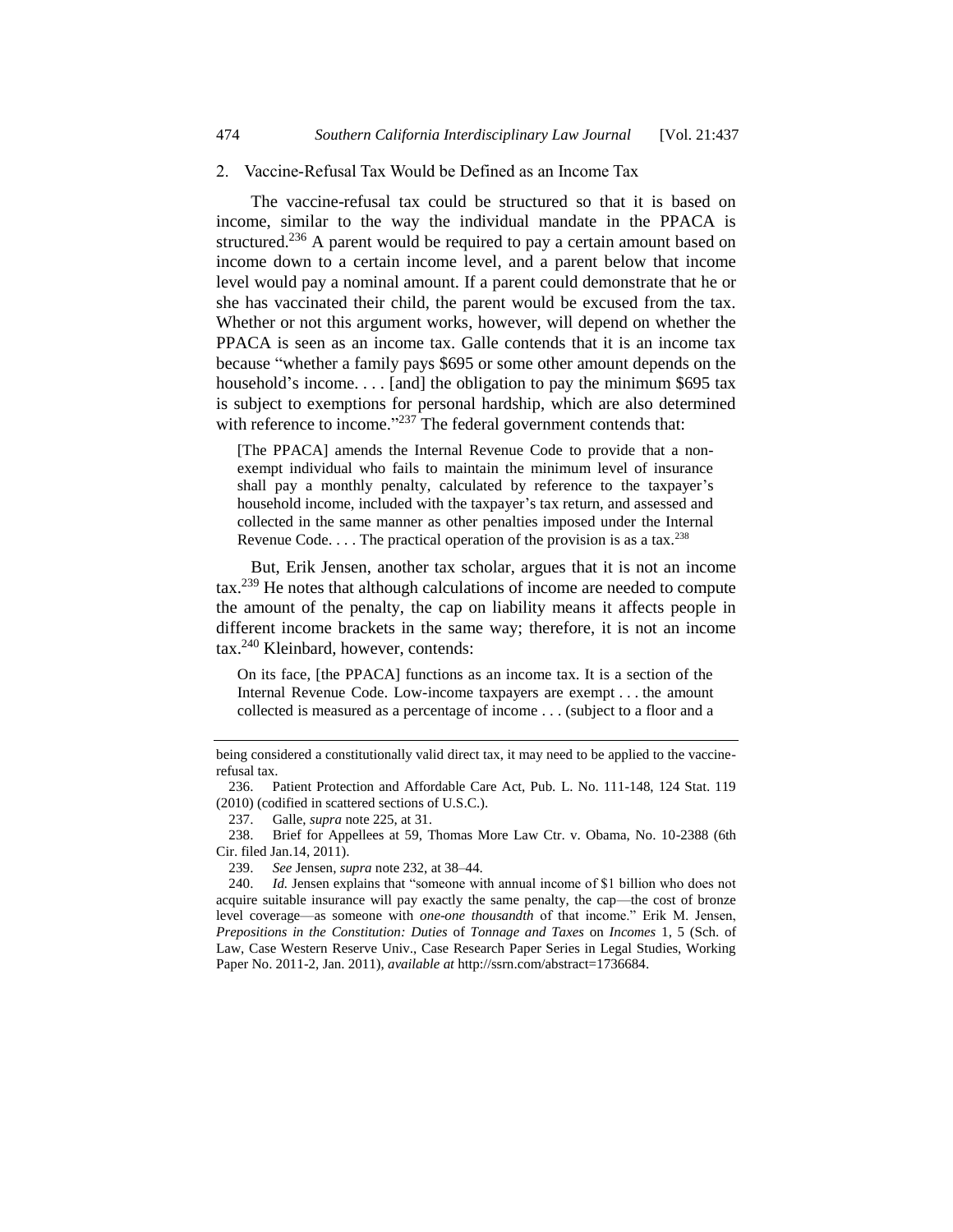ceiling), and the amount is includable on a taxpayer's federal income tax return.<sup>241</sup>

## 3. A Tax Versus a Penalty

In addition, the vaccine-refusal tax may be seen as a penalty rather than a tax, in which case the federal government would need to use another enumerated power to institute it. Again, this is dependent on whether the PPACA is viewed as a tax.

For example, some scholars argue that the PPACA is indeed a penalty, not a tax: "If the individual mandate works perfectly, everyone will be incentivized to acquire insurance, no penalties will be paid, and government revenues will not be directly increased at all."<sup>242</sup> Thus, they conclude that the statute does not have a "taxing purpose" and therefore "has no independent reason for existence," so it is a penalty, not a tax.  $243$ 

Other scholars have contended that it certainly is a tax.<sup>244</sup> In addition to arguments about why it qualifies as an income tax discussed above, they contend that it does not matter whether or not Congress labeled it a tax.<sup>245</sup> A group of one hundred law professors from universities across the United States wrote an open letter in which they argued that the "penalty" is a tax: "[T]he Supreme Court has expressly held that a law amounts to a tax for constitutional purposes if it raises revenue. As the Court explained, the only concern is a law's 'practical application, not its definition or the precise form of descriptive words which may be applied to it."<sup>246</sup>

However, as of February 2012, there was no clear resolution to the debate about whether or not the PPACA is a tax. The United States Court of Appeals for the Sixth Circuit upheld the law, but declined to determine whether the individual mandate was a legitimate use of Congress's taxing power.<sup>247</sup> In contrast, the Eleventh Circuit Court of Appeals concluded that

<sup>241.</sup> Kleinbard, *supra* not[e 204,](#page-33-0) at 760.

<sup>242.</sup> Jensen, *supra* not[e 232,](#page-36-0) at 4.

<sup>243.</sup> *Id.*

<sup>244.</sup> *See Over 100 Law Professors Agree on Affordable Care Act's Constitutionality*, CTR. FOR AM. PROGRESS (Jan. 2011), http://www.americanprogress.org/issues/ 2011/01/pdf/law\_professors\_ACA.pdf.

<sup>245.</sup> *See id.*

<sup>246.</sup> *Id.*

<sup>247.</sup> *See* Thomas More Law Ctr. v. Obama, 651 F.3d 529 (6th Cir. 2011).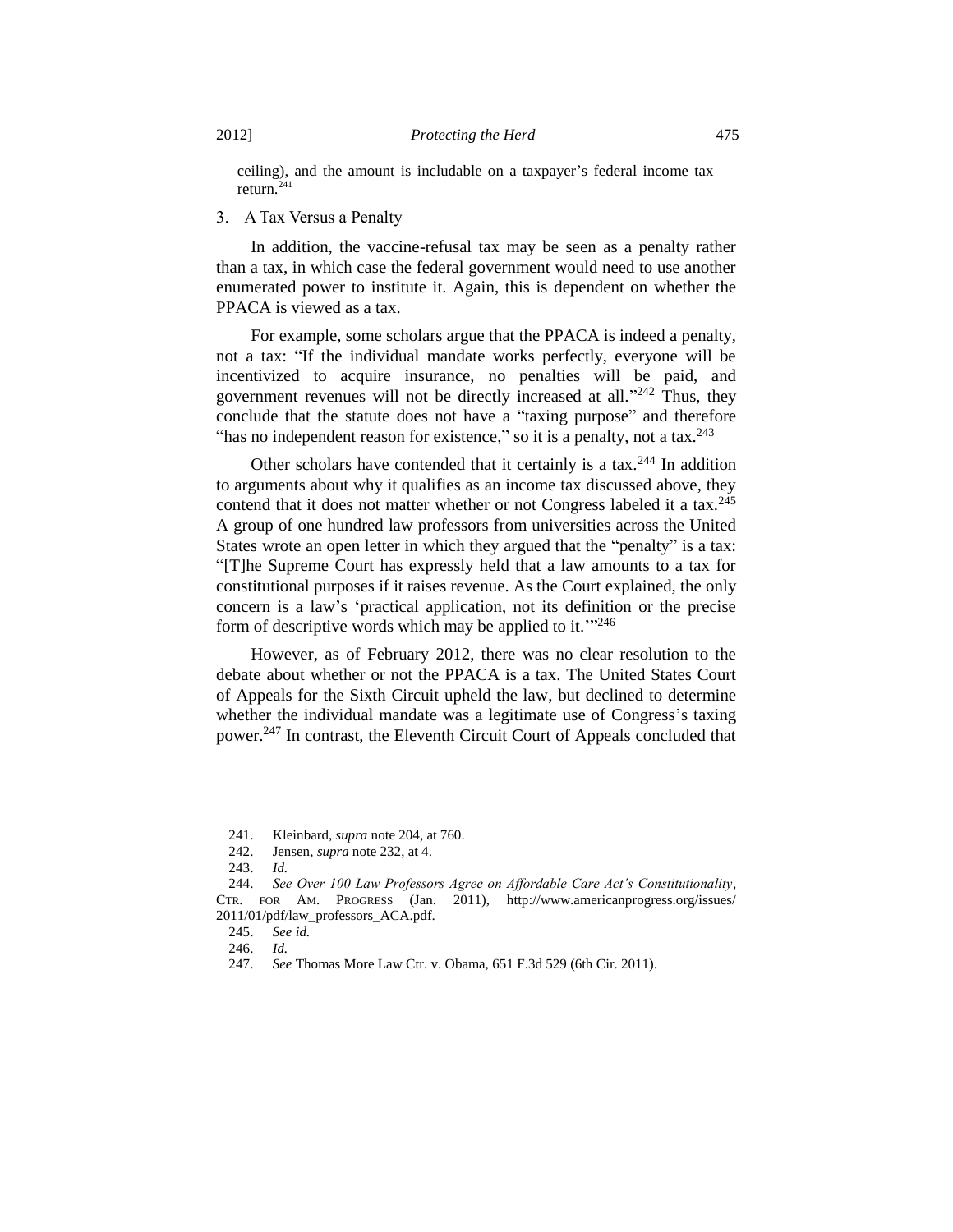the individual mandate is not a tax.<sup>248</sup> First, the court held that the plain language of the law makes it clear that "the individual mandate is not a tax, but rather, as the statute itself repeatedly states, a 'penalty.'"<sup>249</sup> Further, the court noted that there is a legal distinction between taxes and penalties, and that Congress has specifically enacted taxes in the Act in provisions other than the individual mandate.<sup>250</sup> In addition, the court noted that Congress pointed to the Commerce Clause as its source of its power for enacting the law: "The very nature of congressional findings about the individual mandate further amplifies that Congress designed and intended to design a penalty for the failure to comply and not a tax."<sup>251</sup> In fact, the Eleventh Circuit held that Congress's tax power "does not provide an alternative constitutional basis for upholding this unprecedented individual mandate."252

Meanwhile, the Fourth Circuit held that Virginia lacked standing because the individual mandate "imposes no obligation on the sole plaintiff, Virginia,"<sup>253</sup> so the court remanded the case "with instructions to dismiss." <sup>254</sup> In another case challenging the individual mandate, the Fourth Circuit may have given a boost to the argument that the individual mandate is a tax.<sup>255</sup> The court dismissed for lack of jurisdiction because the "suit" constitutes a pre-enforcement action seeking to restrain the assessment of a tax." <sup>256</sup> The court held that the Anti-Injunction Act ("AIA") meant the court did not have jurisdiction to hear the case.<sup>257</sup> The AIA provides that "no suit for the purpose of restraining the assessment or collection of any tax shall be maintained in any court by any person, whether or not such person is the person against whom such tax was assessed."<sup>258</sup> The Fourth Circuit noted that "the term 'tax' in the AIA reaches any exaction imposed

<sup>248.</sup> *See* Florida v. U.S. Dep't of Health & Human Servs., 648 F.3d 1235 (11th Cir. 2011). Note that the court held that the individual mandate was severable from the rest of the law. *See id.* at 1320–28.

<sup>249.</sup> *Id.* at 1315.

<sup>250.</sup> *Id.* at 1316–1317. The court noted, for instance, that at 26 U.S.C. § 4191(a) there is "an Excise Tax on Medical Device Manufacturers." *Id.* at 1316.

<sup>251.</sup> *Id.*

<sup>252.</sup> *Id.* at 1241.

<sup>253.</sup> Virginia *ex rel*. Cuccinelli v. Sebelius, 656 F.3d 253, 267 (4th Cir. 2011).

<sup>254.</sup> *Id.* at 273.

<sup>255.</sup> *See* Liberty Univ., Inc. v. Geithner, No. 10-2347, 2011 U.S. App. LEXIS 18618 (4th Cir. Sept. 8, 2011).

<sup>256.</sup> *Id.* at \*6.

<sup>257.</sup> *Id.*

<sup>258.</sup> 26 U.S.C. § 7421 (2006).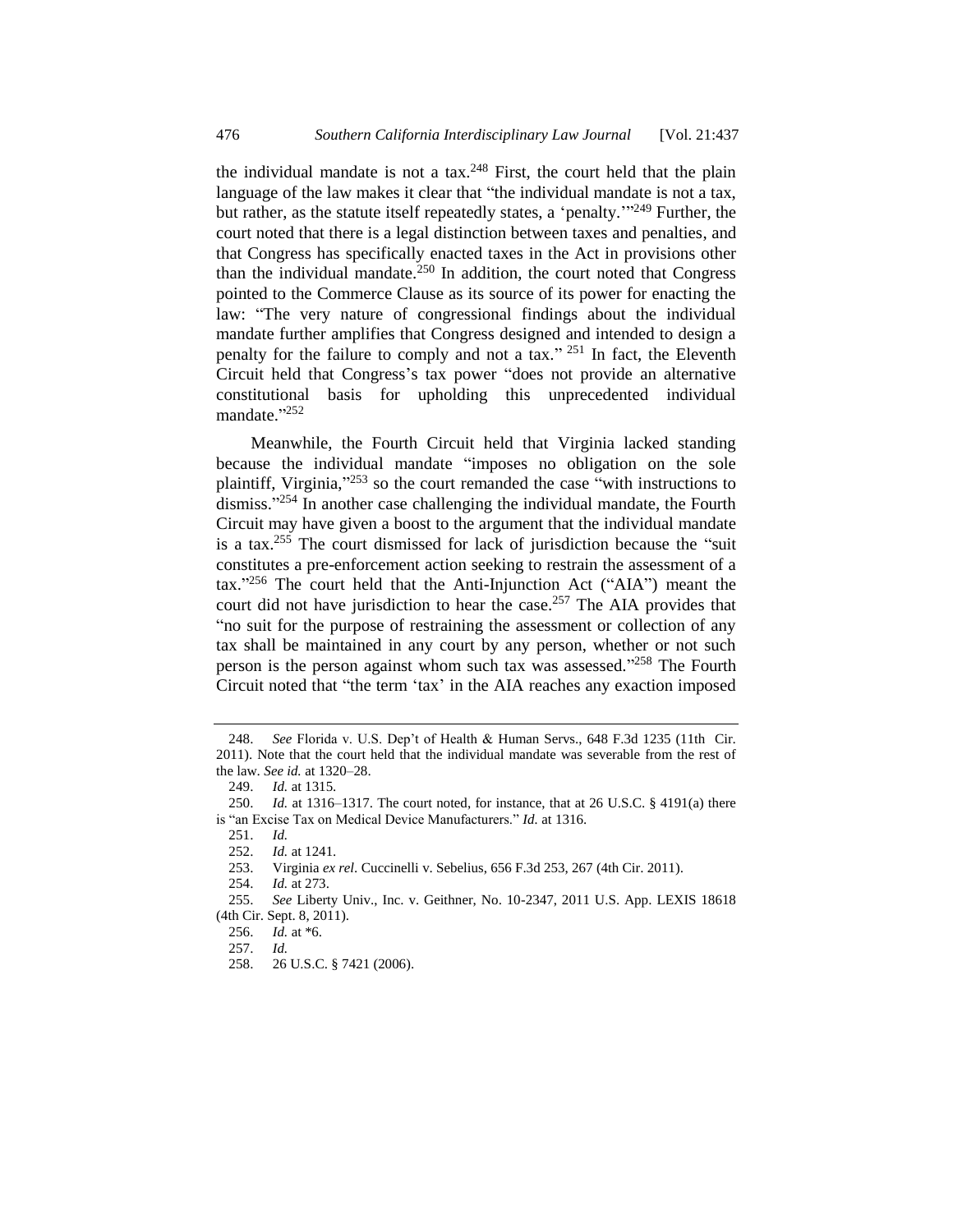by the Code and assessed by the tax collector pursuant to his general revenue authority," and held that the individual mandate fulfills that description.<sup>259</sup>

The debate about whether the individual mandate is a penalty or a tax will likely soon be solved, because in September 2011, the Justice Department asked the Supreme Court to rule on the Eleventh Circuit decision, and the Supreme Court has agreed to consider the issue with oral argument scheduled for late March 2012.<sup>260</sup> If the Supreme Court holds that the PPACA is not a tax, we would have to restructure the vaccinerefusal tax or use another constitutional power to implement it.

# <span id="page-40-0"></span>C. ARGUMENT FOR INSTITUTING STATE TAXES ON THE USE OF VACCINE **EXEMPTIONS**

A state's power to institute taxes is limited by its constitution.<sup>261</sup> When taxing a state resident engaged in an activity that takes place entirely within a state, the federal constitution does not typically limit the state's taxing powers.<sup>262</sup> Further, immunization policy has traditionally been part of states' police powers,<sup>263</sup> so a state tax on immunization does not raise federal pre-emption issues.  $264$  Finally, taxing the decision not to vaccinate is a legitimate public health activity. In fact, at issue in *Jacobson* was Jacobson's refusal to pay the five-dollar fine that the city imposed for not complying with the smallpox vaccination.<sup>265</sup> Thus, the case that established the foundation for mandatory vaccination,<sup>266</sup> also established the foundation for taxing those who do not comply with mandatory vaccination.<sup>267</sup> Therefore, each state can impose a tax on parents who opt

<sup>259.</sup> *Liberty Univ.*, 2011 U.S. App. LEXIS 18618, at \*31–32.

<sup>260.</sup> *See* Adam Liptak, *Supreme Court Is Asked to Rule on Health Care*, N.Y. TIMES, Sept. 28, 2011, at A18; Lee Ross, Obama Administration Defends Health Care Overhaul in First Supreme Court Brief, Fox NEWS.COM (Jan. 06, 2012), http://www.foxnews.com/politics/2012/01/06/obama-administration-makes-health-careoverhaul-case-to-supreme-court/; Lyle Denniston, U.S. Urged More Health Care Argument, SCOTUSBLOG (Feb. 3, 2012, 8:31 PM), [http://www.scotusblog.com/2012/02/u-s-urges](http://www.scotusblog.com/2012/02/u-s-urges-more-health-argument/#more-138385)[more-health-argument/#more-138385.](http://www.scotusblog.com/2012/02/u-s-urges-more-health-argument/#more-138385)

<sup>261.</sup> John Karayan, *Federal Constitutional Law Affecting State Taxation*, *in* BENDER'S STATE TAXATION: PRINCIPLES AND PRACTICE § 1.01 (2011).

<sup>262.</sup> *Id.*

<sup>263.</sup> *See supra* Part II.

<sup>264.</sup> *See* Karayan, *supra* not[e 261.](#page-40-0)

<sup>265.</sup> *See* Jacobson v. Massachusetts, 197 U.S. 11, 12–13 (1905).

<sup>266.</sup> *Id.* at 26–27.

<sup>267.</sup> *Id.* at 12, 39.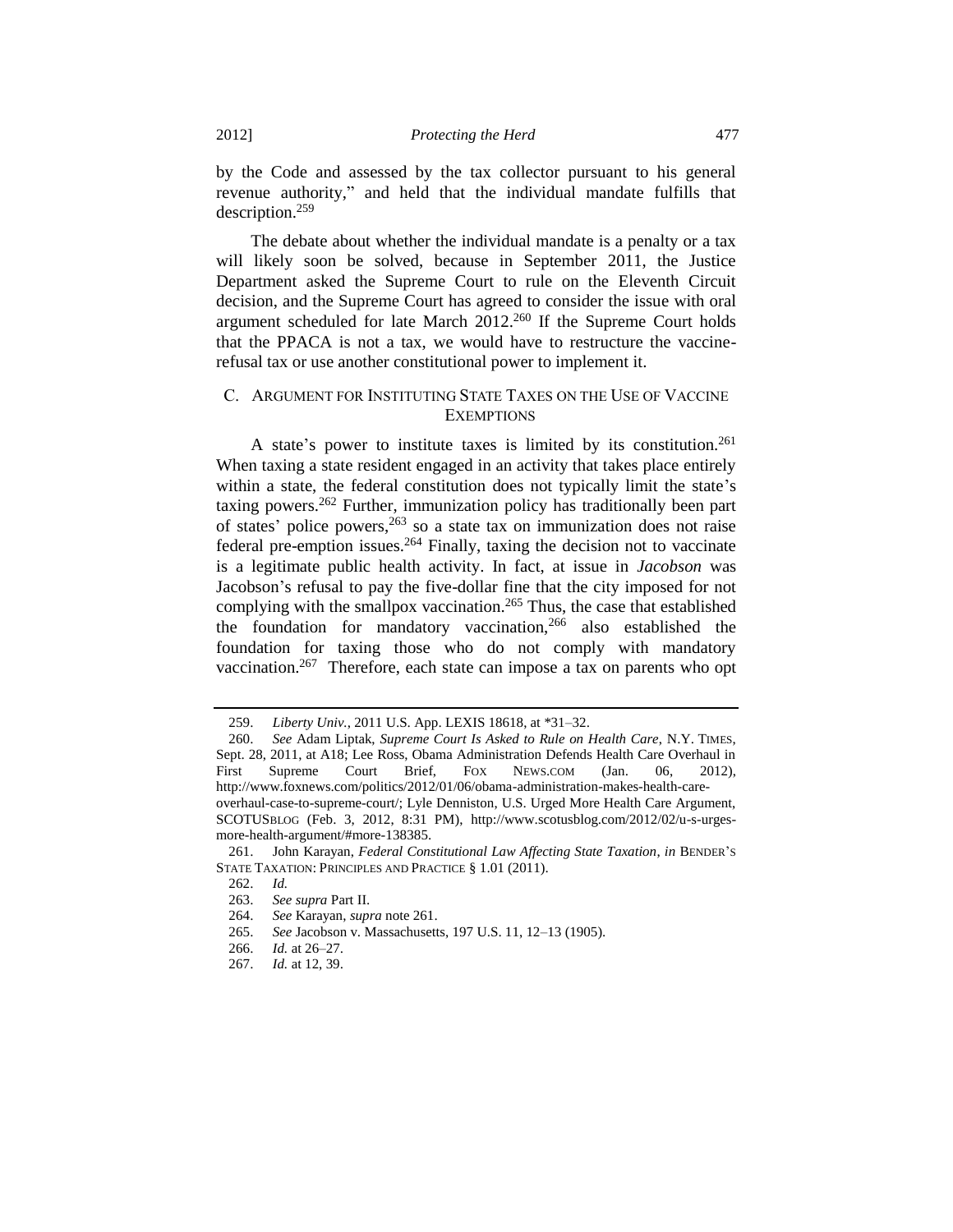out of mandatory vaccination for their children because these parents are imposing negative externalities on other community members.

For the tax to be truly effective all states must institute it. Otherwise, people who wish to avoid the tax and still not vaccinate their children could simply move to another state. Since vaccine-preventable illnesses can cross state lines, failure by some states to participate in instituting the tax could markedly undermine the program—for example, if parents who refused to vaccinate congregated in states without the tax it could create even greater pockets of unvaccinated people and substantially lower herd immunity.

# D. SUBSIDY FOR VACCINATION COMPLIANCE

Alternatively, the government—most likely the state governments for the reasons previously discussed—could provide a subsidy for those parents who vaccinate their children. A subsidy can influence behavior if it is set at a level high enough to change parents' evaluation of the payoffs of vaccination. Returning to our prisoner's dilemma analysis, the subsidy lowers T, the value of temptation to not vaccinate.<sup>268</sup> Assuming we have correctly calculated the level of tax, we should set the subsidy equivalent to the tax. Subsidies can be a politically easier intervention to enact because rather than "punishing" people for not vaccinating, they are "rewarding" those who do vaccinate.

Subsidies, however, can be less effective than taxes because of "loss aversion": people value a loss more highly than they value a gain.<sup>269</sup> Even though the parents who choose not to vaccinate would be forgoing the same amount of money under a subsidy as they would a tax, they may value that loss less and not know they are losing money. The government would need to ensure taxpayers knew they were forgoing a subsidy by choosing not to vaccinate.

A substantial difficulty with the subsidy is identifying the source of the funds. A combination of a tax and a subsidy could help alleviate this problem, such as taxing those who do not vaccinate and using that money to provide a subsidy. However, there would be many more people who would receive the subsidy than would receive the tax because vaccination levels are high in most communities.<sup>270</sup> Therefore, unless the subsidy was set at a much lower level than the tax, the government would still need to

<sup>268.</sup> *See* HEMENWAY, *supra* note [155,](#page-21-0) at 252–53.

<sup>269.</sup> COOTER & ULEN, *supra* not[e 155,](#page-21-0) at 438–39.

<sup>270.</sup> *See supra* Part III.C.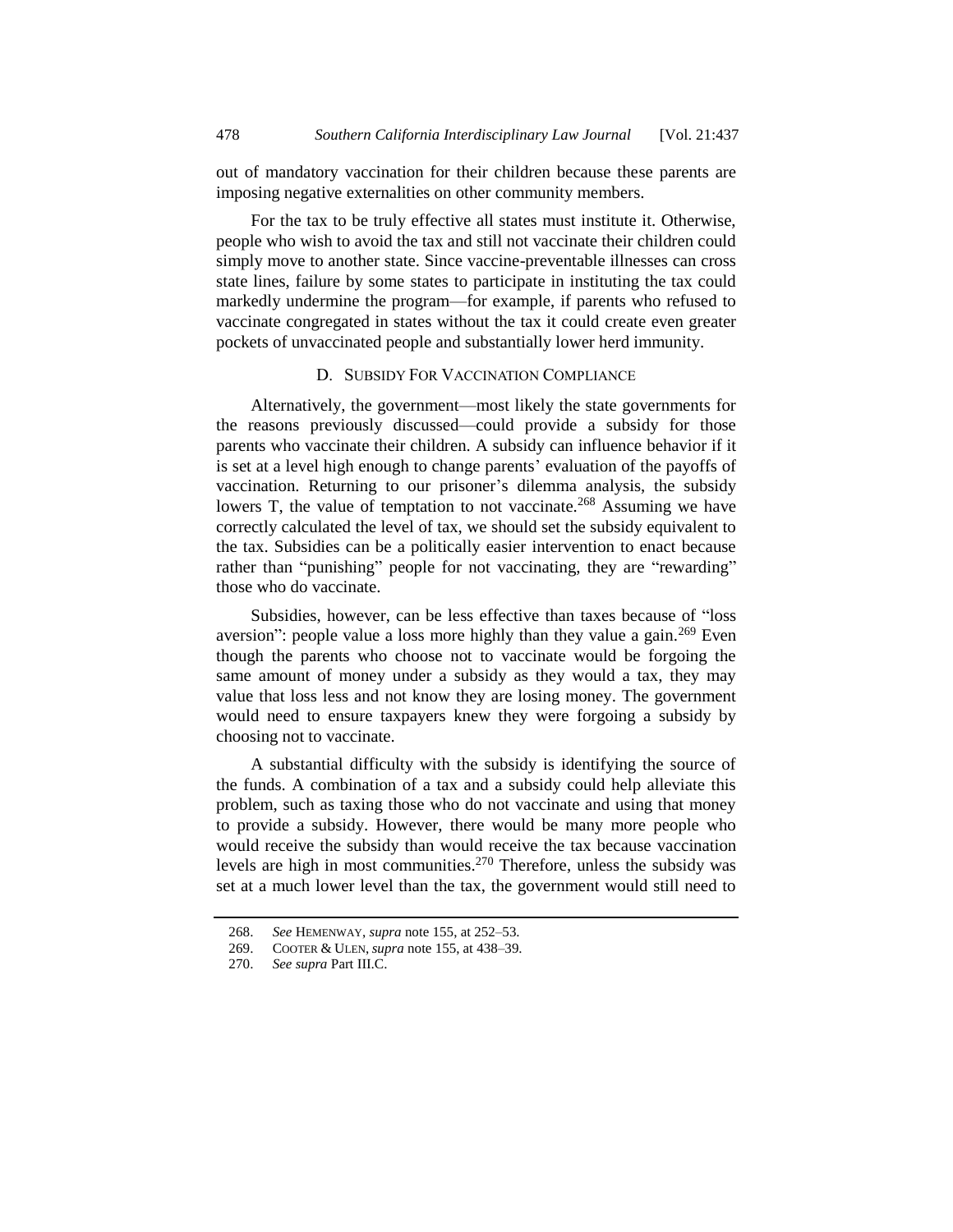identify a source of funds for the subsidy, which would likely be problematic.

Moreover, because vaccination rates are so high, using a subsidy to lower the numbers of exemptors is too broad an action. Most people do not need an additional incentive to vaccinate. Therefore, providing a subsidy at a level that would induce behavior change would likely to be too costly to be rational or effective. Instead, a tax better targets and penalizes the few people who choose not to vaccinate by forcing them to pay, thereby associating a financial loss with their decision.

#### E. NO RELIGIOUS EXEMPTION TO THE TAX

Under the vaccine-refusal tax, there should be an exemption for children who cannot be vaccinated because of a medical condition, as determined by a physician. However, there should not be a religious or philosophical exemption to the tax. When the public's health is at risk, it is legitimate to differentiate between the clinical opinion of a trained medical professional that a child's health is endangered by vaccination and the philosophical or religious belief of a parent that the child should not be vaccinated. The Supreme Court has held that the free exercise of religion does not allow people exemption from laws that protect the public's health, such as those mandating vaccination.<sup>271</sup> In *Employment Division v. Smith*, a group of Native Americans challenged an Oregon law prohibiting the use of peyote under the Free Exercise Clause.<sup>272</sup> The Supreme Court stated, "We have never held that an individual's religious beliefs excuse him from compliance with an otherwise valid law."<sup>273</sup> Additionally, the Court explained that the "right of free exercise does not relieve an individual of the obligation to comply with a 'valid and neutral law of general applicability on the ground that the law proscribes (or prescribes) conduct

<sup>271.</sup> *See e.g.*, Emp't Div., Dep't of Human Res. of Or. v. Smith, 494 U.S. 872 (1990) (holding that a law banning peyote use did not violate the First Amendment), *superseded by statute*, Religious Land Use and Institutionalized Persons Act of 2000 (RLUIPA), 114 Stat. 803, 42 U.S.C. § 2000cc et seq., *as recognized in* Sossamon v. Texas, 131 S. Ct. 1651 (2011).

<sup>272.</sup> *See id.* at 874. Chemerinsky explains the *Smith* decision: "[N]o matter how much a law burdens religious practices, it is constitutional under *Smith* so long as it does not single out religious behavior for punishment and was not motivated by a desire to interfere with religion." CHEMERINSKY, *supra* not[e 44,](#page-7-1) at 1248.

<sup>273.</sup> *Smith*, 494 U.S. at 878–79.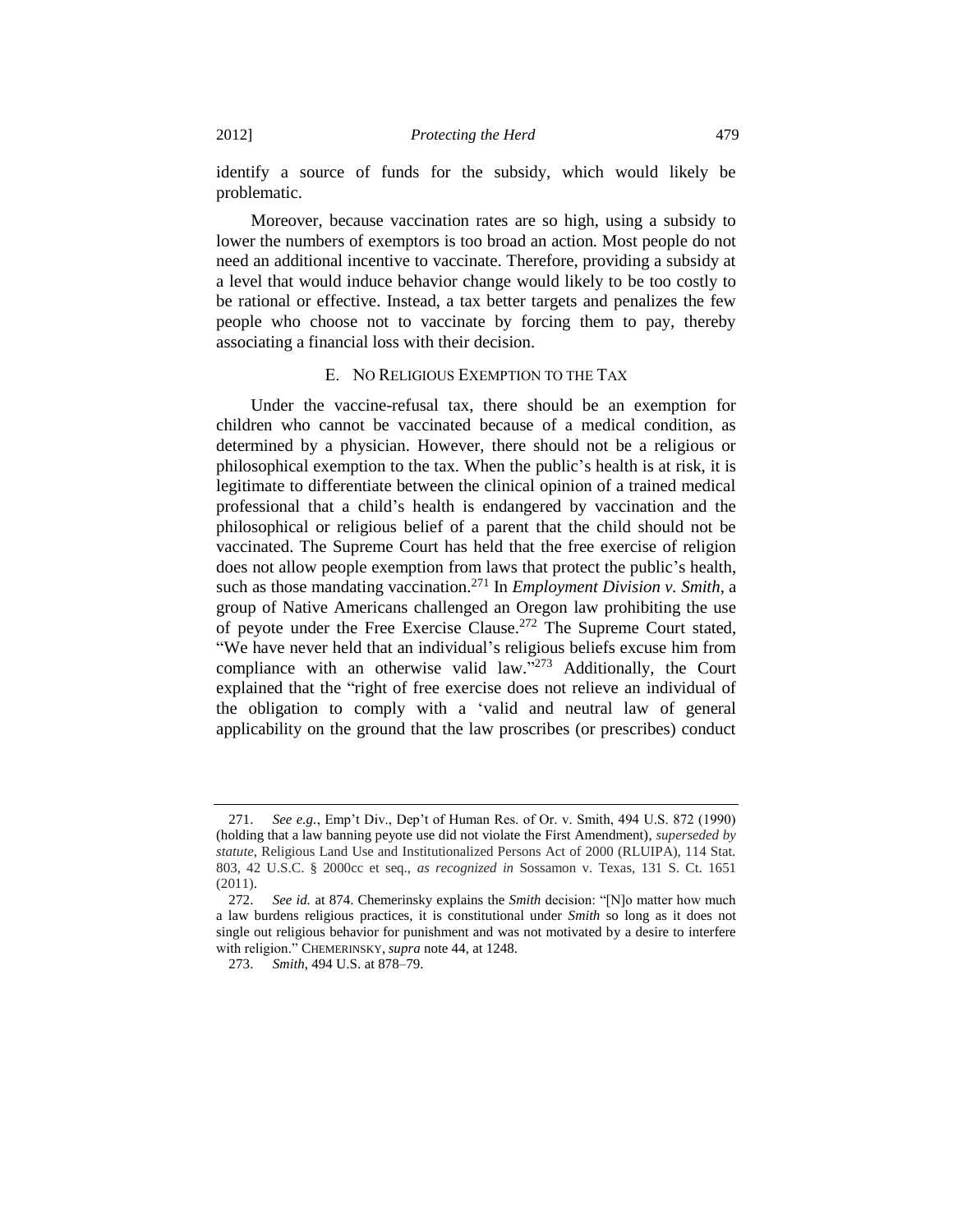that his religion prescribes (or proscribes)."<sup>274</sup> Subsequently, the Court applied *Smith* in *Church of the Lukumi Babalu Aye, Inc. v. City of Hialeah*, in which the Court examined a city ordinance restricting cruelty to animals, as challenged by a particular religious group that engaged in animal sacrifice in its religious practice.<sup>275</sup> The Court held that "a law that is neutral and of general applicability need not be justified by a compelling government interest even if the law has the incidental effect of burdening a particular religious practice."<sup>276</sup> Although the majority of states offer religious exemptions to mandatory immunization statutes,  $277$  a decision by the Mississippi Supreme Court suggests that they likely do not need to offer an exemption for their immunization statute to be constitutional.<sup>278</sup> Therefore, taxing those who opt for a religious or philosophical exemption would likely not be unconstitutional.

In fact, states did not widely begin offering religious exemptions from vaccination until the 1970s when the Child Abuse Prevention and Treatment Act of  $1974^{279}$  and regulations adopted by the Department of Health, Education, and Welfare, the precursor of HHS, "conditioned federal funding upon passage of such [religious] exemptions."<sup>280</sup> Although this mandate has since been repealed, $^{281}$  forty-eight states continue to offer religious exemptions to mandatory vaccination.<sup>282</sup> Mississippi and West

276. *Id.* at 531.

280. Silverman, *supra* not[e 41,](#page-7-0) at 282.

281. *Id.*

<sup>274.</sup> *Id.* at 879 (quoting United States v. Lee, 455 U.S. 252, 263 n.3 (1982) (Stevens, J., concurring).

<sup>275.</sup> *See* Church of the Lukumi Babalu Aye, Inc. v. City of Hialeah, 508 U.S. 520 (1993) (holding that a law that targeted only one religious group was not a neutral law of general applicability and thus violated the First Amendment).

<sup>277.</sup> GOSTIN, POWER, DUTY, RESTRAINT, not[e 31,](#page-5-0) at 380.

<sup>278.</sup> Brown v. Stone, 378 So. 2d 218, 223 (Miss. 1979) (holding unconstitutional a state statute that gave members of recognized religious denominations an exemption to mandatory immunization).

<sup>279.</sup> Child Abuse Prevention and Treatment Act, Pub. L. No. 93-247, 88 Stat. 4 (1974) (codified as amended in scattered sections of 42 U.S.C.).

<sup>282.</sup> GOSTIN, POWER, DUTY, RESTRAINT, *supra* not[e 31,](#page-5-0) at 384; PUBLIC HEALTH LAW & ETHICS: A READER, *supra* note [41,](#page-7-0) at 380; Silverman, *supra* note [41,](#page-7-0) at 282. Most states only require the "submission of a form, or an affidavit, stating opposition based on religious grounds." Silverman, *supra* note [41,](#page-7-0) at 283. Some states actually scrutinize the petitioner to determine if the religious beliefs are "genuinely and sincerely held." *Id.* at 282–83. Only a few states require the petitioner to be part of an established, organized, or recognized religion. *Id.* at 282. However, many states have removed that requirement, and those statutes have largely been struck down as unconstitutional under the Equal Protection, Free Exercise, and Establishment clauses. *Id.* at286–93.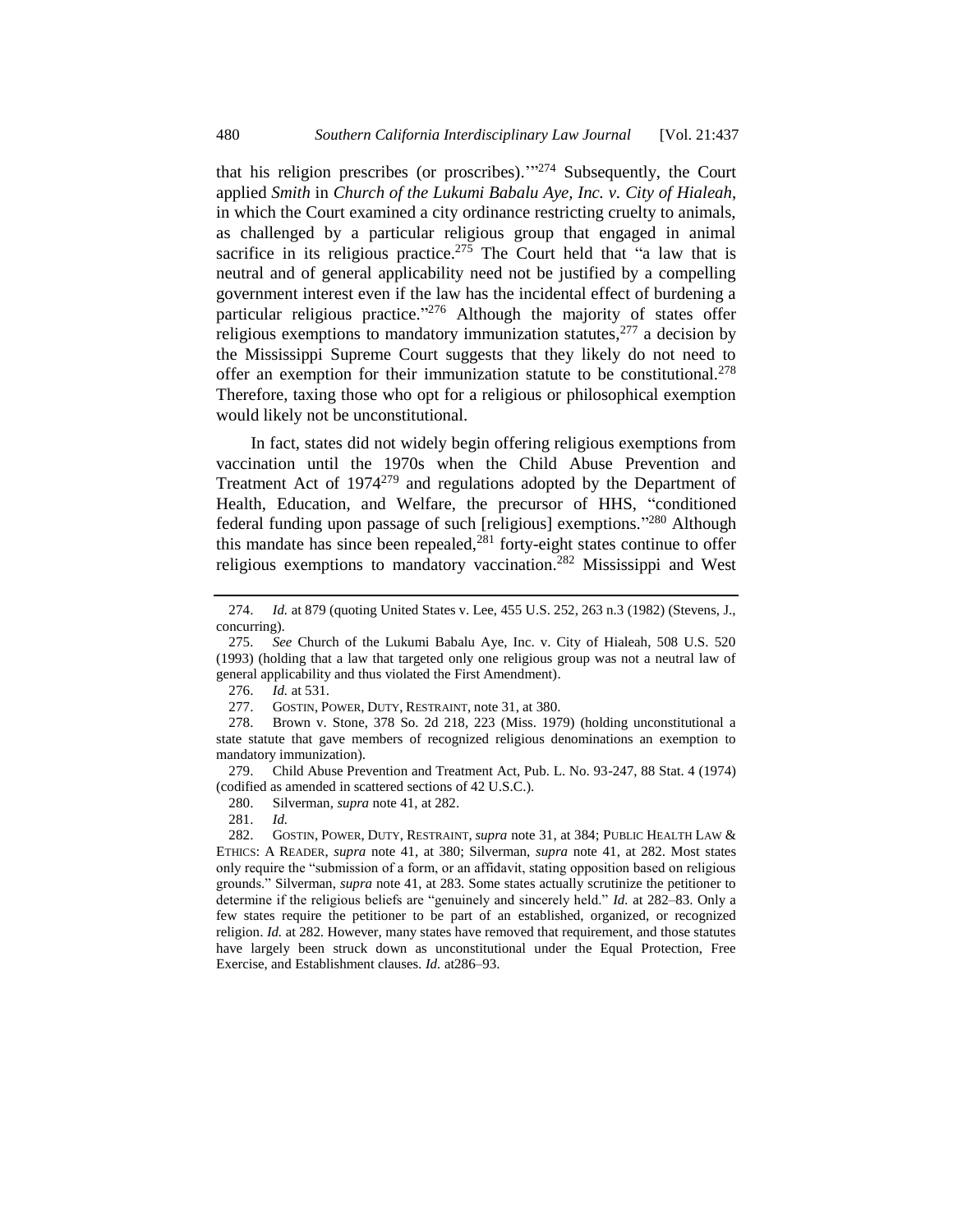Virginia are the only states that currently offer no religious exemption.<sup>283</sup> Twenty states also grant philosophical exemptions.<sup>284</sup>

Most courts have upheld the constitutionality of the religious exemptions, but in *Brown*<sup>285</sup>, the Mississippi Supreme Court held that religious exemptions endanger other students' health.<sup>286</sup> The court held that even in the face of parents seeking religious exemptions from vaccination, the state had an "overriding and compelling public interest" in protecting children.<sup>287</sup> The court identified the failure rates of vaccines and the benefit of herd immunity as factors in its decision, holding that religious exemptions violate the equal protection rights of children who do not receive the exemption.<sup>288</sup> Other state courts, however, have not yet followed Mississippi, and the U.S. Supreme Court has not addressed whether or not religious exemptions to vaccine mandates are constitutional; therefore, most states continue to offer them.

<span id="page-44-0"></span>A 2002 Arkansas district court case demonstrates how some other courts view religious exemptions from vaccinations.<sup>289</sup> In that case, *Boone v. Boozman*, <sup>290</sup> a mother challenged an Arkansas statute that required mandatory immunization for school attendance, but provided an exemption if "immunization conflict[ed] with the religious tenets and practices of a recognized church or religious denomination."<sup>291</sup> The court found that the statute discriminated against a "nondenominational, nonsectarian individual with a sincerely held individual religious belief, or churches and religious denominations that do not have explicit policies on immunization but may

<sup>283.</sup> PUBLIC HEALTH LAW & ETHICS: A READER, *supra* note [41,](#page-7-0) at 380.

<sup>284.</sup> *Id.*

<sup>285.</sup> Brown v. Stone, 378 So. 2d 218 (Miss. 1979).

<sup>286.</sup> *Id.* at 222 –23.

<sup>287.</sup> *Brown*, 378 So. 2d at 222.

<sup>288.</sup> Silverman, *supra* not[e 41,](#page-7-0) at 283–84.

<sup>289.</sup> Boone v. Boozman, 217 F. Supp. 2d 938, 941, 957 (E.D. Ark. 2002) (holding that a state statute that allowed a religious exemption from mandatory vaccination for only recognized religions violated the First Amendment).

<sup>290.</sup> *Id.* 

<sup>291.</sup> ARK. CODE ANN. § 6-18-702 (2002), *invalidated by* Boone v. Boozman, 217 F. Supp. 2d 938 (E.D. Ark. 2002), McCarthy v. Boozman, 212 F. Supp. 2d 945 (W.D. Ark. 2002) (current version at ARK. CODE ANN. § 6-18-702 (2011)). Arkansas amended the statute to remove the requirement of a recognized church and add a philosophical exemption. An Act to Revise the Religious Exemption to the School Immunization Requirements, 2003 Ark. Acts 999, § 1 (codified as amended at ARK. CODE ANN § 6-18-702 (2011)).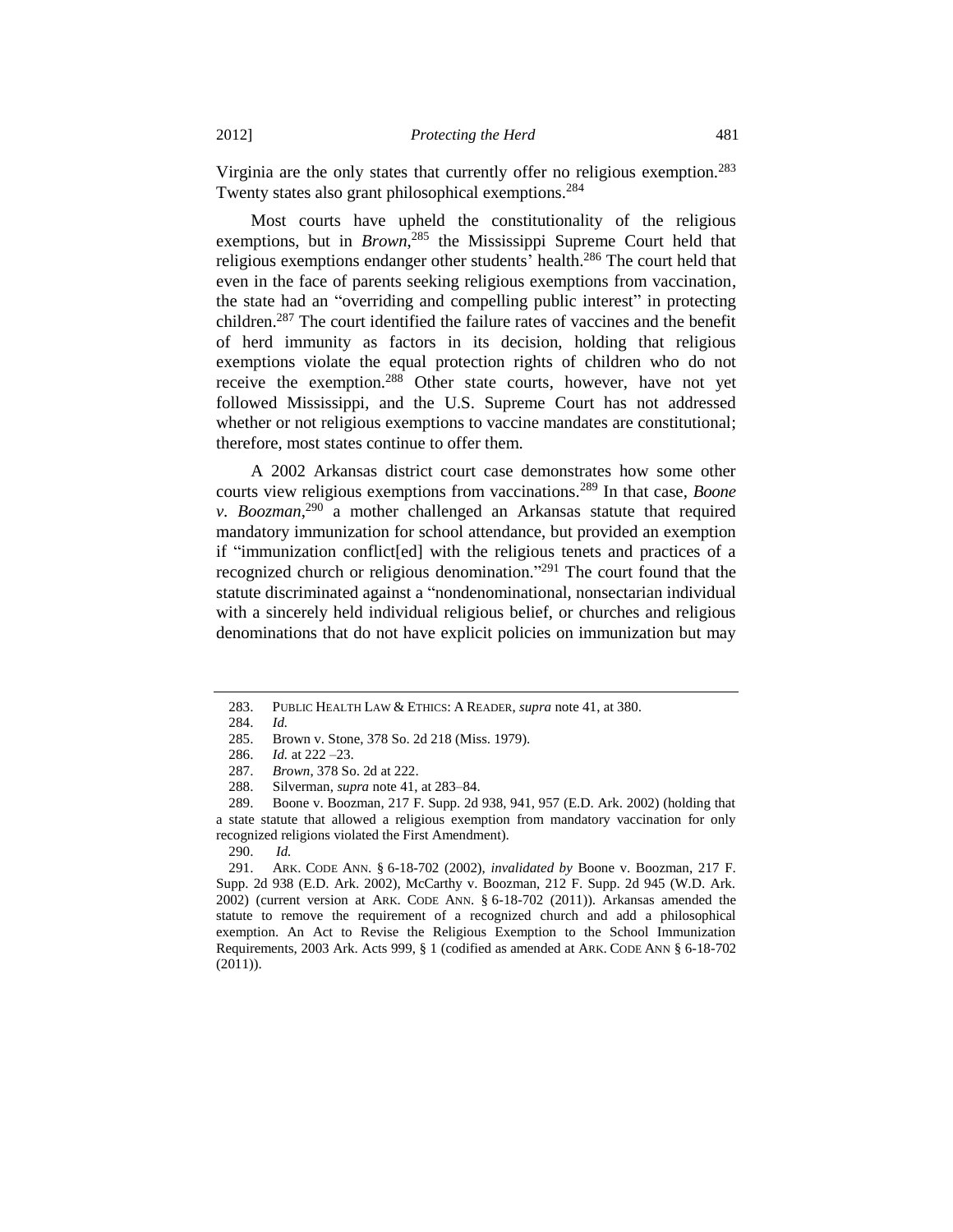leave such matters to individual religious conscience."<sup>292</sup> The court added, however, that the mandatory immunization statute was a "permissible exercise of the State's police power."<sup>293</sup> Therefore, the court severed the religious exemption clause, upholding the mandatory immunization statute but without allowing for religious exemptions.<sup>294</sup> The court held that the "constitutionally-protected free exercise of religion does not excuse an individual from compulsory immunization; in this instance, the right to free exercise of religion and parental rights are subordinated to society's interest in protecting against the spread of disease."<sup>295</sup>

Similarly, in *McCarthy v. Boozman*, <sup>296</sup> the court was "sympathetic to the state's interest in guarding against moral objections to or general fears of immunization," but nevertheless held that "limiting the rights under the statute to those in 'recognized' religions failed the Lemon three-prong test." <sup>297</sup> Arkansas amended its laws to remove the recognized religion requirement and add a philosophical exemption.<sup>298</sup>

Finally, offering a religious exemption has become a way for many people to receive an exemption under the auspices of religious belief. Because courts have struck down segments of statutes that require the religious belief to be part of a generally accepted or organized religion,  $299$ states should only use a "sincerely held" religious belief requirement as a way to screen out those people who are merely using the religious exemption to avoid vaccination. Determining whether a religious belief is sincerely held, however, is so onerous and costly for cash-strapped school districts that states may begin to simply allow objectors to fill out a form,

297. Silverman, *supra* note [41,](#page-7-0) at 292. If a law is not discriminatory then courts use a test established in *Lemon v. Kurtzman*, 403 U.S. 602 (1971). CHEMERINSKY, *supra* note [44,](#page-7-1) at 1202. Chemerinsky explains that "the government violates the establishment clause if the government's primary purpose is to advance religion, or if the principal effect is to aid or inhibit religion, or if there is excessive government entanglement with religion." *Id.* at 1183. 298. *See supra* text accompanying note [291.](#page-44-0)

299. Boone v. Boozman, 217 F. Supp. 2d 938, 941, 957 (E.D. Ark. 2002); *McCarthy*, 212 F. Supp. 2d at 949.

<sup>292.</sup> *Boone*, 217 F. Supp. 2d at 947.

<sup>293.</sup> *Id.* at 954.

<sup>294.</sup> *Id.* at 957.

<sup>295.</sup> *Id.* at 954.

<sup>296.</sup> McCarthy v. Boozman, 212 F. Supp. 2d 945, 949 (W.D. Ark. 2002) (holding that an Arkansas statute's provision that allowed for exemption from vaccination for members of recognized religious organizations violated the First Amendment and the Fourteenth Amendment).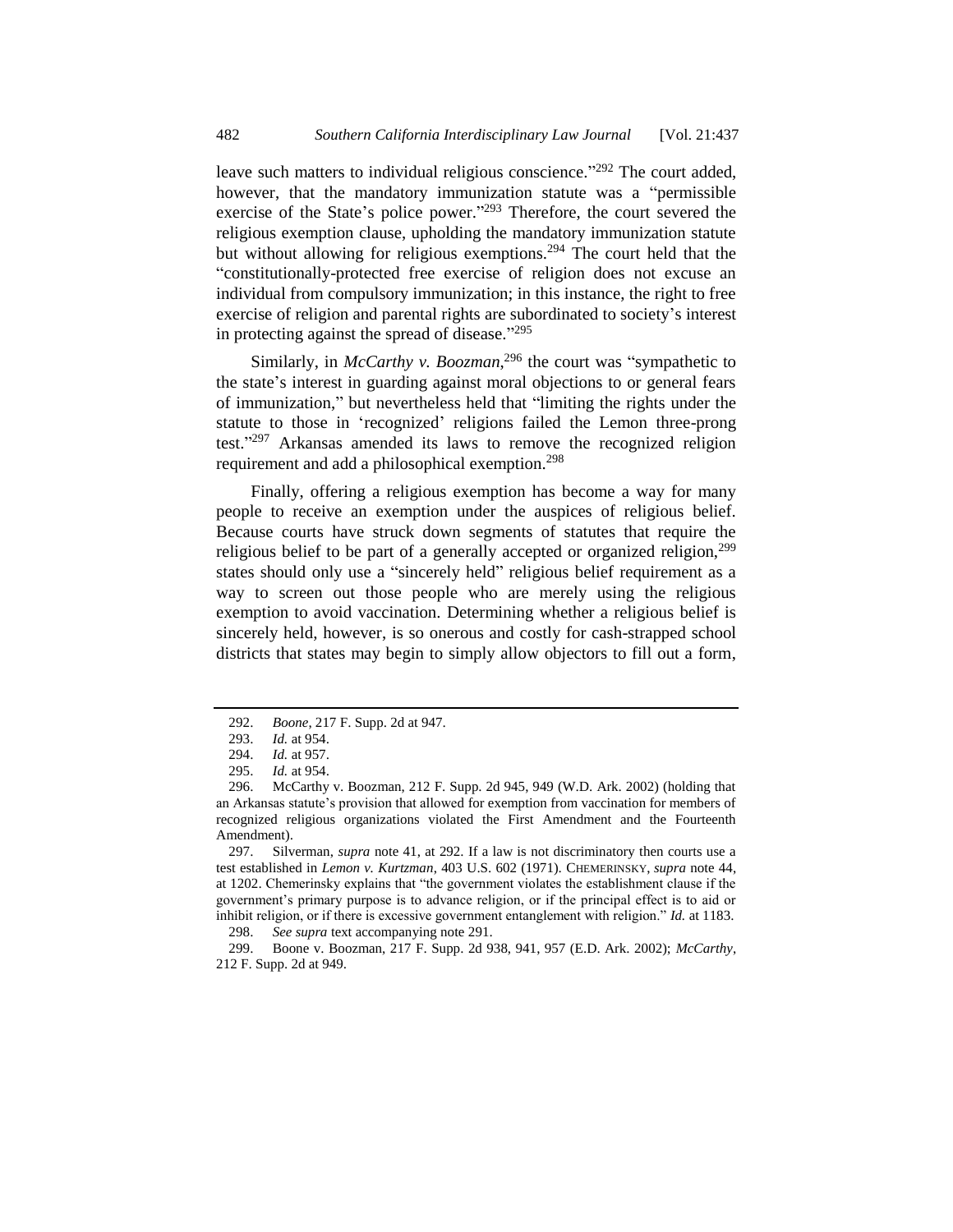and may refrain from engaging in any review of the sincerity of the objection.<sup>300</sup>

Thus, not providing a religious or philosophical exemption to a tax imposed upon those who fail to adhere to mandatory vaccination laws does not violate the Constitution.

## F. ARGUMENTS AGAINST PIGOVIAN TAXES

One of the primary arguments against a Pigovian tax on not vaccinating is that it interferes with liberty. Many anti-vaccinationists argue that mandatory vaccine laws impinge both on bodily integrity and parental rights.

1. Bodily Integrity

Some commentators have written that the argument against Pigovian tax policies "supposes that the values of liberty and autonomy should take precedence in policy-making decisions over other values, such as increased public health and general welfare, and any increase in paternalistic policy making involves a reciprocal decrease in autonomy." <sup>301</sup> As *Jacobson* established, the U.S. actually values the protection of public health over an individual's absolute right to autonomous decision-making.<sup>302</sup>

The Supreme Court has ruled that "some liberties are so important that they are deemed to be 'fundamental rights,'" and the government cannot infringe upon those rights unless the regulation at issue meets the test for strict scrutiny.<sup>303</sup> Although "[t]he Court has found a constitutionally protected liberty interest in bodily integrity . . . it has yet to hold that such an interest is 'fundamental.'"<sup>304</sup> Instead of heightened scrutiny, the Court applies rational basis review.<sup>305</sup> "Laws that restrict nonfundamental liberty

<sup>300.</sup> *See* Silverman, *supra* note [41,](#page-7-0) at 286–89. *See also generally* Turner v. Liverpool Cent. Sch., 186 F. Supp. 2d 187 (N.D.N.Y. 2002) (holding that a mother who claimed a religious exemption to vaccinating her child based on the Congregation of Universal Wisdom beliefs had a "sincere" belief and, therefore, qualified for the religious exemption). The case set "a low threshold to qualify for religious exemption." Silverman, *supra* note [41,](#page-7-0) at 288.

<sup>301.</sup> Cummings, *supra* note [186,](#page-28-0) at 291.

<sup>302.</sup> *See* Jacobson v. Massachusetts, 197 U.S. 11 (1905).

<sup>303.</sup> CHEMERINSKY, *supra* not[e 44,](#page-7-1) at 792.

<sup>304.</sup> GOSTIN, POWER, DUTY, RESTRAINT, *supra* not[e 31,](#page-5-0) at 141.

<sup>305.</sup> *See* Mariner, Annas & Glantz, *supra* note [36,](#page-6-1) at 585. *See also* CHEMERINSKY, *supra* not[e 44,](#page-7-1) at 794.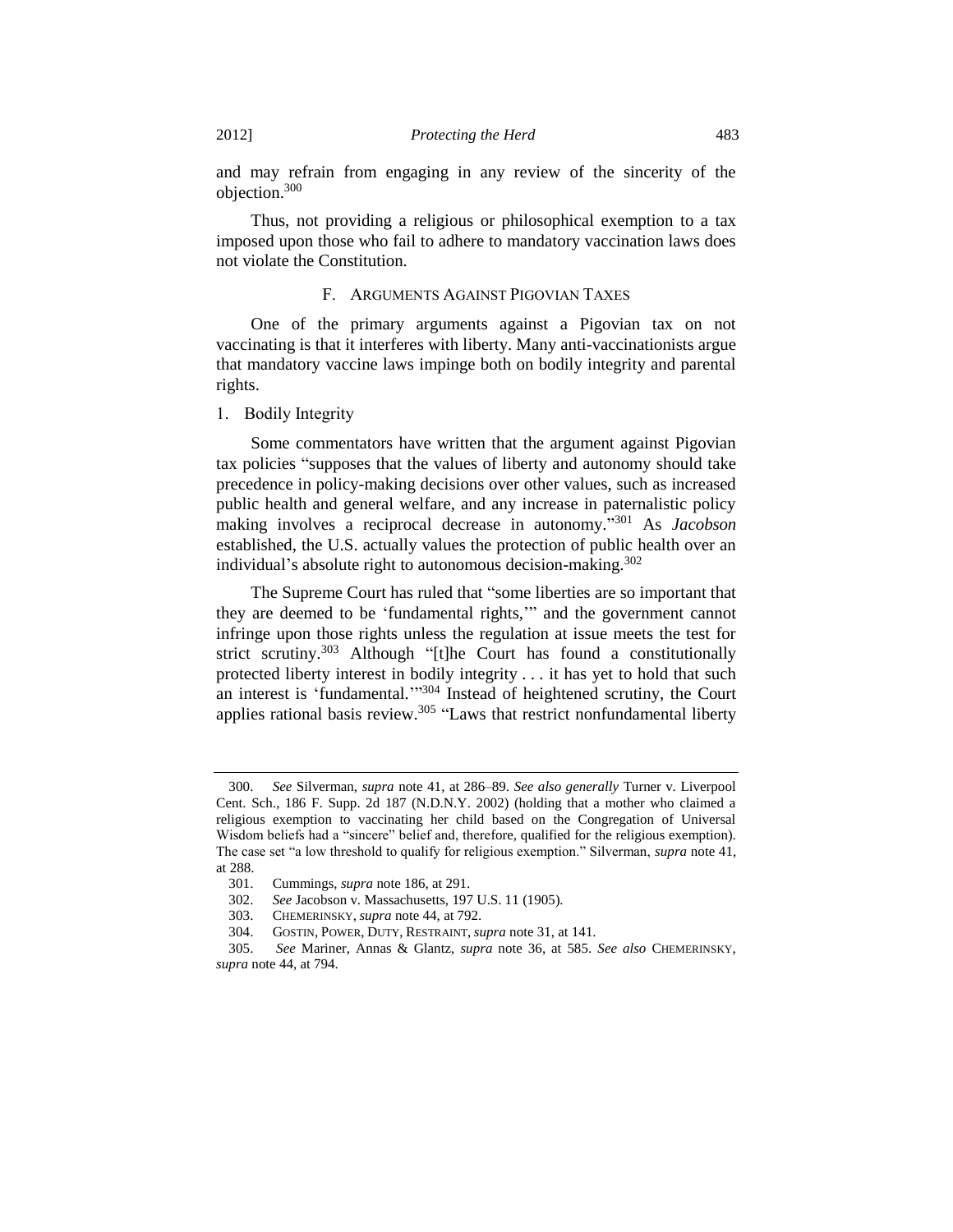rights need only be 'rationally related' to any 'legitimate state interest."<sup>306</sup> In examining liberty interests that are not fundamental rights, "the Supreme Court balances a person's liberty interests against relevant state interests." 307

In *Mills v. Rogers*, for example, the Court assumed for the discussion that an individual has a liberty interest in avoiding forced administration of anti-psychotic medicine, but then also recognized that competing state interests might outweigh that liberty interest.<sup>308</sup> Such a competing state interest could include the protection of the public's health. Similarly, in *Washington v. Harper*, the Court held that when a person with a "serious mental illness" poses a danger to others, medical treatment can be imposed.<sup>309</sup> In *Cruzan v. Director of the Missouri Department of Health*, the Court recognized that "determining that a person has a 'liberty interest' under the Due Process Clause does not end the inquiry; whether respondent's constitutional rights have been violated must be determined by balancing his liberty interests against the relevant state interests."<sup>310</sup>

The Court has been "highly permissive of public health regulation" under rational basis review,<sup>311</sup> and "[t]he police power represents a classically adequate justification [for public health regulation] under substantive due process."<sup>312</sup> The government, therefore, can burden an individual's liberty when working to protect the health or safety of the community.<sup>313</sup> For instance, in *Wisconsin v. Yoder*, the Court recognized that "activities of individuals, even when religiously based, are often subject to regulation by the States in the exercise of their undoubted power to promote . . . health, safety, and general welfare."<sup>314</sup>

<sup>306.</sup> Mariner, Annas & Glantz, *supra* not[e 36,](#page-6-1) at 585.

<sup>307.</sup> PUBLIC HEALTH LAW & ETHICS: A READER, *supra* note [41,](#page-7-0) at 397.

<sup>308.</sup> Mills v. Rogers, 457 U.S. 291, 299 (1982).

<sup>309.</sup> Washington v. Harper, 494 U.S. 210, 227 (1990) (holding that a Washington policy allowing prison officials to forcibly administer medication to inmates did not violate a prisoner's right to due process because he was a danger to others and himself). *See also*  PUBLIC HEALTH LAW & ETHICS: A READER, *supra* note [41,](#page-7-0) at 397.

<sup>310.</sup> Cruzan v. Dir., Mo. Dep't of Health, 497 U.S. 261, 279 (1990).

<sup>311.</sup> GOSTIN, POWER, DUTY, RESTRAINT, *supra* note [31,](#page-5-0) at 138.

<sup>312.</sup> *Id.* at 135.

<sup>313.</sup> *See id.* 

<sup>314.</sup> Wisconsin v. Yoder, 406 U.S. 205, 220 (1972).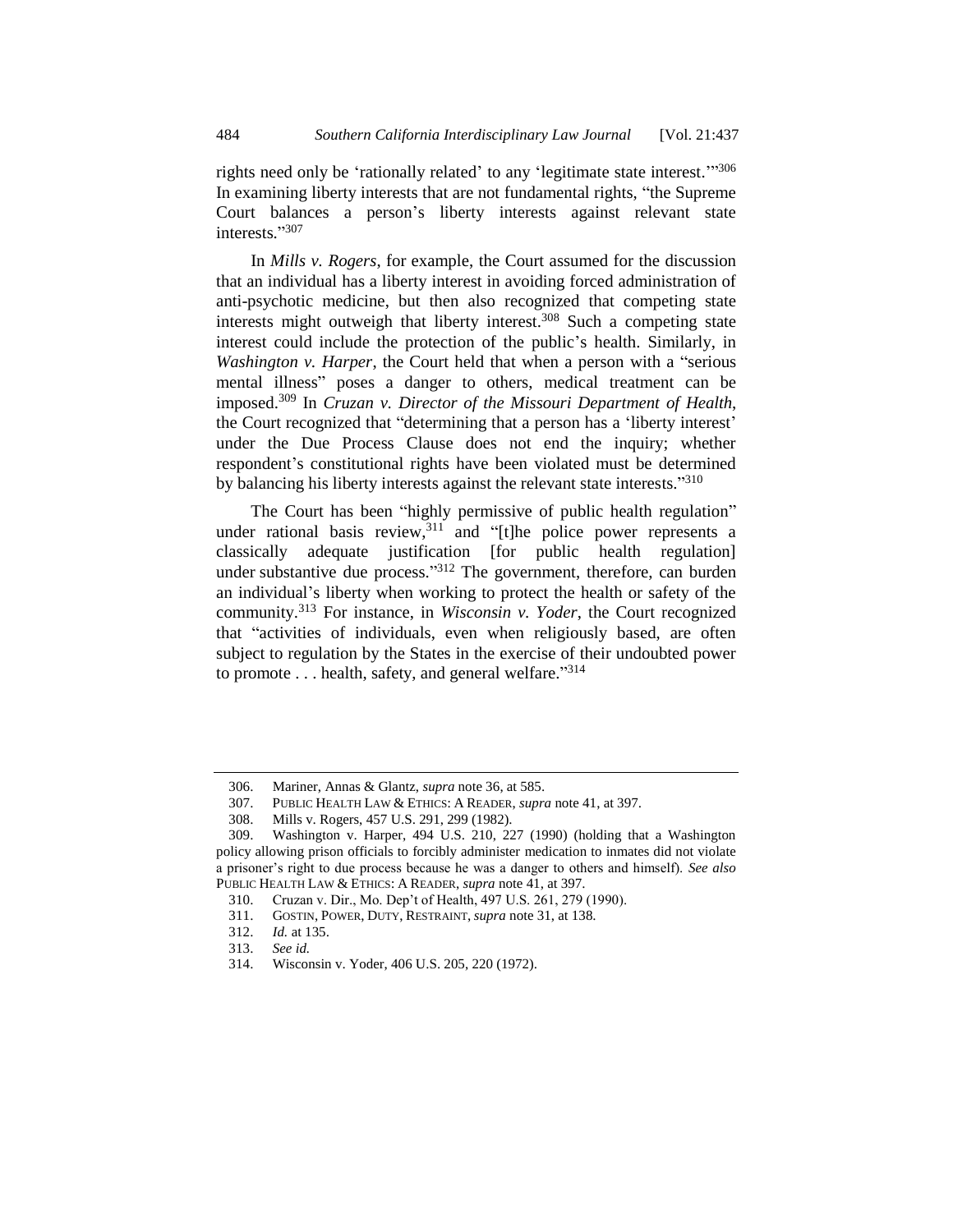#### 2. Parental Rights

*Meyer v. Nebraska* defined parenting rights as a fundamental right.<sup>315</sup> Similarly, in *Pierce v. Society of Sisters* the Supreme Court stated that the child is "not the mere creature of the state." <sup>316</sup> Nevertheless, the Court has also recognized limits to parents' rights to make decisions about their children. As previously discussed, in *Prince v. Massachusetts*, the Court upheld the application of child labor laws even though they limited a parent's freedom to make decisions for her children and freely exercise her religion.<sup>317</sup> The Court noted that "the family itself is not beyond regulation in the public interest." 318

Because parental rights are fundamental, however, courts use strict scrutiny to examine legislation that burdens them.<sup>319</sup> In applying strict scrutiny, the Court examines whether the right is infringed upon by the government action, whether that infringement is justified by a compelling government interest, and whether the means are narrowly tailored to the legislation's goal. $320$ 

Here, our vaccine exemption tax is justified by a compelling government interest, which is upholding herd immunity and protecting vulnerable community members from vaccine-preventable illnesses. Protecting the public's health has traditionally been a purpose sufficient for burdening individual liberty.<sup>321</sup> Our goal is to account for the negative externality created by vaccine exemptions by taxing those exemptions. This tax is narrowly tailored because it specifically targets the people creating the negative externality. Thus, this is a legitimate and constitutionallypermissible public health intervention.

<sup>315.</sup> Meyer v. Nebraska, 262 U.S. 390, 399–402 (1923). *See also* CHEMERINSKY, *supra*  note [44,](#page-7-1) at 809. Chemerinsky explains that "the Supreme Court declared unconstitutional a state law that prohibited teaching in any language other than English in public schools." *Id.* Using a substantive due process analysis, the Court found that "the statute violated the right of parents to make decisions for their children." *Id.*

<sup>316.</sup> Pierce v. Soc'y of Sisters, 268 U.S. 510, 534–35 (1925) (holding that the legislature interfered with parental rights when it required all students to attend public school). The Supreme Court declared unconstitutional a state law that required children to attend public schools. CHEMERINSKY, *supra* note [44,](#page-7-1) at 809.

<sup>317.</sup> *See generally* Prince v. Massachusetts, 321 U.S. 158 (1944).

<sup>318.</sup> *Id.* at 166. *See also* CHEMERINSKY, *supra* note [44,](#page-7-1) at 809.

<sup>319.</sup> *See Meyer,* 262 U.S. at 399–402; CHEMERINSKY, *supra* note [44,](#page-7-1) at 792.

<sup>320.</sup> CHEMERINSKY, *supra* not[e 44,](#page-7-1) at 794.

<sup>321.</sup> *See* GOSTIN, POWER, DUTY, RESTRAINT, *supra* note [31,](#page-5-0) at 135.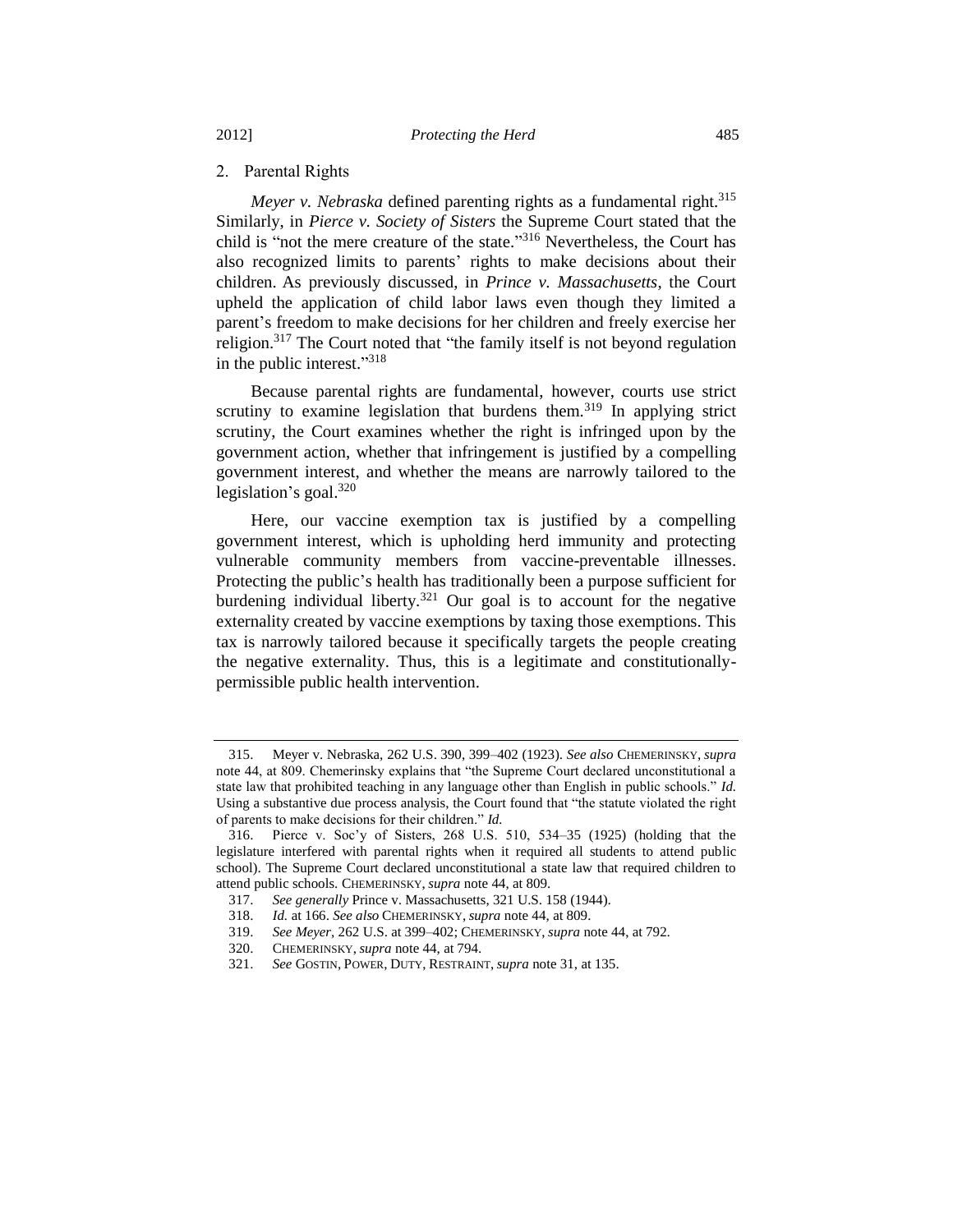Critics also may argue that having a tax completely negates any stategranted religious or philosophical exemption.<sup>322</sup> They could contend that if there is a valid ground for a religious or philosophical exemption, then is it right to impose a financial cost? And, if it is right to impose a financial cost, then why allow the exemption?

These critics err in presuming that a person with a valid religious or philosophical objection to vaccination necessarily values that objection more than the cost that the objection and the associated refusal to vaccinate impose on society. If at least some exemptors value their belief against vaccination less than the cost imposed on society, then the justification for an outright exemption is significantly weakened, since it would only reduce social welfare.

An appropriately set tax, one that roughly covers the marginal social harm of refusing to vaccinate, can be viewed as a conditional exemption: one that specifically exempts from vaccination only those who value their religious or philosophical objections more than the harm imposed on society. Those who value their exemption less than the cost imposed on society will simply choose to vaccinate and these choices will be consistent with social welfare. Rather than a tax on belief, this is a tax on creating a negative externality. Regardless of whether it is for religious, philosophical, or convenience reasons, the decision to opt out of vaccination creates negative externalities, so that decision is taxed.

Of course, there is always a danger that the tax may be set too low or too high, so that some exemptors will pay too much or too little relative to the costs of their objection to society. But this critique applies equally to both those who favor a tax and those who favor exemptions, as the latter are merely advocating a tax set at zero. Likewise, not having any exemption can be viewed as an infinitely high tax. The optimal outcome is, more likely, somewhere in between.

Finally, other critics may argue that taxing those who do not vaccinate could increase hostility toward the government, public health efforts, and vaccination, since the government would be burdening parents' ability to opt out of vaccination.<sup>323</sup> Making parents feel that they have no choice might actually make parents even more resistant to vaccination. However,

<sup>322.</sup> Discussion with Alexander Capron, Scott H. Bice Chair in Healthcare Law, Policy, and Ethics, and Professor of Law and Medicine, University of Southern California Gould School of Law, in L.A., CA (Mar. 29, 2011).

<sup>323.</sup> *See* Silverman, *supra* note [41,](#page-7-0) at 293.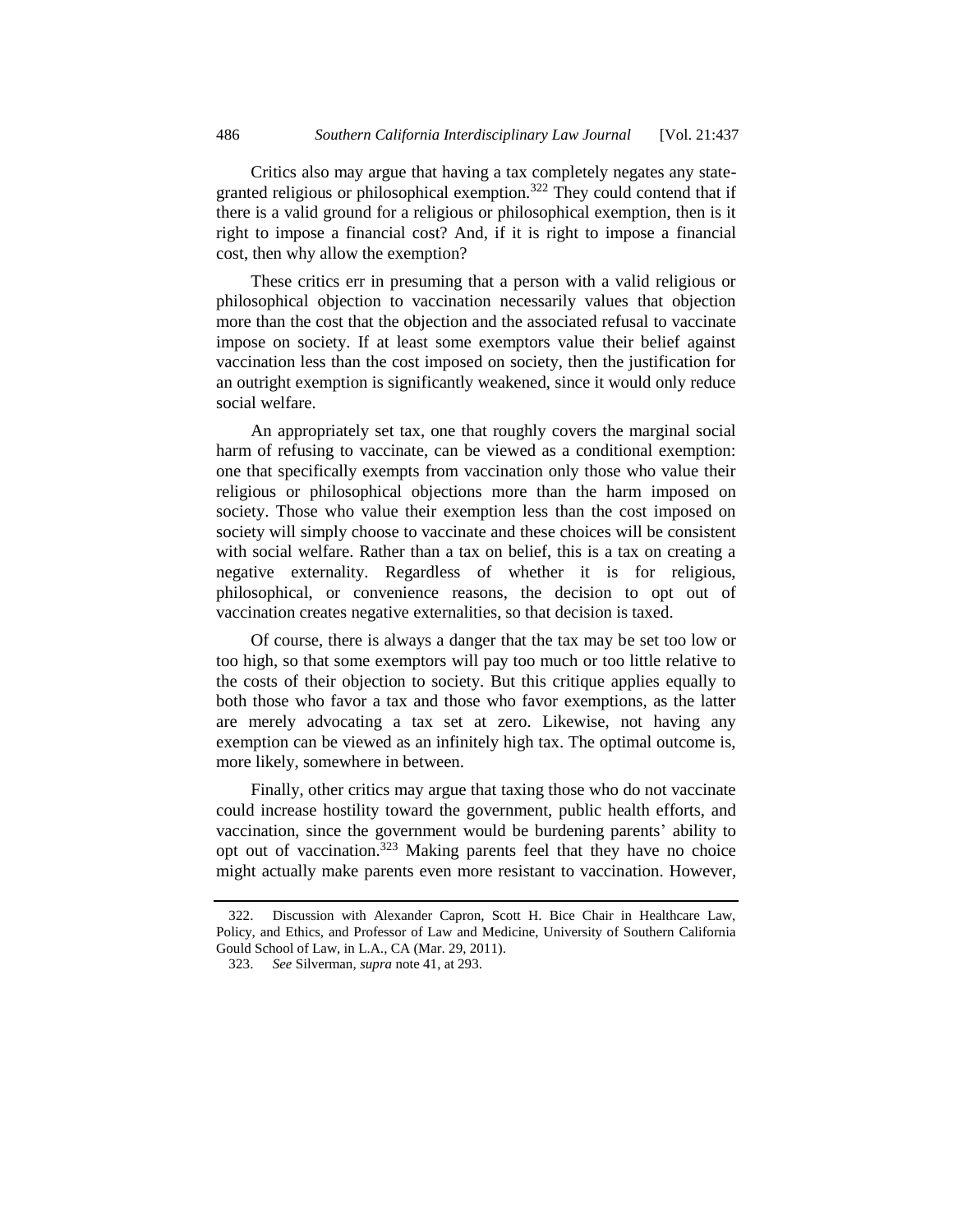given the rise of pockets of exemptors, which undermines herd immunity and threatens the public's health, and the increase in vaccine-preventable diseases such as pertussis, the government needs to ensure that as few people as possible are taking exemptions. As explained in Part III, the tax ensures that parents feel the true cost of taking an exemption so they will not avoid vaccination lightly.<sup>324</sup> Moreover, it also emphasizes the seriousness of taking an exemption, so that those taking an exemption do not do so simply out of convenience.

#### V. USING THE TAX REVENUE TO INCREASE VACCINATION

To connect the tax closely to the revenue generated, the revenue should be used to pay for the treatment of children who contract vaccinepreventable illnesses, the community's costs of containing an outbreak, free vaccination for lower-income children, and education about vaccination.

Since the tax seeks to address the negative externality created by failure to vaccinate, the revenue of the tax primarily should be used to pay the treatment costs of children who contract vaccine-preventable illnesses, and to help pay the public health costs of containing a vaccine-preventable illness outbreak. For example, the measles outbreak in Indiana cost more than  $$100,000$  in containment and treatment costs.<sup>325</sup> The tax revenue could help reduce these costs.

A federal initiative, the Vaccines for Children Program, offers vaccinations at no cost to eligible children, including those who are uninsured, on Medicaid, or underinsured.<sup>326</sup> As of 2005 this program covered immunization costs for more than 50 percent of children in the United States.<sup>327</sup> Some of the revenue from the vaccine-refusal tax could be used to expand this program.

Revenue should also be used to improve education about immunization. An important aspect of an education campaign is to better arm health care professionals and school administrators with information

<sup>324.</sup> *See supra* Part III.

<sup>325.</sup> Parker et al., *supra* not[e 55,](#page-8-0) at 447, 454.

<sup>326.</sup> *See Vaccines & Immunizations: VFC: For Parents*, *supra* note [29.](#page-4-2) Underinsured children are those children whose insurers do not cover vaccinations, or only cover certain vaccinations. *Id.*

<sup>327.</sup> Gary L. Freed, *Vaccines Policies Across the Pond: Looking at the U.K. and U.S. Systems*, 24 HEALTH AFF. 755, 756–57 (2005).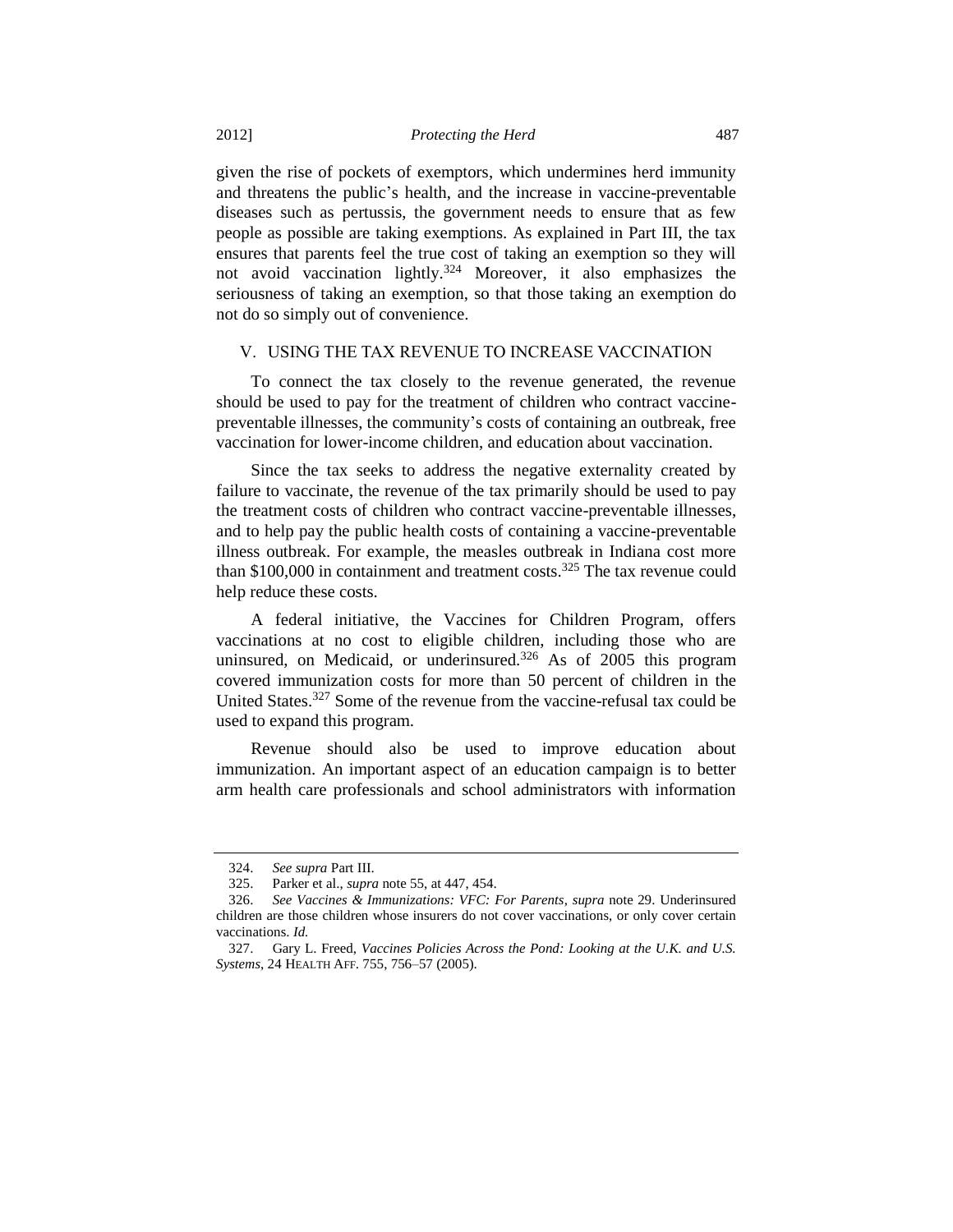about vaccinations, so they can effectively discuss the issue with parents.<sup>328</sup> For example, "[g]iven the way in which safety controversies can rapidly and unexpectedly balloon, clinicians must be constantly alert to the potentially devastating impact of vaccine controversies and prepared to discuss vaccine safety concerns with parents."<sup>329</sup> Two studies have demonstrated that providers' practices and willingness to address parents' concerns are among "the most important determinants of the immunization status" for children who receive care in private pediatrics practices.<sup>330</sup> In addition, parents of vaccinated and unvaccinated children alike cite health care providers "as the most frequent source of information about vaccination."331

An important aspect of the tax would be to use its revenue to improve vaccination rates through a public education campaign. The goal should be to combat misinformation through a series of television advertisements, Internet advertisements, and the creation of additional websites that offer information about the benefits and risks of vaccination and the risks to the public's health posed by forgoing vaccinations.<sup>332</sup> For example, "[p]erhaps the most practical way to help curb exemption abuse is to correct any misinformation about vaccinations so that fewer individuals will improperly seek exemption for this reason. Public informational campaigns can be used to this end."333

The education campaign also should provide educational literature to parents when they decide to opt out of vaccinating their children. The CDC's National Immunization Program has, for instance, "identified and refuted several common misconceptions regarding vaccination," so the public education campaign should specifically target those ideas.<sup>334</sup>

<sup>328.</sup> *See* Silverman, *supra* note [41,](#page-7-0) at 293.

<sup>329.</sup> Colgrove & Bayer, *supra* not[e 118,](#page-16-1) at 736.

<sup>330.</sup> James A. Taylor et al., *The Influence of Provider Behavior, Parental Characteristics, and a Public Policy Initiative on the Immunization Status of Children Followed by Private Pediatricians: A Study from Pediatric Research in Office Settings*, 99 PEDIATRICS 209, 213 (1997). *See also* Doren D. Fredrickson et al., *Childhood Immunization Refusal: Provider and Parent Perceptions*, 36 FAM. MED. 431, 434–37 (2004).

<sup>331.</sup> Omer et al., *supra* not[e 65,](#page-9-1) at 1985.

<sup>332.</sup> *See* Silverman, *supra* note [41,](#page-7-0) at 293.

<sup>333.</sup> Alicia Novak, Comment, *The Religious and Philosophical Exemptions to State-Compelled Vaccination: Constitutional and Other Challenges*, 7 U. PA. CONST. L. 1101, 1127–28 (2005).

<sup>334.</sup> *Id.* at 1127. Among those common misconceptions are "the ideas that disease reduction is not due to vaccination but rather to improvements in hygiene and sanitation; that most people who become sick with diseases are vaccinated; that vaccines regularly